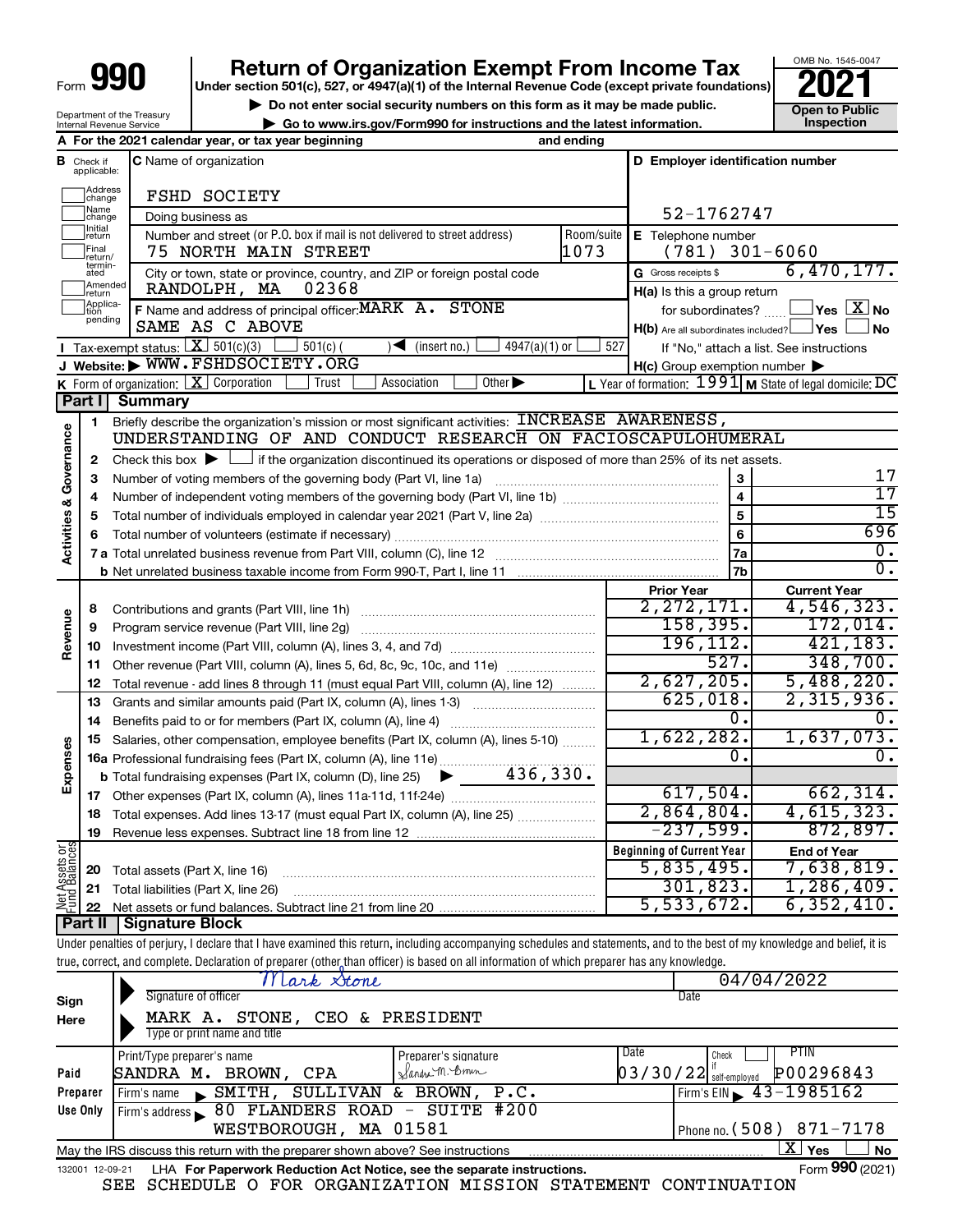|              | <b>FSHD SOCIETY</b><br>Form 990 (2021)                                                                                                                                                                                                                                                       | 52-1762747                              | Page 2          |
|--------------|----------------------------------------------------------------------------------------------------------------------------------------------------------------------------------------------------------------------------------------------------------------------------------------------|-----------------------------------------|-----------------|
|              | <b>Statement of Program Service Accomplishments</b><br>Part III                                                                                                                                                                                                                              |                                         |                 |
|              |                                                                                                                                                                                                                                                                                              |                                         |                 |
| 1            | Briefly describe the organization's mission:<br>INCREASE AWARENESS, UNDERSTANDING OF AND CONDUCT RESEARCH ON<br>FACIOSCAPULOHUMERAL MUSCULAR DYSTROPHY.                                                                                                                                      |                                         |                 |
|              |                                                                                                                                                                                                                                                                                              |                                         |                 |
|              |                                                                                                                                                                                                                                                                                              |                                         |                 |
| $\mathbf{2}$ | Did the organization undertake any significant program services during the year which were not listed on the                                                                                                                                                                                 |                                         |                 |
|              | prior Form 990 or 990-EZ?                                                                                                                                                                                                                                                                    | $\Box$ Yes $[\overline{\mathrm{X}}]$ No |                 |
|              | If "Yes," describe these new services on Schedule O.                                                                                                                                                                                                                                         | $\Box$ Yes $\boxed{\text{X}}$ No        |                 |
| 3            | Did the organization cease conducting, or make significant changes in how it conducts, any program services?<br>If "Yes," describe these changes on Schedule O.                                                                                                                              |                                         |                 |
| 4            | Describe the organization's program service accomplishments for each of its three largest program services, as measured by expenses.                                                                                                                                                         |                                         |                 |
|              | Section 501(c)(3) and 501(c)(4) organizations are required to report the amount of grants and allocations to others, the total expenses, and                                                                                                                                                 |                                         |                 |
| 4a           | revenue, if any, for each program service reported.<br>(Code:                                                                                                                                                                                                                                |                                         |                 |
|              | <b>RESEARCH</b>                                                                                                                                                                                                                                                                              |                                         |                 |
|              | THE SOCIETY SEEKS TO ACCELERATE RESEARCH TO EXPEDITE TREATMENTS AND A                                                                                                                                                                                                                        |                                         |                 |
|              | CURE FOR FSHD MUSCULAR DYSTROPHY.<br>ORGANIZING AND FUNDING RESEARCH INTO                                                                                                                                                                                                                    |                                         |                 |
|              | THE CAUSES OF FSHD, AND, ULTIMATELY DEVELOPING TREATMENTS AND A CURE,                                                                                                                                                                                                                        |                                         |                 |
|              | IS THE SOCIETY'S CORE MISSION.                                                                                                                                                                                                                                                               |                                         |                 |
|              |                                                                                                                                                                                                                                                                                              |                                         |                 |
|              |                                                                                                                                                                                                                                                                                              |                                         |                 |
|              |                                                                                                                                                                                                                                                                                              |                                         |                 |
|              |                                                                                                                                                                                                                                                                                              |                                         |                 |
|              |                                                                                                                                                                                                                                                                                              |                                         |                 |
| 4b           | $886,963$ and $54,059$ and $1$ $0$ and $1$ $($ Revenue \$ $54,059$ and $54,059$ and $54,059$ and $54,059$ and $54,059$ and $54,059$ and $54,059$ and $54,059$ and $54,059$ and $54,059$ and $54,059$ and $54,059$ and $54,059$<br>) (Expenses \$<br>(Code:<br>PATIENT ADVOCACY AND EDUCATION |                                         |                 |
|              | THE SOCIETY SEEKS TO ENLARGE, ENGAGE, & EMPOWER AN ACTIVE GLOBAL                                                                                                                                                                                                                             |                                         |                 |
|              | COMMUNITY. THE FSHD SOCIETY'S PATIENT ADVOCACY AND EDUCATION PROGRAMS                                                                                                                                                                                                                        |                                         |                 |
|              | DIRECTLY BENEFIT PATIENTS AND THEIR FAMILIES BY CONNECTING FSHD                                                                                                                                                                                                                              |                                         |                 |
|              | MUSCULAR DYSTROPHY PATIENTS AND FAMILIES TO HEALTHCARE PROVIDERS,                                                                                                                                                                                                                            |                                         |                 |
|              | RESEARCH INSTITUTIONS, AND SUPPORT GROUPS, PROVIDING HIGH-QUALITY                                                                                                                                                                                                                            |                                         |                 |
|              | EDUCATIONAL MATERIALS, ORGANIZING EDUCATIONAL MEETINGS AND CONFERENCES,                                                                                                                                                                                                                      |                                         |                 |
|              | AND CREATING OPPORTUNITIES AND SUPPORT FOR ADVOCACY AND RAISING PUBLIC<br><b>AWARENESS.</b>                                                                                                                                                                                                  |                                         |                 |
|              |                                                                                                                                                                                                                                                                                              |                                         |                 |
|              |                                                                                                                                                                                                                                                                                              |                                         |                 |
| 4c           | $\left(\text{Code:}\right)$ $\left(\text{Expenses }$ \$<br>including grants of \$                                                                                                                                                                                                            | (Revenue \$                             |                 |
|              |                                                                                                                                                                                                                                                                                              |                                         |                 |
|              |                                                                                                                                                                                                                                                                                              |                                         |                 |
|              |                                                                                                                                                                                                                                                                                              |                                         |                 |
|              |                                                                                                                                                                                                                                                                                              |                                         |                 |
|              |                                                                                                                                                                                                                                                                                              |                                         |                 |
|              |                                                                                                                                                                                                                                                                                              |                                         |                 |
|              |                                                                                                                                                                                                                                                                                              |                                         |                 |
|              |                                                                                                                                                                                                                                                                                              |                                         |                 |
|              |                                                                                                                                                                                                                                                                                              |                                         |                 |
|              |                                                                                                                                                                                                                                                                                              |                                         |                 |
| 4d           | Other program services (Describe on Schedule O.)                                                                                                                                                                                                                                             |                                         |                 |
|              | (Expenses \$<br>including grants of \$<br>(Revenue \$<br>3,853,263.<br>4e Total program service expenses >                                                                                                                                                                                   |                                         |                 |
|              |                                                                                                                                                                                                                                                                                              |                                         | Form 990 (2021) |
|              | 132002 12-09-21                                                                                                                                                                                                                                                                              |                                         |                 |
|              | 2                                                                                                                                                                                                                                                                                            |                                         |                 |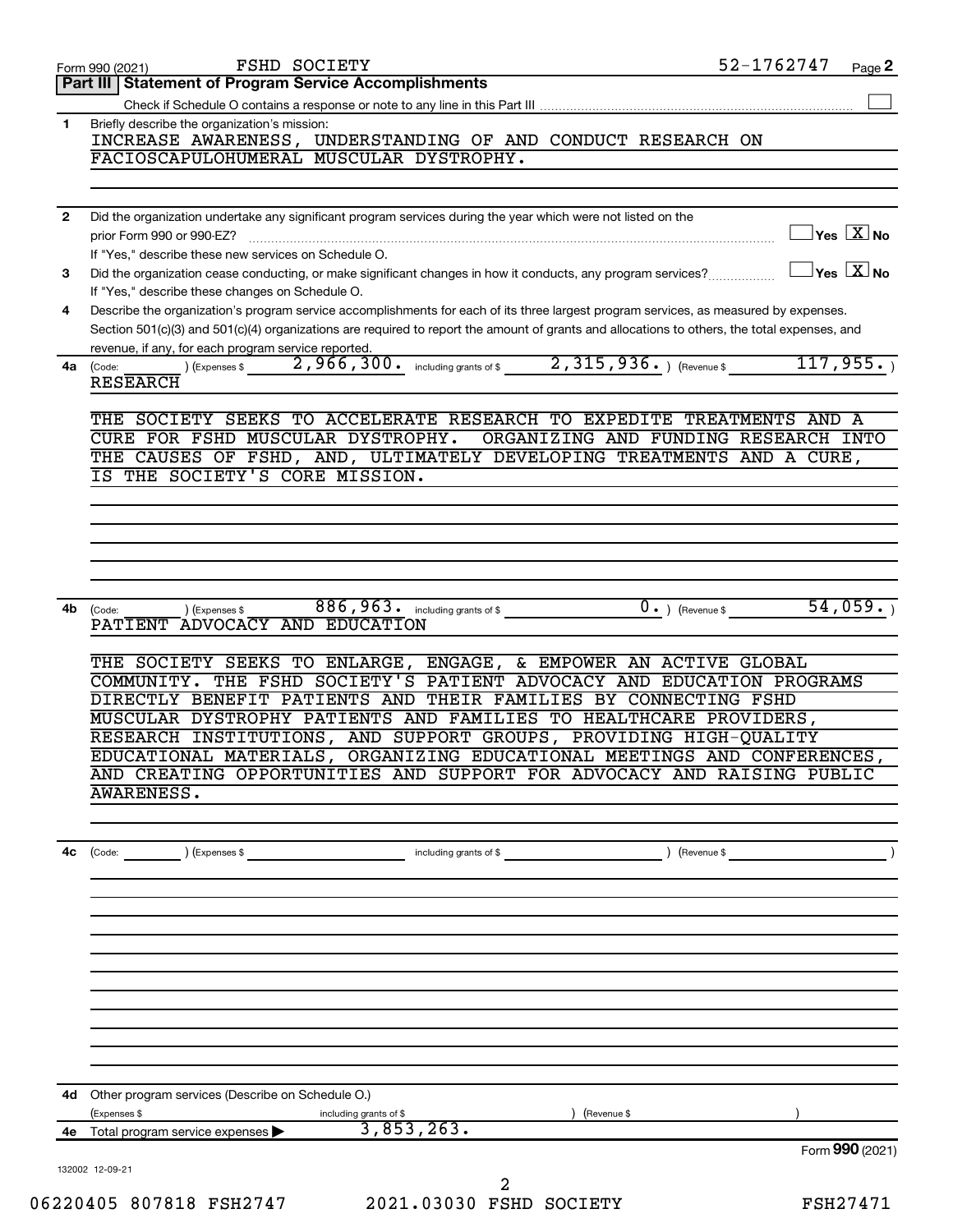|  | Form 990 (2021) |
|--|-----------------|
|  |                 |

**Part IV Checklist of Required Schedules** FSHD SOCIETY

|     |                                                                                                                                       |                 | Yes                     | No                          |
|-----|---------------------------------------------------------------------------------------------------------------------------------------|-----------------|-------------------------|-----------------------------|
| 1   | Is the organization described in section 501(c)(3) or $4947(a)(1)$ (other than a private foundation)?                                 |                 |                         |                             |
|     | If "Yes," complete Schedule A                                                                                                         | 1               | х                       |                             |
| 2   |                                                                                                                                       | $\overline{2}$  | $\overline{\textbf{x}}$ |                             |
| 3   | Did the organization engage in direct or indirect political campaign activities on behalf of or in opposition to candidates for       |                 |                         |                             |
|     | public office? If "Yes," complete Schedule C, Part I                                                                                  | 3               |                         | х                           |
| 4   | Section 501(c)(3) organizations. Did the organization engage in lobbying activities, or have a section 501(h) election in effect      |                 |                         |                             |
|     |                                                                                                                                       |                 |                         | х                           |
|     |                                                                                                                                       | 4               |                         |                             |
| 5   | Is the organization a section 501(c)(4), 501(c)(5), or 501(c)(6) organization that receives membership dues, assessments, or          |                 |                         |                             |
|     |                                                                                                                                       | 5               |                         | x                           |
| 6   | Did the organization maintain any donor advised funds or any similar funds or accounts for which donors have the right to             |                 |                         |                             |
|     | provide advice on the distribution or investment of amounts in such funds or accounts? If "Yes," complete Schedule D, Part I          | 6               | х                       |                             |
| 7   | Did the organization receive or hold a conservation easement, including easements to preserve open space,                             |                 |                         |                             |
|     | .                                                                                                                                     | $\overline{7}$  |                         | х                           |
| 8   | Did the organization maintain collections of works of art, historical treasures, or other similar assets? If "Yes," complete          |                 |                         |                             |
|     | Schedule D, Part III <b>www.communications.communications.communications.communications</b>                                           | 8               |                         | x                           |
| 9   | Did the organization report an amount in Part X, line 21, for escrow or custodial account liability, serve as a custodian for         |                 |                         |                             |
|     | amounts not listed in Part X; or provide credit counseling, debt management, credit repair, or debt negotiation services?             |                 |                         |                             |
|     | If "Yes," complete Schedule D, Part IV                                                                                                | 9               |                         | x                           |
| 10  | Did the organization, directly or through a related organization, hold assets in donor-restricted endowments                          |                 |                         |                             |
|     |                                                                                                                                       | 10              |                         | x                           |
|     |                                                                                                                                       |                 |                         |                             |
| 11  | If the organization's answer to any of the following questions is "Yes," then complete Schedule D, Parts VI, VII, VIII, IX, or X,     |                 |                         |                             |
|     | as applicable.                                                                                                                        |                 |                         |                             |
|     | a Did the organization report an amount for land, buildings, and equipment in Part X, line 10? If "Yes," complete Schedule D,         |                 |                         |                             |
|     | Part VI                                                                                                                               | 11a             |                         | x                           |
|     | <b>b</b> Did the organization report an amount for investments - other securities in Part X, line 12, that is 5% or more of its total |                 |                         |                             |
|     |                                                                                                                                       | 11b             |                         | x                           |
|     | c Did the organization report an amount for investments - program related in Part X, line 13, that is 5% or more of its total         |                 |                         |                             |
|     |                                                                                                                                       | 11c             |                         | х                           |
|     | d Did the organization report an amount for other assets in Part X, line 15, that is 5% or more of its total assets reported in       |                 |                         |                             |
|     |                                                                                                                                       | 11d             |                         | x                           |
|     |                                                                                                                                       | 11 <sub>c</sub> | х                       |                             |
| f   | Did the organization's separate or consolidated financial statements for the tax year include a footnote that addresses               |                 |                         |                             |
|     | the organization's liability for uncertain tax positions under FIN 48 (ASC 740)? If "Yes," complete Schedule D, Part X                | 11f             |                         | x                           |
|     | 12a Did the organization obtain separate, independent audited financial statements for the tax year? If "Yes," complete               |                 |                         |                             |
|     | Schedule D, Parts XI and XII                                                                                                          | 12a             | х                       |                             |
|     |                                                                                                                                       |                 |                         |                             |
|     | <b>b</b> Was the organization included in consolidated, independent audited financial statements for the tax year?                    |                 |                         |                             |
|     | If "Yes," and if the organization answered "No" to line 12a, then completing Schedule D, Parts XI and XII is optional                 | 12b             |                         | ∡⊾<br>$\overline{\text{x}}$ |
| 13  | Is the organization a school described in section 170(b)(1)(A)(ii)? If "Yes," complete Schedule E                                     | 13              |                         |                             |
| 14a | Did the organization maintain an office, employees, or agents outside of the United States?                                           | 14a             |                         | х                           |
|     | <b>b</b> Did the organization have aggregate revenues or expenses of more than \$10,000 from grantmaking, fundraising, business,      |                 |                         |                             |
|     | investment, and program service activities outside the United States, or aggregate foreign investments valued at \$100,000            |                 |                         |                             |
|     |                                                                                                                                       | 14b             | х                       |                             |
| 15  | Did the organization report on Part IX, column (A), line 3, more than \$5,000 of grants or other assistance to or for any             |                 |                         |                             |
|     | foreign organization? If "Yes," complete Schedule F, Parts II and IV                                                                  | 15              | х                       |                             |
| 16  | Did the organization report on Part IX, column (A), line 3, more than \$5,000 of aggregate grants or other assistance to              |                 |                         |                             |
|     |                                                                                                                                       | 16              |                         | х                           |
| 17  | Did the organization report a total of more than \$15,000 of expenses for professional fundraising services on Part IX,               |                 |                         |                             |
|     | column (A), lines 6 and 11e? If "Yes," complete Schedule G, Part I. See instructions                                                  | 17              |                         | x                           |
| 18  | Did the organization report more than \$15,000 total of fundraising event gross income and contributions on Part VIII, lines          |                 |                         |                             |
|     |                                                                                                                                       |                 | х                       |                             |
|     |                                                                                                                                       | 18              |                         |                             |
| 19  | Did the organization report more than \$15,000 of gross income from gaming activities on Part VIII, line 9a? If "Yes,"                |                 |                         |                             |
|     |                                                                                                                                       | 19              |                         | х                           |
|     |                                                                                                                                       | 20a             |                         | $\overline{\textbf{X}}$     |
|     |                                                                                                                                       | 20 <sub>b</sub> |                         |                             |
| 21  | Did the organization report more than \$5,000 of grants or other assistance to any domestic organization or                           |                 |                         |                             |
|     |                                                                                                                                       | 21              | х                       |                             |
|     | 132003 12-09-21                                                                                                                       |                 |                         | Form 990 (2021)             |

06220405 807818 FSH2747 2021.03030 FSHD SOCIETY FSH27471 3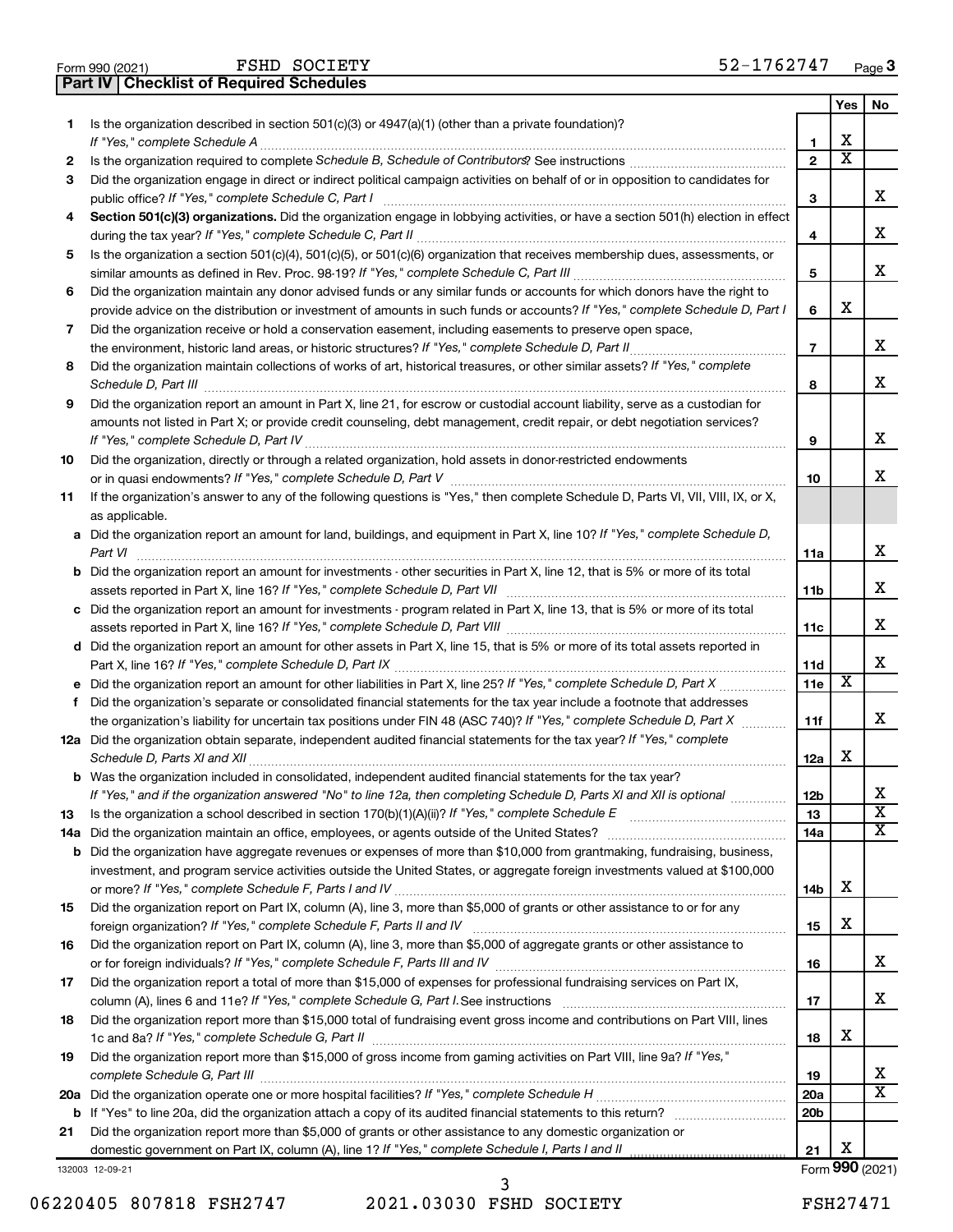|  | Form 990 (2021) |
|--|-----------------|
|  |                 |

FSHD SOCIETY

*(continued)* **Part IV Checklist of Required Schedules**

|               |                                                                                                                                                   |                        | Yes | No                           |
|---------------|---------------------------------------------------------------------------------------------------------------------------------------------------|------------------------|-----|------------------------------|
| 22            | Did the organization report more than \$5,000 of grants or other assistance to or for domestic individuals on                                     |                        |     |                              |
|               | Part IX, column (A), line 2? If "Yes," complete Schedule I, Parts I and III                                                                       | 22                     |     | x                            |
| 23            | Did the organization answer "Yes" to Part VII, Section A, line 3, 4, or 5, about compensation of the organization's current                       |                        |     |                              |
|               | and former officers, directors, trustees, key employees, and highest compensated employees? If "Yes," complete                                    |                        | X   |                              |
|               | Schedule J                                                                                                                                        | 23                     |     |                              |
|               | 24a Did the organization have a tax-exempt bond issue with an outstanding principal amount of more than \$100,000 as of the                       |                        |     |                              |
|               | last day of the year, that was issued after December 31, 2002? If "Yes," answer lines 24b through 24d and complete                                |                        |     | x                            |
|               | Schedule K. If "No," go to line 25a<br><b>b</b> Did the organization invest any proceeds of tax-exempt bonds beyond a temporary period exception? | 24a<br>24 <sub>b</sub> |     |                              |
|               | c Did the organization maintain an escrow account other than a refunding escrow at any time during the year to defease                            |                        |     |                              |
|               | any tax-exempt bonds?                                                                                                                             | 24c                    |     |                              |
|               | d Did the organization act as an "on behalf of" issuer for bonds outstanding at any time during the year?                                         | 24 <sub>d</sub>        |     |                              |
|               | 25a Section 501(c)(3), 501(c)(4), and 501(c)(29) organizations. Did the organization engage in an excess benefit                                  |                        |     |                              |
|               |                                                                                                                                                   | 25a                    |     | x                            |
|               | <b>b</b> Is the organization aware that it engaged in an excess benefit transaction with a disqualified person in a prior year, and               |                        |     |                              |
|               | that the transaction has not been reported on any of the organization's prior Forms 990 or 990-EZ? If "Yes," complete                             |                        |     |                              |
|               | Schedule L, Part I                                                                                                                                | 25b                    |     | х                            |
| 26            | Did the organization report any amount on Part X, line 5 or 22, for receivables from or payables to any current                                   |                        |     |                              |
|               | or former officer, director, trustee, key employee, creator or founder, substantial contributor, or 35%                                           |                        |     |                              |
|               | controlled entity or family member of any of these persons? If "Yes," complete Schedule L, Part II                                                | 26                     |     | x                            |
| 27            | Did the organization provide a grant or other assistance to any current or former officer, director, trustee, key employee,                       |                        |     |                              |
|               | creator or founder, substantial contributor or employee thereof, a grant selection committee member, or to a 35% controlled                       |                        |     |                              |
|               | entity (including an employee thereof) or family member of any of these persons? If "Yes," complete Schedule L, Part III                          | 27                     |     | х                            |
| 28            | Was the organization a party to a business transaction with one of the following parties (see the Schedule L, Part IV,                            |                        |     |                              |
|               | instructions for applicable filing thresholds, conditions, and exceptions):                                                                       |                        |     |                              |
|               | a A current or former officer, director, trustee, key employee, creator or founder, or substantial contributor? If                                |                        |     |                              |
|               | "Yes," complete Schedule L, Part IV                                                                                                               | 28a                    |     | x                            |
|               |                                                                                                                                                   | 28 <sub>b</sub>        |     | $\overline{\mathtt{x}}$      |
|               | c A 35% controlled entity of one or more individuals and/or organizations described in line 28a or 28b?/f                                         |                        |     |                              |
|               |                                                                                                                                                   | 28c                    |     | х                            |
| 29            |                                                                                                                                                   | 29                     | X   |                              |
| 30            | Did the organization receive contributions of art, historical treasures, or other similar assets, or qualified conservation                       |                        |     |                              |
|               |                                                                                                                                                   | 30                     |     | x<br>$\overline{\mathtt{x}}$ |
| 31            | Did the organization liquidate, terminate, or dissolve and cease operations? If "Yes," complete Schedule N, Part I                                | 31                     |     |                              |
| 32            | Did the organization sell, exchange, dispose of, or transfer more than 25% of its net assets? If "Yes," complete                                  |                        |     | X                            |
|               | Schedule N, Part II                                                                                                                               | 32                     |     |                              |
| 33            | Did the organization own 100% of an entity disregarded as separate from the organization under Regulations                                        |                        |     | x                            |
|               | Was the organization related to any tax-exempt or taxable entity? If "Yes," complete Schedule R, Part II, III, or IV, and                         | 33                     |     |                              |
| 34            |                                                                                                                                                   | 34                     |     | x                            |
|               | Part V, line 1<br>35a Did the organization have a controlled entity within the meaning of section 512(b)(13)?                                     | 35a                    |     | $\overline{\textbf{x}}$      |
|               | b If "Yes" to line 35a, did the organization receive any payment from or engage in any transaction with a controlled entity                       |                        |     |                              |
|               |                                                                                                                                                   | 35b                    |     |                              |
| 36            | Section 501(c)(3) organizations. Did the organization make any transfers to an exempt non-charitable related organization?                        |                        |     |                              |
|               |                                                                                                                                                   | 36                     |     | x                            |
| 37            | Did the organization conduct more than 5% of its activities through an entity that is not a related organization                                  |                        |     |                              |
|               | and that is treated as a partnership for federal income tax purposes? If "Yes," complete Schedule R, Part VI                                      | 37                     |     | x                            |
| 38            | Did the organization complete Schedule O and provide explanations on Schedule O for Part VI, lines 11b and 19?                                    |                        |     |                              |
|               |                                                                                                                                                   | 38                     | X   |                              |
| <b>Part V</b> | <b>Statements Regarding Other IRS Filings and Tax Compliance</b>                                                                                  |                        |     |                              |
|               |                                                                                                                                                   |                        |     |                              |
|               |                                                                                                                                                   |                        | Yes | No                           |
|               | 12<br>1a                                                                                                                                          |                        |     |                              |
|               | 0<br><b>b</b> Enter the number of Forms W-2G included on line 1a. Enter -0- if not applicable<br>1b                                               |                        |     |                              |
|               | c Did the organization comply with backup withholding rules for reportable payments to vendors and reportable gaming                              |                        |     |                              |
|               |                                                                                                                                                   | 1c                     |     |                              |
|               | 132004 12-09-21                                                                                                                                   |                        |     | Form 990 (2021)              |

<sup>06220405 807818</sup> FSH2747 2021.03030 FSHD SOCIETY FSH27471 4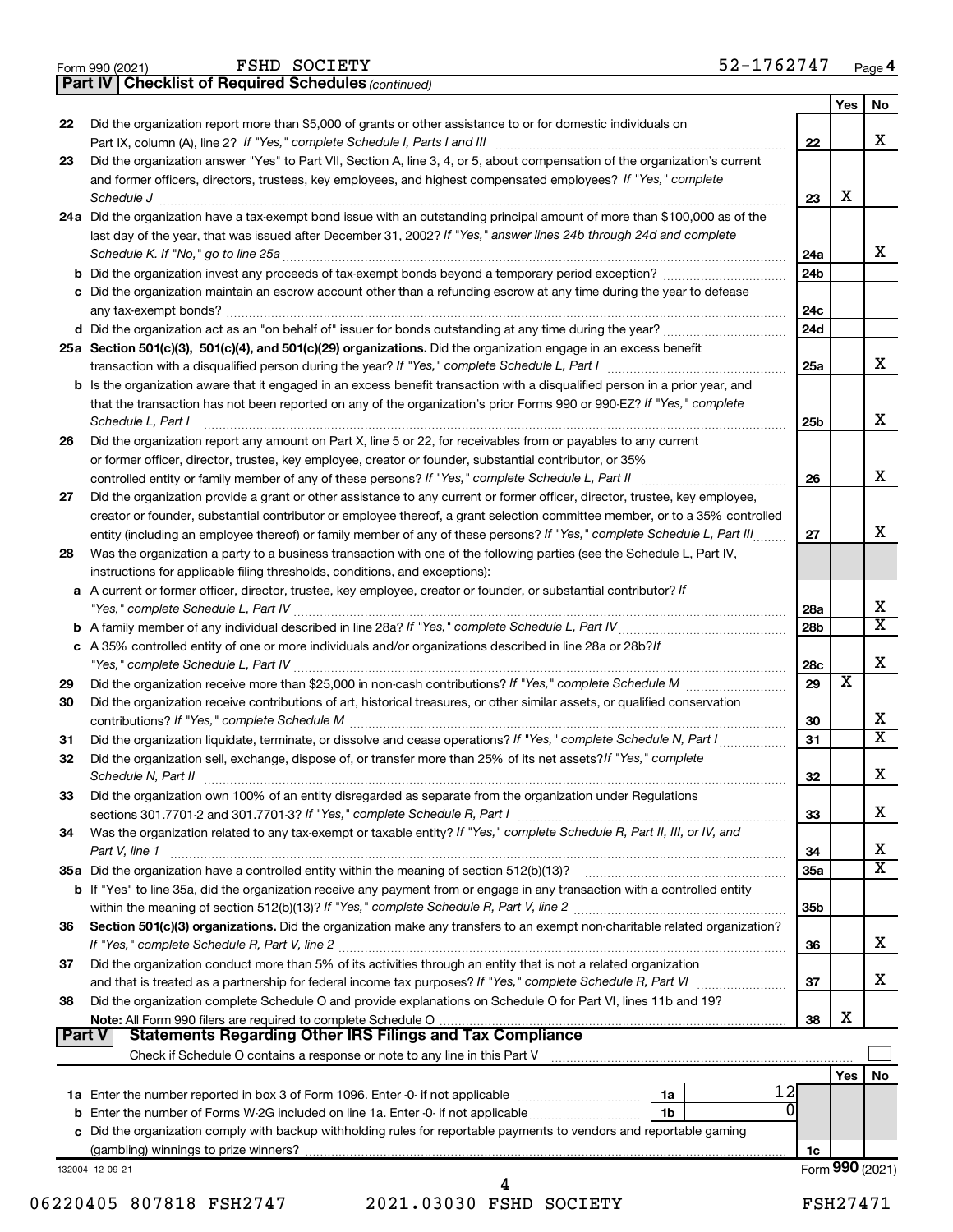**Part V Statements Regarding Other IRS Filings and Tax Compliance**

*(continued)*

| 15<br>filed for the calendar year ending with or within the year covered by this return <i>manumumumum</i><br>2a<br>2b<br>3a Did the organization have unrelated business gross income of \$1,000 or more during the year?<br>За<br>3b<br>4a At any time during the calendar year, did the organization have an interest in, or a signature or other authority over, a<br>financial account in a foreign country (such as a bank account, securities account, or other financial account)?<br>4a<br><b>b</b> If "Yes," enter the name of the foreign country<br>See instructions for filing requirements for FinCEN Form 114, Report of Foreign Bank and Financial Accounts (FBAR).<br>5а<br>5 <sub>b</sub><br>5c<br>6a Does the organization have annual gross receipts that are normally greater than \$100,000, and did the organization solicit<br>6a<br><b>b</b> If "Yes," did the organization include with every solicitation an express statement that such contributions or gifts<br>were not tax deductible?<br>6b<br>Organizations that may receive deductible contributions under section 170(c).<br>7<br>Did the organization receive a payment in excess of \$75 made partly as a contribution and partly for goods and services provided to the payor?<br>7a<br>a<br>7b<br><b>b</b> If "Yes," did the organization notify the donor of the value of the goods or services provided?<br>c Did the organization sell, exchange, or otherwise dispose of tangible personal property for which it was required<br>to file Form 8282?<br>7c<br>7d<br>Did the organization receive any funds, directly or indirectly, to pay premiums on a personal benefit contract?<br>7е<br>е<br>7f<br>Ť<br>If the organization received a contribution of qualified intellectual property, did the organization file Form 8899 as required?<br>7g<br>g<br>h If the organization received a contribution of cars, boats, airplanes, or other vehicles, did the organization file a Form 1098-C?<br>7h<br>Sponsoring organizations maintaining donor advised funds. Did a donor advised fund maintained by the<br>8<br>sponsoring organization have excess business holdings at any time during the year?<br>8<br>Sponsoring organizations maintaining donor advised funds.<br>9<br>Did the sponsoring organization make any taxable distributions under section 4966?<br><b>9a</b><br>а<br>9b<br>b<br>Section 501(c)(7) organizations. Enter:<br>10<br>10a<br>а<br>b Gross receipts, included on Form 990, Part VIII, line 12, for public use of club facilities<br>10 <sub>b</sub><br>Section 501(c)(12) organizations. Enter:<br>11<br>11a<br><b>b</b> Gross income from other sources. (Do not net amounts due or paid to other sources against<br>11b<br>12a Section 4947(a)(1) non-exempt charitable trusts. Is the organization filing Form 990 in lieu of Form 1041?<br>12a<br>Section 501(c)(29) qualified nonprofit health insurance issuers.<br>13<br>13a<br>Note: See the instructions for additional information the organization must report on Schedule O.<br><b>b</b> Enter the amount of reserves the organization is required to maintain by the states in which the<br>13b<br>14a<br>14a<br>b If "Yes," has it filed a Form 720 to report these payments? If "No," provide an explanation on Schedule O<br>14b<br>Is the organization subject to the section 4960 tax on payment(s) of more than \$1,000,000 in remuneration or<br>15<br>15<br>If "Yes," see the instructions and file Form 4720, Schedule N.<br>Is the organization an educational institution subject to the section 4968 excise tax on net investment income?<br>16<br>16<br>If "Yes," complete Form 4720, Schedule O.<br>Section 501(c)(21) organizations. Did the trust, any disqualified person, or mine operator engage in any<br>17<br>17<br>If "Yes," complete Form 6069. | 2a Enter the number of employees reported on Form W-3, Transmittal of Wage and Tax Statements, |  | Yes I                   | No |
|------------------------------------------------------------------------------------------------------------------------------------------------------------------------------------------------------------------------------------------------------------------------------------------------------------------------------------------------------------------------------------------------------------------------------------------------------------------------------------------------------------------------------------------------------------------------------------------------------------------------------------------------------------------------------------------------------------------------------------------------------------------------------------------------------------------------------------------------------------------------------------------------------------------------------------------------------------------------------------------------------------------------------------------------------------------------------------------------------------------------------------------------------------------------------------------------------------------------------------------------------------------------------------------------------------------------------------------------------------------------------------------------------------------------------------------------------------------------------------------------------------------------------------------------------------------------------------------------------------------------------------------------------------------------------------------------------------------------------------------------------------------------------------------------------------------------------------------------------------------------------------------------------------------------------------------------------------------------------------------------------------------------------------------------------------------------------------------------------------------------------------------------------------------------------------------------------------------------------------------------------------------------------------------------------------------------------------------------------------------------------------------------------------------------------------------------------------------------------------------------------------------------------------------------------------------------------------------------------------------------------------------------------------------------------------------------------------------------------------------------------------------------------------------------------------------------------------------------------------------------------------------------------------------------------------------------------------------------------------------------------------------------------------------------------------------------------------------------------------------------------------------------------------------------------------------------------------------------------------------------------------------------------------------------------------------------------------------------------------------------------------------------------------------------------------------------------------------------------------------------------------------------------------------------------------------------------------------------------------------------------------------------------------------------------------------------------------------------------------------------------------------------------------------------------------------------------------------------------------------|------------------------------------------------------------------------------------------------|--|-------------------------|----|
|                                                                                                                                                                                                                                                                                                                                                                                                                                                                                                                                                                                                                                                                                                                                                                                                                                                                                                                                                                                                                                                                                                                                                                                                                                                                                                                                                                                                                                                                                                                                                                                                                                                                                                                                                                                                                                                                                                                                                                                                                                                                                                                                                                                                                                                                                                                                                                                                                                                                                                                                                                                                                                                                                                                                                                                                                                                                                                                                                                                                                                                                                                                                                                                                                                                                                                                                                                                                                                                                                                                                                                                                                                                                                                                                                                                                                                                                  |                                                                                                |  |                         |    |
|                                                                                                                                                                                                                                                                                                                                                                                                                                                                                                                                                                                                                                                                                                                                                                                                                                                                                                                                                                                                                                                                                                                                                                                                                                                                                                                                                                                                                                                                                                                                                                                                                                                                                                                                                                                                                                                                                                                                                                                                                                                                                                                                                                                                                                                                                                                                                                                                                                                                                                                                                                                                                                                                                                                                                                                                                                                                                                                                                                                                                                                                                                                                                                                                                                                                                                                                                                                                                                                                                                                                                                                                                                                                                                                                                                                                                                                                  |                                                                                                |  | х                       |    |
|                                                                                                                                                                                                                                                                                                                                                                                                                                                                                                                                                                                                                                                                                                                                                                                                                                                                                                                                                                                                                                                                                                                                                                                                                                                                                                                                                                                                                                                                                                                                                                                                                                                                                                                                                                                                                                                                                                                                                                                                                                                                                                                                                                                                                                                                                                                                                                                                                                                                                                                                                                                                                                                                                                                                                                                                                                                                                                                                                                                                                                                                                                                                                                                                                                                                                                                                                                                                                                                                                                                                                                                                                                                                                                                                                                                                                                                                  |                                                                                                |  |                         |    |
|                                                                                                                                                                                                                                                                                                                                                                                                                                                                                                                                                                                                                                                                                                                                                                                                                                                                                                                                                                                                                                                                                                                                                                                                                                                                                                                                                                                                                                                                                                                                                                                                                                                                                                                                                                                                                                                                                                                                                                                                                                                                                                                                                                                                                                                                                                                                                                                                                                                                                                                                                                                                                                                                                                                                                                                                                                                                                                                                                                                                                                                                                                                                                                                                                                                                                                                                                                                                                                                                                                                                                                                                                                                                                                                                                                                                                                                                  |                                                                                                |  |                         |    |
|                                                                                                                                                                                                                                                                                                                                                                                                                                                                                                                                                                                                                                                                                                                                                                                                                                                                                                                                                                                                                                                                                                                                                                                                                                                                                                                                                                                                                                                                                                                                                                                                                                                                                                                                                                                                                                                                                                                                                                                                                                                                                                                                                                                                                                                                                                                                                                                                                                                                                                                                                                                                                                                                                                                                                                                                                                                                                                                                                                                                                                                                                                                                                                                                                                                                                                                                                                                                                                                                                                                                                                                                                                                                                                                                                                                                                                                                  |                                                                                                |  |                         |    |
|                                                                                                                                                                                                                                                                                                                                                                                                                                                                                                                                                                                                                                                                                                                                                                                                                                                                                                                                                                                                                                                                                                                                                                                                                                                                                                                                                                                                                                                                                                                                                                                                                                                                                                                                                                                                                                                                                                                                                                                                                                                                                                                                                                                                                                                                                                                                                                                                                                                                                                                                                                                                                                                                                                                                                                                                                                                                                                                                                                                                                                                                                                                                                                                                                                                                                                                                                                                                                                                                                                                                                                                                                                                                                                                                                                                                                                                                  |                                                                                                |  |                         |    |
|                                                                                                                                                                                                                                                                                                                                                                                                                                                                                                                                                                                                                                                                                                                                                                                                                                                                                                                                                                                                                                                                                                                                                                                                                                                                                                                                                                                                                                                                                                                                                                                                                                                                                                                                                                                                                                                                                                                                                                                                                                                                                                                                                                                                                                                                                                                                                                                                                                                                                                                                                                                                                                                                                                                                                                                                                                                                                                                                                                                                                                                                                                                                                                                                                                                                                                                                                                                                                                                                                                                                                                                                                                                                                                                                                                                                                                                                  |                                                                                                |  |                         |    |
|                                                                                                                                                                                                                                                                                                                                                                                                                                                                                                                                                                                                                                                                                                                                                                                                                                                                                                                                                                                                                                                                                                                                                                                                                                                                                                                                                                                                                                                                                                                                                                                                                                                                                                                                                                                                                                                                                                                                                                                                                                                                                                                                                                                                                                                                                                                                                                                                                                                                                                                                                                                                                                                                                                                                                                                                                                                                                                                                                                                                                                                                                                                                                                                                                                                                                                                                                                                                                                                                                                                                                                                                                                                                                                                                                                                                                                                                  |                                                                                                |  |                         |    |
|                                                                                                                                                                                                                                                                                                                                                                                                                                                                                                                                                                                                                                                                                                                                                                                                                                                                                                                                                                                                                                                                                                                                                                                                                                                                                                                                                                                                                                                                                                                                                                                                                                                                                                                                                                                                                                                                                                                                                                                                                                                                                                                                                                                                                                                                                                                                                                                                                                                                                                                                                                                                                                                                                                                                                                                                                                                                                                                                                                                                                                                                                                                                                                                                                                                                                                                                                                                                                                                                                                                                                                                                                                                                                                                                                                                                                                                                  |                                                                                                |  |                         |    |
|                                                                                                                                                                                                                                                                                                                                                                                                                                                                                                                                                                                                                                                                                                                                                                                                                                                                                                                                                                                                                                                                                                                                                                                                                                                                                                                                                                                                                                                                                                                                                                                                                                                                                                                                                                                                                                                                                                                                                                                                                                                                                                                                                                                                                                                                                                                                                                                                                                                                                                                                                                                                                                                                                                                                                                                                                                                                                                                                                                                                                                                                                                                                                                                                                                                                                                                                                                                                                                                                                                                                                                                                                                                                                                                                                                                                                                                                  |                                                                                                |  |                         |    |
|                                                                                                                                                                                                                                                                                                                                                                                                                                                                                                                                                                                                                                                                                                                                                                                                                                                                                                                                                                                                                                                                                                                                                                                                                                                                                                                                                                                                                                                                                                                                                                                                                                                                                                                                                                                                                                                                                                                                                                                                                                                                                                                                                                                                                                                                                                                                                                                                                                                                                                                                                                                                                                                                                                                                                                                                                                                                                                                                                                                                                                                                                                                                                                                                                                                                                                                                                                                                                                                                                                                                                                                                                                                                                                                                                                                                                                                                  |                                                                                                |  |                         |    |
|                                                                                                                                                                                                                                                                                                                                                                                                                                                                                                                                                                                                                                                                                                                                                                                                                                                                                                                                                                                                                                                                                                                                                                                                                                                                                                                                                                                                                                                                                                                                                                                                                                                                                                                                                                                                                                                                                                                                                                                                                                                                                                                                                                                                                                                                                                                                                                                                                                                                                                                                                                                                                                                                                                                                                                                                                                                                                                                                                                                                                                                                                                                                                                                                                                                                                                                                                                                                                                                                                                                                                                                                                                                                                                                                                                                                                                                                  |                                                                                                |  |                         |    |
|                                                                                                                                                                                                                                                                                                                                                                                                                                                                                                                                                                                                                                                                                                                                                                                                                                                                                                                                                                                                                                                                                                                                                                                                                                                                                                                                                                                                                                                                                                                                                                                                                                                                                                                                                                                                                                                                                                                                                                                                                                                                                                                                                                                                                                                                                                                                                                                                                                                                                                                                                                                                                                                                                                                                                                                                                                                                                                                                                                                                                                                                                                                                                                                                                                                                                                                                                                                                                                                                                                                                                                                                                                                                                                                                                                                                                                                                  |                                                                                                |  |                         |    |
|                                                                                                                                                                                                                                                                                                                                                                                                                                                                                                                                                                                                                                                                                                                                                                                                                                                                                                                                                                                                                                                                                                                                                                                                                                                                                                                                                                                                                                                                                                                                                                                                                                                                                                                                                                                                                                                                                                                                                                                                                                                                                                                                                                                                                                                                                                                                                                                                                                                                                                                                                                                                                                                                                                                                                                                                                                                                                                                                                                                                                                                                                                                                                                                                                                                                                                                                                                                                                                                                                                                                                                                                                                                                                                                                                                                                                                                                  |                                                                                                |  |                         |    |
|                                                                                                                                                                                                                                                                                                                                                                                                                                                                                                                                                                                                                                                                                                                                                                                                                                                                                                                                                                                                                                                                                                                                                                                                                                                                                                                                                                                                                                                                                                                                                                                                                                                                                                                                                                                                                                                                                                                                                                                                                                                                                                                                                                                                                                                                                                                                                                                                                                                                                                                                                                                                                                                                                                                                                                                                                                                                                                                                                                                                                                                                                                                                                                                                                                                                                                                                                                                                                                                                                                                                                                                                                                                                                                                                                                                                                                                                  |                                                                                                |  |                         |    |
|                                                                                                                                                                                                                                                                                                                                                                                                                                                                                                                                                                                                                                                                                                                                                                                                                                                                                                                                                                                                                                                                                                                                                                                                                                                                                                                                                                                                                                                                                                                                                                                                                                                                                                                                                                                                                                                                                                                                                                                                                                                                                                                                                                                                                                                                                                                                                                                                                                                                                                                                                                                                                                                                                                                                                                                                                                                                                                                                                                                                                                                                                                                                                                                                                                                                                                                                                                                                                                                                                                                                                                                                                                                                                                                                                                                                                                                                  |                                                                                                |  |                         |    |
|                                                                                                                                                                                                                                                                                                                                                                                                                                                                                                                                                                                                                                                                                                                                                                                                                                                                                                                                                                                                                                                                                                                                                                                                                                                                                                                                                                                                                                                                                                                                                                                                                                                                                                                                                                                                                                                                                                                                                                                                                                                                                                                                                                                                                                                                                                                                                                                                                                                                                                                                                                                                                                                                                                                                                                                                                                                                                                                                                                                                                                                                                                                                                                                                                                                                                                                                                                                                                                                                                                                                                                                                                                                                                                                                                                                                                                                                  |                                                                                                |  |                         |    |
|                                                                                                                                                                                                                                                                                                                                                                                                                                                                                                                                                                                                                                                                                                                                                                                                                                                                                                                                                                                                                                                                                                                                                                                                                                                                                                                                                                                                                                                                                                                                                                                                                                                                                                                                                                                                                                                                                                                                                                                                                                                                                                                                                                                                                                                                                                                                                                                                                                                                                                                                                                                                                                                                                                                                                                                                                                                                                                                                                                                                                                                                                                                                                                                                                                                                                                                                                                                                                                                                                                                                                                                                                                                                                                                                                                                                                                                                  |                                                                                                |  | х                       |    |
|                                                                                                                                                                                                                                                                                                                                                                                                                                                                                                                                                                                                                                                                                                                                                                                                                                                                                                                                                                                                                                                                                                                                                                                                                                                                                                                                                                                                                                                                                                                                                                                                                                                                                                                                                                                                                                                                                                                                                                                                                                                                                                                                                                                                                                                                                                                                                                                                                                                                                                                                                                                                                                                                                                                                                                                                                                                                                                                                                                                                                                                                                                                                                                                                                                                                                                                                                                                                                                                                                                                                                                                                                                                                                                                                                                                                                                                                  |                                                                                                |  | $\overline{\texttt{x}}$ |    |
|                                                                                                                                                                                                                                                                                                                                                                                                                                                                                                                                                                                                                                                                                                                                                                                                                                                                                                                                                                                                                                                                                                                                                                                                                                                                                                                                                                                                                                                                                                                                                                                                                                                                                                                                                                                                                                                                                                                                                                                                                                                                                                                                                                                                                                                                                                                                                                                                                                                                                                                                                                                                                                                                                                                                                                                                                                                                                                                                                                                                                                                                                                                                                                                                                                                                                                                                                                                                                                                                                                                                                                                                                                                                                                                                                                                                                                                                  |                                                                                                |  |                         |    |
|                                                                                                                                                                                                                                                                                                                                                                                                                                                                                                                                                                                                                                                                                                                                                                                                                                                                                                                                                                                                                                                                                                                                                                                                                                                                                                                                                                                                                                                                                                                                                                                                                                                                                                                                                                                                                                                                                                                                                                                                                                                                                                                                                                                                                                                                                                                                                                                                                                                                                                                                                                                                                                                                                                                                                                                                                                                                                                                                                                                                                                                                                                                                                                                                                                                                                                                                                                                                                                                                                                                                                                                                                                                                                                                                                                                                                                                                  |                                                                                                |  |                         |    |
|                                                                                                                                                                                                                                                                                                                                                                                                                                                                                                                                                                                                                                                                                                                                                                                                                                                                                                                                                                                                                                                                                                                                                                                                                                                                                                                                                                                                                                                                                                                                                                                                                                                                                                                                                                                                                                                                                                                                                                                                                                                                                                                                                                                                                                                                                                                                                                                                                                                                                                                                                                                                                                                                                                                                                                                                                                                                                                                                                                                                                                                                                                                                                                                                                                                                                                                                                                                                                                                                                                                                                                                                                                                                                                                                                                                                                                                                  |                                                                                                |  |                         |    |
|                                                                                                                                                                                                                                                                                                                                                                                                                                                                                                                                                                                                                                                                                                                                                                                                                                                                                                                                                                                                                                                                                                                                                                                                                                                                                                                                                                                                                                                                                                                                                                                                                                                                                                                                                                                                                                                                                                                                                                                                                                                                                                                                                                                                                                                                                                                                                                                                                                                                                                                                                                                                                                                                                                                                                                                                                                                                                                                                                                                                                                                                                                                                                                                                                                                                                                                                                                                                                                                                                                                                                                                                                                                                                                                                                                                                                                                                  |                                                                                                |  |                         |    |
|                                                                                                                                                                                                                                                                                                                                                                                                                                                                                                                                                                                                                                                                                                                                                                                                                                                                                                                                                                                                                                                                                                                                                                                                                                                                                                                                                                                                                                                                                                                                                                                                                                                                                                                                                                                                                                                                                                                                                                                                                                                                                                                                                                                                                                                                                                                                                                                                                                                                                                                                                                                                                                                                                                                                                                                                                                                                                                                                                                                                                                                                                                                                                                                                                                                                                                                                                                                                                                                                                                                                                                                                                                                                                                                                                                                                                                                                  |                                                                                                |  |                         |    |
|                                                                                                                                                                                                                                                                                                                                                                                                                                                                                                                                                                                                                                                                                                                                                                                                                                                                                                                                                                                                                                                                                                                                                                                                                                                                                                                                                                                                                                                                                                                                                                                                                                                                                                                                                                                                                                                                                                                                                                                                                                                                                                                                                                                                                                                                                                                                                                                                                                                                                                                                                                                                                                                                                                                                                                                                                                                                                                                                                                                                                                                                                                                                                                                                                                                                                                                                                                                                                                                                                                                                                                                                                                                                                                                                                                                                                                                                  |                                                                                                |  |                         |    |
|                                                                                                                                                                                                                                                                                                                                                                                                                                                                                                                                                                                                                                                                                                                                                                                                                                                                                                                                                                                                                                                                                                                                                                                                                                                                                                                                                                                                                                                                                                                                                                                                                                                                                                                                                                                                                                                                                                                                                                                                                                                                                                                                                                                                                                                                                                                                                                                                                                                                                                                                                                                                                                                                                                                                                                                                                                                                                                                                                                                                                                                                                                                                                                                                                                                                                                                                                                                                                                                                                                                                                                                                                                                                                                                                                                                                                                                                  |                                                                                                |  |                         |    |
|                                                                                                                                                                                                                                                                                                                                                                                                                                                                                                                                                                                                                                                                                                                                                                                                                                                                                                                                                                                                                                                                                                                                                                                                                                                                                                                                                                                                                                                                                                                                                                                                                                                                                                                                                                                                                                                                                                                                                                                                                                                                                                                                                                                                                                                                                                                                                                                                                                                                                                                                                                                                                                                                                                                                                                                                                                                                                                                                                                                                                                                                                                                                                                                                                                                                                                                                                                                                                                                                                                                                                                                                                                                                                                                                                                                                                                                                  |                                                                                                |  |                         |    |
|                                                                                                                                                                                                                                                                                                                                                                                                                                                                                                                                                                                                                                                                                                                                                                                                                                                                                                                                                                                                                                                                                                                                                                                                                                                                                                                                                                                                                                                                                                                                                                                                                                                                                                                                                                                                                                                                                                                                                                                                                                                                                                                                                                                                                                                                                                                                                                                                                                                                                                                                                                                                                                                                                                                                                                                                                                                                                                                                                                                                                                                                                                                                                                                                                                                                                                                                                                                                                                                                                                                                                                                                                                                                                                                                                                                                                                                                  |                                                                                                |  |                         |    |
|                                                                                                                                                                                                                                                                                                                                                                                                                                                                                                                                                                                                                                                                                                                                                                                                                                                                                                                                                                                                                                                                                                                                                                                                                                                                                                                                                                                                                                                                                                                                                                                                                                                                                                                                                                                                                                                                                                                                                                                                                                                                                                                                                                                                                                                                                                                                                                                                                                                                                                                                                                                                                                                                                                                                                                                                                                                                                                                                                                                                                                                                                                                                                                                                                                                                                                                                                                                                                                                                                                                                                                                                                                                                                                                                                                                                                                                                  |                                                                                                |  |                         |    |
|                                                                                                                                                                                                                                                                                                                                                                                                                                                                                                                                                                                                                                                                                                                                                                                                                                                                                                                                                                                                                                                                                                                                                                                                                                                                                                                                                                                                                                                                                                                                                                                                                                                                                                                                                                                                                                                                                                                                                                                                                                                                                                                                                                                                                                                                                                                                                                                                                                                                                                                                                                                                                                                                                                                                                                                                                                                                                                                                                                                                                                                                                                                                                                                                                                                                                                                                                                                                                                                                                                                                                                                                                                                                                                                                                                                                                                                                  |                                                                                                |  |                         |    |
|                                                                                                                                                                                                                                                                                                                                                                                                                                                                                                                                                                                                                                                                                                                                                                                                                                                                                                                                                                                                                                                                                                                                                                                                                                                                                                                                                                                                                                                                                                                                                                                                                                                                                                                                                                                                                                                                                                                                                                                                                                                                                                                                                                                                                                                                                                                                                                                                                                                                                                                                                                                                                                                                                                                                                                                                                                                                                                                                                                                                                                                                                                                                                                                                                                                                                                                                                                                                                                                                                                                                                                                                                                                                                                                                                                                                                                                                  |                                                                                                |  |                         |    |
|                                                                                                                                                                                                                                                                                                                                                                                                                                                                                                                                                                                                                                                                                                                                                                                                                                                                                                                                                                                                                                                                                                                                                                                                                                                                                                                                                                                                                                                                                                                                                                                                                                                                                                                                                                                                                                                                                                                                                                                                                                                                                                                                                                                                                                                                                                                                                                                                                                                                                                                                                                                                                                                                                                                                                                                                                                                                                                                                                                                                                                                                                                                                                                                                                                                                                                                                                                                                                                                                                                                                                                                                                                                                                                                                                                                                                                                                  |                                                                                                |  |                         |    |
|                                                                                                                                                                                                                                                                                                                                                                                                                                                                                                                                                                                                                                                                                                                                                                                                                                                                                                                                                                                                                                                                                                                                                                                                                                                                                                                                                                                                                                                                                                                                                                                                                                                                                                                                                                                                                                                                                                                                                                                                                                                                                                                                                                                                                                                                                                                                                                                                                                                                                                                                                                                                                                                                                                                                                                                                                                                                                                                                                                                                                                                                                                                                                                                                                                                                                                                                                                                                                                                                                                                                                                                                                                                                                                                                                                                                                                                                  |                                                                                                |  |                         |    |
|                                                                                                                                                                                                                                                                                                                                                                                                                                                                                                                                                                                                                                                                                                                                                                                                                                                                                                                                                                                                                                                                                                                                                                                                                                                                                                                                                                                                                                                                                                                                                                                                                                                                                                                                                                                                                                                                                                                                                                                                                                                                                                                                                                                                                                                                                                                                                                                                                                                                                                                                                                                                                                                                                                                                                                                                                                                                                                                                                                                                                                                                                                                                                                                                                                                                                                                                                                                                                                                                                                                                                                                                                                                                                                                                                                                                                                                                  |                                                                                                |  |                         |    |
|                                                                                                                                                                                                                                                                                                                                                                                                                                                                                                                                                                                                                                                                                                                                                                                                                                                                                                                                                                                                                                                                                                                                                                                                                                                                                                                                                                                                                                                                                                                                                                                                                                                                                                                                                                                                                                                                                                                                                                                                                                                                                                                                                                                                                                                                                                                                                                                                                                                                                                                                                                                                                                                                                                                                                                                                                                                                                                                                                                                                                                                                                                                                                                                                                                                                                                                                                                                                                                                                                                                                                                                                                                                                                                                                                                                                                                                                  |                                                                                                |  |                         |    |
|                                                                                                                                                                                                                                                                                                                                                                                                                                                                                                                                                                                                                                                                                                                                                                                                                                                                                                                                                                                                                                                                                                                                                                                                                                                                                                                                                                                                                                                                                                                                                                                                                                                                                                                                                                                                                                                                                                                                                                                                                                                                                                                                                                                                                                                                                                                                                                                                                                                                                                                                                                                                                                                                                                                                                                                                                                                                                                                                                                                                                                                                                                                                                                                                                                                                                                                                                                                                                                                                                                                                                                                                                                                                                                                                                                                                                                                                  |                                                                                                |  |                         |    |
|                                                                                                                                                                                                                                                                                                                                                                                                                                                                                                                                                                                                                                                                                                                                                                                                                                                                                                                                                                                                                                                                                                                                                                                                                                                                                                                                                                                                                                                                                                                                                                                                                                                                                                                                                                                                                                                                                                                                                                                                                                                                                                                                                                                                                                                                                                                                                                                                                                                                                                                                                                                                                                                                                                                                                                                                                                                                                                                                                                                                                                                                                                                                                                                                                                                                                                                                                                                                                                                                                                                                                                                                                                                                                                                                                                                                                                                                  |                                                                                                |  |                         |    |
|                                                                                                                                                                                                                                                                                                                                                                                                                                                                                                                                                                                                                                                                                                                                                                                                                                                                                                                                                                                                                                                                                                                                                                                                                                                                                                                                                                                                                                                                                                                                                                                                                                                                                                                                                                                                                                                                                                                                                                                                                                                                                                                                                                                                                                                                                                                                                                                                                                                                                                                                                                                                                                                                                                                                                                                                                                                                                                                                                                                                                                                                                                                                                                                                                                                                                                                                                                                                                                                                                                                                                                                                                                                                                                                                                                                                                                                                  |                                                                                                |  |                         |    |
|                                                                                                                                                                                                                                                                                                                                                                                                                                                                                                                                                                                                                                                                                                                                                                                                                                                                                                                                                                                                                                                                                                                                                                                                                                                                                                                                                                                                                                                                                                                                                                                                                                                                                                                                                                                                                                                                                                                                                                                                                                                                                                                                                                                                                                                                                                                                                                                                                                                                                                                                                                                                                                                                                                                                                                                                                                                                                                                                                                                                                                                                                                                                                                                                                                                                                                                                                                                                                                                                                                                                                                                                                                                                                                                                                                                                                                                                  |                                                                                                |  |                         |    |
|                                                                                                                                                                                                                                                                                                                                                                                                                                                                                                                                                                                                                                                                                                                                                                                                                                                                                                                                                                                                                                                                                                                                                                                                                                                                                                                                                                                                                                                                                                                                                                                                                                                                                                                                                                                                                                                                                                                                                                                                                                                                                                                                                                                                                                                                                                                                                                                                                                                                                                                                                                                                                                                                                                                                                                                                                                                                                                                                                                                                                                                                                                                                                                                                                                                                                                                                                                                                                                                                                                                                                                                                                                                                                                                                                                                                                                                                  |                                                                                                |  |                         |    |
|                                                                                                                                                                                                                                                                                                                                                                                                                                                                                                                                                                                                                                                                                                                                                                                                                                                                                                                                                                                                                                                                                                                                                                                                                                                                                                                                                                                                                                                                                                                                                                                                                                                                                                                                                                                                                                                                                                                                                                                                                                                                                                                                                                                                                                                                                                                                                                                                                                                                                                                                                                                                                                                                                                                                                                                                                                                                                                                                                                                                                                                                                                                                                                                                                                                                                                                                                                                                                                                                                                                                                                                                                                                                                                                                                                                                                                                                  |                                                                                                |  |                         |    |
|                                                                                                                                                                                                                                                                                                                                                                                                                                                                                                                                                                                                                                                                                                                                                                                                                                                                                                                                                                                                                                                                                                                                                                                                                                                                                                                                                                                                                                                                                                                                                                                                                                                                                                                                                                                                                                                                                                                                                                                                                                                                                                                                                                                                                                                                                                                                                                                                                                                                                                                                                                                                                                                                                                                                                                                                                                                                                                                                                                                                                                                                                                                                                                                                                                                                                                                                                                                                                                                                                                                                                                                                                                                                                                                                                                                                                                                                  |                                                                                                |  |                         |    |
|                                                                                                                                                                                                                                                                                                                                                                                                                                                                                                                                                                                                                                                                                                                                                                                                                                                                                                                                                                                                                                                                                                                                                                                                                                                                                                                                                                                                                                                                                                                                                                                                                                                                                                                                                                                                                                                                                                                                                                                                                                                                                                                                                                                                                                                                                                                                                                                                                                                                                                                                                                                                                                                                                                                                                                                                                                                                                                                                                                                                                                                                                                                                                                                                                                                                                                                                                                                                                                                                                                                                                                                                                                                                                                                                                                                                                                                                  |                                                                                                |  |                         |    |
|                                                                                                                                                                                                                                                                                                                                                                                                                                                                                                                                                                                                                                                                                                                                                                                                                                                                                                                                                                                                                                                                                                                                                                                                                                                                                                                                                                                                                                                                                                                                                                                                                                                                                                                                                                                                                                                                                                                                                                                                                                                                                                                                                                                                                                                                                                                                                                                                                                                                                                                                                                                                                                                                                                                                                                                                                                                                                                                                                                                                                                                                                                                                                                                                                                                                                                                                                                                                                                                                                                                                                                                                                                                                                                                                                                                                                                                                  |                                                                                                |  |                         |    |
|                                                                                                                                                                                                                                                                                                                                                                                                                                                                                                                                                                                                                                                                                                                                                                                                                                                                                                                                                                                                                                                                                                                                                                                                                                                                                                                                                                                                                                                                                                                                                                                                                                                                                                                                                                                                                                                                                                                                                                                                                                                                                                                                                                                                                                                                                                                                                                                                                                                                                                                                                                                                                                                                                                                                                                                                                                                                                                                                                                                                                                                                                                                                                                                                                                                                                                                                                                                                                                                                                                                                                                                                                                                                                                                                                                                                                                                                  |                                                                                                |  |                         |    |
|                                                                                                                                                                                                                                                                                                                                                                                                                                                                                                                                                                                                                                                                                                                                                                                                                                                                                                                                                                                                                                                                                                                                                                                                                                                                                                                                                                                                                                                                                                                                                                                                                                                                                                                                                                                                                                                                                                                                                                                                                                                                                                                                                                                                                                                                                                                                                                                                                                                                                                                                                                                                                                                                                                                                                                                                                                                                                                                                                                                                                                                                                                                                                                                                                                                                                                                                                                                                                                                                                                                                                                                                                                                                                                                                                                                                                                                                  |                                                                                                |  |                         |    |
|                                                                                                                                                                                                                                                                                                                                                                                                                                                                                                                                                                                                                                                                                                                                                                                                                                                                                                                                                                                                                                                                                                                                                                                                                                                                                                                                                                                                                                                                                                                                                                                                                                                                                                                                                                                                                                                                                                                                                                                                                                                                                                                                                                                                                                                                                                                                                                                                                                                                                                                                                                                                                                                                                                                                                                                                                                                                                                                                                                                                                                                                                                                                                                                                                                                                                                                                                                                                                                                                                                                                                                                                                                                                                                                                                                                                                                                                  |                                                                                                |  |                         |    |
|                                                                                                                                                                                                                                                                                                                                                                                                                                                                                                                                                                                                                                                                                                                                                                                                                                                                                                                                                                                                                                                                                                                                                                                                                                                                                                                                                                                                                                                                                                                                                                                                                                                                                                                                                                                                                                                                                                                                                                                                                                                                                                                                                                                                                                                                                                                                                                                                                                                                                                                                                                                                                                                                                                                                                                                                                                                                                                                                                                                                                                                                                                                                                                                                                                                                                                                                                                                                                                                                                                                                                                                                                                                                                                                                                                                                                                                                  |                                                                                                |  |                         |    |
|                                                                                                                                                                                                                                                                                                                                                                                                                                                                                                                                                                                                                                                                                                                                                                                                                                                                                                                                                                                                                                                                                                                                                                                                                                                                                                                                                                                                                                                                                                                                                                                                                                                                                                                                                                                                                                                                                                                                                                                                                                                                                                                                                                                                                                                                                                                                                                                                                                                                                                                                                                                                                                                                                                                                                                                                                                                                                                                                                                                                                                                                                                                                                                                                                                                                                                                                                                                                                                                                                                                                                                                                                                                                                                                                                                                                                                                                  |                                                                                                |  |                         |    |
|                                                                                                                                                                                                                                                                                                                                                                                                                                                                                                                                                                                                                                                                                                                                                                                                                                                                                                                                                                                                                                                                                                                                                                                                                                                                                                                                                                                                                                                                                                                                                                                                                                                                                                                                                                                                                                                                                                                                                                                                                                                                                                                                                                                                                                                                                                                                                                                                                                                                                                                                                                                                                                                                                                                                                                                                                                                                                                                                                                                                                                                                                                                                                                                                                                                                                                                                                                                                                                                                                                                                                                                                                                                                                                                                                                                                                                                                  |                                                                                                |  |                         |    |
|                                                                                                                                                                                                                                                                                                                                                                                                                                                                                                                                                                                                                                                                                                                                                                                                                                                                                                                                                                                                                                                                                                                                                                                                                                                                                                                                                                                                                                                                                                                                                                                                                                                                                                                                                                                                                                                                                                                                                                                                                                                                                                                                                                                                                                                                                                                                                                                                                                                                                                                                                                                                                                                                                                                                                                                                                                                                                                                                                                                                                                                                                                                                                                                                                                                                                                                                                                                                                                                                                                                                                                                                                                                                                                                                                                                                                                                                  |                                                                                                |  |                         |    |
|                                                                                                                                                                                                                                                                                                                                                                                                                                                                                                                                                                                                                                                                                                                                                                                                                                                                                                                                                                                                                                                                                                                                                                                                                                                                                                                                                                                                                                                                                                                                                                                                                                                                                                                                                                                                                                                                                                                                                                                                                                                                                                                                                                                                                                                                                                                                                                                                                                                                                                                                                                                                                                                                                                                                                                                                                                                                                                                                                                                                                                                                                                                                                                                                                                                                                                                                                                                                                                                                                                                                                                                                                                                                                                                                                                                                                                                                  |                                                                                                |  |                         |    |
|                                                                                                                                                                                                                                                                                                                                                                                                                                                                                                                                                                                                                                                                                                                                                                                                                                                                                                                                                                                                                                                                                                                                                                                                                                                                                                                                                                                                                                                                                                                                                                                                                                                                                                                                                                                                                                                                                                                                                                                                                                                                                                                                                                                                                                                                                                                                                                                                                                                                                                                                                                                                                                                                                                                                                                                                                                                                                                                                                                                                                                                                                                                                                                                                                                                                                                                                                                                                                                                                                                                                                                                                                                                                                                                                                                                                                                                                  |                                                                                                |  |                         |    |
|                                                                                                                                                                                                                                                                                                                                                                                                                                                                                                                                                                                                                                                                                                                                                                                                                                                                                                                                                                                                                                                                                                                                                                                                                                                                                                                                                                                                                                                                                                                                                                                                                                                                                                                                                                                                                                                                                                                                                                                                                                                                                                                                                                                                                                                                                                                                                                                                                                                                                                                                                                                                                                                                                                                                                                                                                                                                                                                                                                                                                                                                                                                                                                                                                                                                                                                                                                                                                                                                                                                                                                                                                                                                                                                                                                                                                                                                  |                                                                                                |  |                         |    |
|                                                                                                                                                                                                                                                                                                                                                                                                                                                                                                                                                                                                                                                                                                                                                                                                                                                                                                                                                                                                                                                                                                                                                                                                                                                                                                                                                                                                                                                                                                                                                                                                                                                                                                                                                                                                                                                                                                                                                                                                                                                                                                                                                                                                                                                                                                                                                                                                                                                                                                                                                                                                                                                                                                                                                                                                                                                                                                                                                                                                                                                                                                                                                                                                                                                                                                                                                                                                                                                                                                                                                                                                                                                                                                                                                                                                                                                                  |                                                                                                |  |                         |    |
| 5<br>Form 990 (2021)<br>132005 12-09-21                                                                                                                                                                                                                                                                                                                                                                                                                                                                                                                                                                                                                                                                                                                                                                                                                                                                                                                                                                                                                                                                                                                                                                                                                                                                                                                                                                                                                                                                                                                                                                                                                                                                                                                                                                                                                                                                                                                                                                                                                                                                                                                                                                                                                                                                                                                                                                                                                                                                                                                                                                                                                                                                                                                                                                                                                                                                                                                                                                                                                                                                                                                                                                                                                                                                                                                                                                                                                                                                                                                                                                                                                                                                                                                                                                                                                          |                                                                                                |  |                         |    |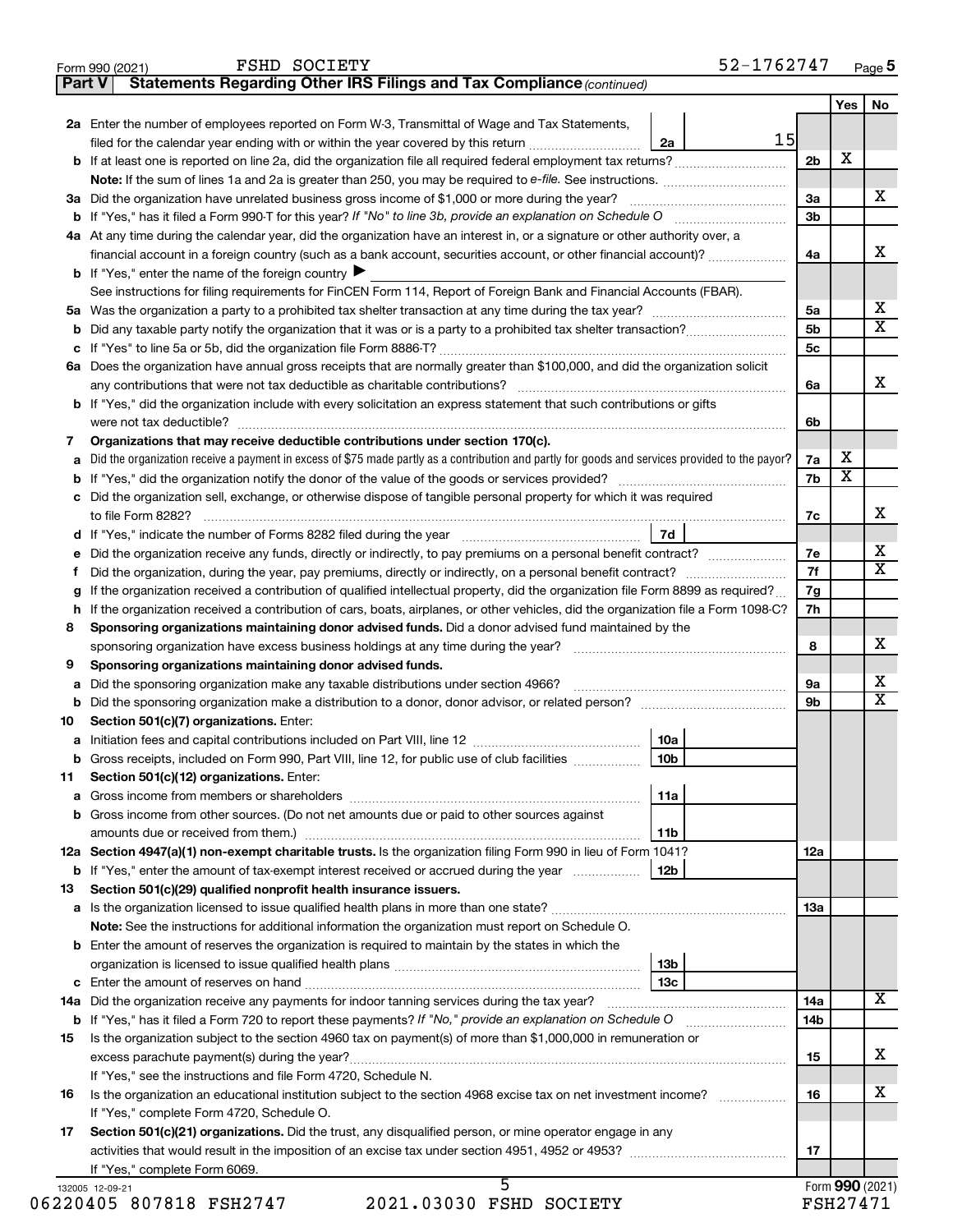| FSHD SOCIETY<br>Form 990 (2021)<br>Governance, Management, and Disclosure. For each "Yes" response to lines 2 through 7b below, and for a "No" response<br>Part VI                                                                 |                             | 52-1762747                    |                 |     | Page 6                  |
|------------------------------------------------------------------------------------------------------------------------------------------------------------------------------------------------------------------------------------|-----------------------------|-------------------------------|-----------------|-----|-------------------------|
| to line 8a, 8b, or 10b below, describe the circumstances, processes, or changes on Schedule O. See instructions.                                                                                                                   |                             |                               |                 |     |                         |
|                                                                                                                                                                                                                                    |                             |                               |                 |     | $\overline{\mathbf{x}}$ |
| <b>Section A. Governing Body and Management</b>                                                                                                                                                                                    |                             |                               |                 |     |                         |
|                                                                                                                                                                                                                                    |                             |                               |                 | Yes | No                      |
| 1a Enter the number of voting members of the governing body at the end of the tax year                                                                                                                                             |                             | 17<br>1a                      |                 |     |                         |
| If there are material differences in voting rights among members of the governing body, or if the governing                                                                                                                        |                             |                               |                 |     |                         |
| body delegated broad authority to an executive committee or similar committee, explain on Schedule O.                                                                                                                              |                             |                               |                 |     |                         |
| Enter the number of voting members included on line 1a, above, who are independent<br>b                                                                                                                                            |                             | 17<br>1b                      |                 |     |                         |
| Did any officer, director, trustee, or key employee have a family relationship or a business relationship with any other<br>2                                                                                                      |                             |                               |                 |     |                         |
|                                                                                                                                                                                                                                    |                             |                               | $\mathbf{2}$    | X   |                         |
| Did the organization delegate control over management duties customarily performed by or under the direct supervision<br>3                                                                                                         |                             |                               |                 |     |                         |
|                                                                                                                                                                                                                                    |                             |                               | 3               |     |                         |
| Did the organization make any significant changes to its governing documents since the prior Form 990 was filed?<br>4                                                                                                              |                             |                               | 4               |     |                         |
| 5                                                                                                                                                                                                                                  |                             |                               | 5               |     |                         |
| 6                                                                                                                                                                                                                                  |                             |                               | 6               |     |                         |
| Did the organization have members, stockholders, or other persons who had the power to elect or appoint one or<br>7a                                                                                                               |                             |                               |                 |     |                         |
|                                                                                                                                                                                                                                    |                             |                               | 7a              |     |                         |
| <b>b</b> Are any governance decisions of the organization reserved to (or subject to approval by) members, stockholders, or                                                                                                        |                             |                               |                 |     |                         |
| persons other than the governing body?                                                                                                                                                                                             |                             |                               | 7b              |     |                         |
| Did the organization contemporaneously document the meetings held or written actions undertaken during the year by the following:<br>8                                                                                             |                             |                               |                 |     |                         |
| a                                                                                                                                                                                                                                  |                             |                               | 8a              | x   |                         |
|                                                                                                                                                                                                                                    |                             |                               | 8b              | X   |                         |
| 9<br>Is there any officer, director, trustee, or key employee listed in Part VII, Section A, who cannot be reached at the                                                                                                          |                             |                               |                 |     |                         |
|                                                                                                                                                                                                                                    |                             |                               | 9               |     |                         |
| Section B. Policies (This Section B requests information about policies not required by the Internal Revenue Code.)                                                                                                                |                             |                               |                 |     |                         |
|                                                                                                                                                                                                                                    |                             |                               |                 | Yes |                         |
|                                                                                                                                                                                                                                    |                             |                               | 10a             | х   |                         |
| <b>b</b> If "Yes," did the organization have written policies and procedures governing the activities of such chapters, affiliates,                                                                                                |                             |                               |                 |     |                         |
|                                                                                                                                                                                                                                    |                             |                               | 10 <sub>b</sub> | х   |                         |
| 11a Has the organization provided a complete copy of this Form 990 to all members of its governing body before filing the form?                                                                                                    |                             |                               | 11a             | х   |                         |
| b Describe on Schedule O the process, if any, used by the organization to review this Form 990.                                                                                                                                    |                             |                               |                 |     |                         |
| 12a                                                                                                                                                                                                                                |                             |                               | 12a             | х   |                         |
| <b>b</b> Were officers, directors, or trustees, and key employees required to disclose annually interests that could give rise to conflicts?                                                                                       |                             |                               | 12 <sub>b</sub> | X   |                         |
| Did the organization regularly and consistently monitor and enforce compliance with the policy? If "Yes," describe<br>c                                                                                                            |                             |                               |                 |     |                         |
|                                                                                                                                                                                                                                    |                             |                               | 12c             | х   |                         |
| Did the organization have a written whistleblower policy?<br>13                                                                                                                                                                    |                             |                               | 13              | x   |                         |
| 14                                                                                                                                                                                                                                 |                             |                               | 14              | х   |                         |
| Did the process for determining compensation of the following persons include a review and approval by independent<br>15                                                                                                           |                             |                               |                 |     |                         |
| persons, comparability data, and contemporaneous substantiation of the deliberation and decision?                                                                                                                                  |                             |                               |                 |     |                         |
| The organization's CEO, Executive Director, or top management official [111] [11] manument content in the organization's CEO, Executive Director, or top management official [11] manument content in the original content of<br>a |                             |                               | 15a             | х   |                         |
|                                                                                                                                                                                                                                    |                             |                               | 15 <sub>b</sub> | х   |                         |
| If "Yes" to line 15a or 15b, describe the process on Schedule O. See instructions.                                                                                                                                                 |                             |                               |                 |     |                         |
| 16a Did the organization invest in, contribute assets to, or participate in a joint venture or similar arrangement with a                                                                                                          |                             |                               |                 |     |                         |
| taxable entity during the year?                                                                                                                                                                                                    |                             |                               | <b>16a</b>      |     |                         |
| b If "Yes," did the organization follow a written policy or procedure requiring the organization to evaluate its participation                                                                                                     |                             |                               |                 |     |                         |
| in joint venture arrangements under applicable federal tax law, and take steps to safeguard the organization's                                                                                                                     |                             |                               |                 |     |                         |
|                                                                                                                                                                                                                                    |                             |                               | 16 <sub>b</sub> |     |                         |
| <b>Section C. Disclosure</b>                                                                                                                                                                                                       |                             |                               |                 |     |                         |
| List the states with which a copy of this Form 990 is required to be filed MA, AK, AR, CA, CO, CT, DC, FL, GA, HI, IL, KS<br>17                                                                                                    |                             |                               |                 |     |                         |
| Section 6104 requires an organization to make its Forms 1023 (1024 or 1024-A, if applicable), 990, and 990-T (section 501(c)(3)s only) available<br>18                                                                             |                             |                               |                 |     |                         |
| for public inspection. Indicate how you made these available. Check all that apply.                                                                                                                                                |                             |                               |                 |     |                         |
| $\lfloor X \rfloor$ Own website<br>$\lfloor X \rfloor$ Another's website                                                                                                                                                           | $ \mathbf{X} $ Upon request | Other (explain on Schedule O) |                 |     |                         |
| Describe on Schedule O whether (and if so, how) the organization made its governing documents, conflict of interest policy, and financial<br>19                                                                                    |                             |                               |                 |     |                         |
| statements available to the public during the tax year.                                                                                                                                                                            |                             |                               |                 |     |                         |
| State the name, address, and telephone number of the person who possesses the organization's books and records<br>20                                                                                                               |                             |                               |                 |     |                         |
| LISA SCHIMMEL - (781) 301-6060                                                                                                                                                                                                     |                             |                               |                 |     |                         |
|                                                                                                                                                                                                                                    | 02368                       |                               |                 |     |                         |
| 75 NORTH MAIN STREET, 1073, RANDOLPH, MA                                                                                                                                                                                           |                             |                               |                 |     |                         |
| SEE SCHEDULE O FOR FULL LIST OF STATES                                                                                                                                                                                             |                             |                               | Form 990 (2021) |     |                         |
| 132006 12-09-21                                                                                                                                                                                                                    | 6                           |                               |                 |     |                         |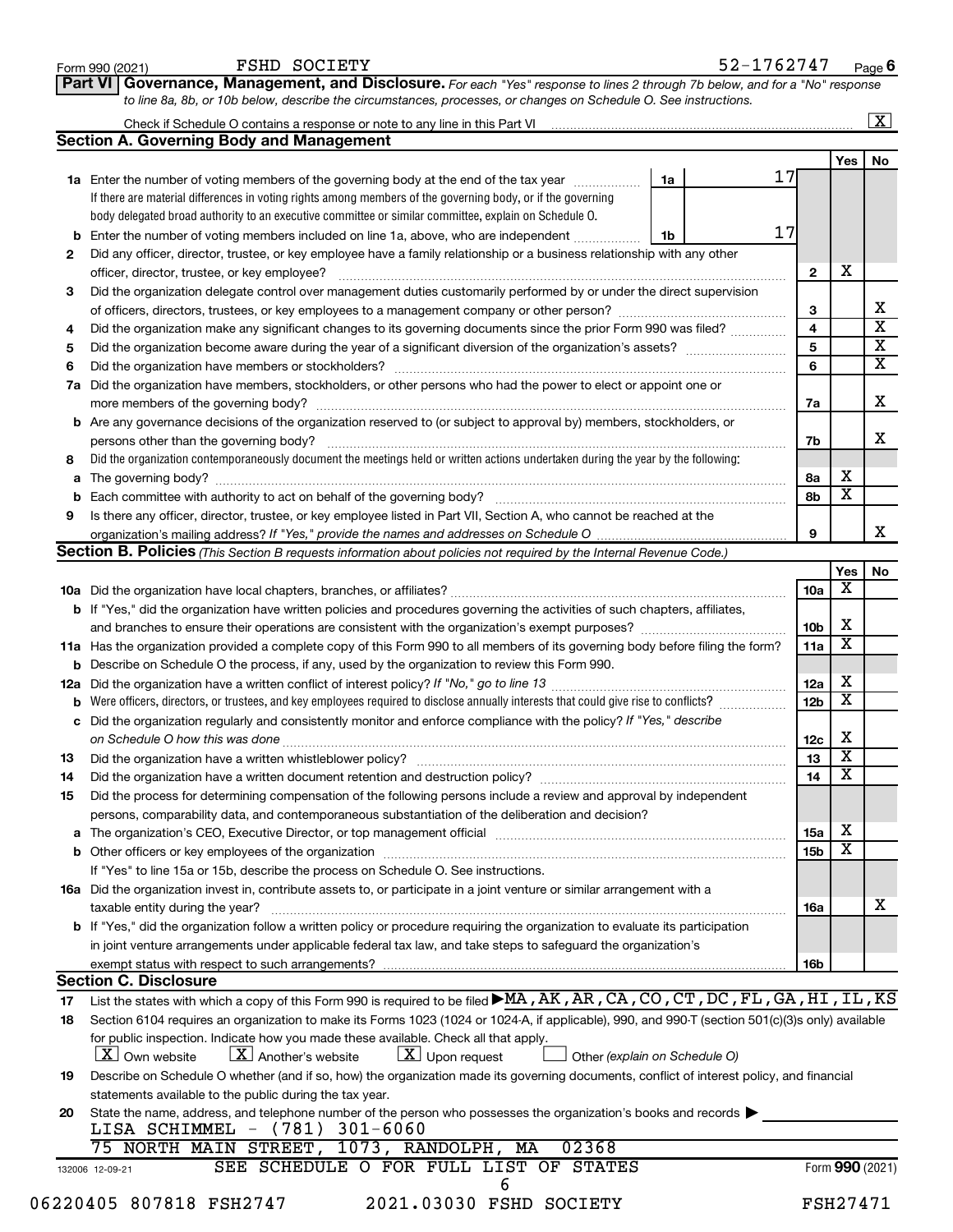| Form 990 (2021)                                                                            | FSHD SOCIETY                                                                               | 52-1762747 | Page 7 |  |  |  |
|--------------------------------------------------------------------------------------------|--------------------------------------------------------------------------------------------|------------|--------|--|--|--|
| Part VII Compensation of Officers, Directors, Trustees, Key Employees, Highest Compensated |                                                                                            |            |        |  |  |  |
|                                                                                            | <b>Employees, and Independent Contractors</b>                                              |            |        |  |  |  |
|                                                                                            | Check if Schedule O contains a response or note to any line in this Part VII               |            |        |  |  |  |
|                                                                                            | Section A. Officers, Directors, Trustees, Key Employees, and Highest Compensated Employees |            |        |  |  |  |

**1a**  Complete this table for all persons required to be listed. Report compensation for the calendar year ending with or within the organization's tax year.  $\bullet$  List all of the organization's current officers, directors, trustees (whether individuals or organizations), regardless of amount of compensation.

Enter -0- in columns (D), (E), and (F) if no compensation was paid.

**•** List all of the organization's **current** key employees, if any. See the instructions for definition of "key employee."

• List the organization's five *current* highest compensated employees (other than an officer, director, trustee, or key employee) who received reportable compensation (box 5 of Form W-2, Form 1099-MISC, and/or box 1 of Form 1099-NEC) of more than \$100,000 from the organization and any related organizations.

 $\bullet$  List all of the organization's former officers, key employees, and highest compensated employees who received more than \$100,000 of reportable compensation from the organization and any related organizations.

**•** List all of the organization's former directors or trustees that received, in the capacity as a former director or trustee of the organization, more than \$10,000 of reportable compensation from the organization and any related organizations.

See the instructions for the order in which to list the persons above.

Check this box if neither the organization nor any related organization compensated any current officer, director, or trustee.  $\Box$ 

| (A)                                  | (B)                  |                                |                                                                  | (C)         |              |                                   |        | (D)                             | (E)                          | (F)                      |
|--------------------------------------|----------------------|--------------------------------|------------------------------------------------------------------|-------------|--------------|-----------------------------------|--------|---------------------------------|------------------------------|--------------------------|
| Name and title                       | Average              |                                | (do not check more than one                                      | Position    |              |                                   |        | Reportable                      | Reportable                   | Estimated                |
|                                      | hours per            |                                | box, unless person is both an<br>officer and a director/trustee) |             |              |                                   |        | compensation                    | compensation                 | amount of                |
|                                      | week                 |                                |                                                                  |             |              |                                   |        | from                            | from related                 | other                    |
|                                      | (list any            |                                |                                                                  |             |              |                                   |        | the                             | organizations                | compensation             |
|                                      | hours for<br>related |                                |                                                                  |             |              |                                   |        | organization<br>(W-2/1099-MISC/ | (W-2/1099-MISC/<br>1099-NEC) | from the<br>organization |
|                                      | organizations        |                                |                                                                  |             |              |                                   |        | 1099-NEC)                       |                              | and related              |
|                                      | below                |                                |                                                                  |             |              |                                   |        |                                 |                              | organizations            |
|                                      | line)                | Individual trustee or director | Institutional trustee                                            | Officer     | Key employee | Highest compensated<br>  employee | Former |                                 |                              |                          |
| <b>MARK STONE</b><br>(1)             | 40.00                |                                |                                                                  |             |              |                                   |        |                                 |                              |                          |
| CEO & PRESIDENT                      |                      |                                |                                                                  | X           |              |                                   |        | 199,683.                        | 0.                           | 45,859.                  |
| JAMSHID ARJOMAND<br>(2)              | 40.00                |                                |                                                                  |             |              |                                   |        |                                 |                              |                          |
| CHIEF SCIENCE OFFICER                |                      |                                |                                                                  |             | $\mathbf X$  |                                   |        | 190,401.                        | $\mathbf 0$ .                | 19,018.                  |
| (3)<br>LISA SCHIMMEL                 | 40.00                |                                |                                                                  |             |              |                                   |        |                                 |                              |                          |
| CFO                                  |                      |                                |                                                                  | X           |              |                                   |        | 106, 139.                       | $\mathbf 0$ .                | 22,503.                  |
| <b>BETH JOHNSTON</b><br>(4)          | 40.00                |                                |                                                                  |             |              |                                   |        |                                 |                              |                          |
| CHIEF COMMUNITY ENGAGEMENT OFFICER   |                      |                                |                                                                  |             |              | X                                 |        | 116,000.                        | $\mathbf 0$ .                | 5,364.                   |
| (5)<br>JUNE KINOSHITA                | 40.00                |                                |                                                                  |             |              |                                   |        |                                 |                              |                          |
| DIR OF RESEARCH & PATIENT ENGAGEMENT |                      |                                |                                                                  |             |              | X                                 |        | 101,000.                        | $\mathbf 0$ .                | 4,702.                   |
| JAMES A. CHIN, SR.<br>(6)            | 10.00                |                                |                                                                  |             |              |                                   |        |                                 |                              |                          |
| CHAIRMAN                             |                      | X                              |                                                                  | $\mathbf X$ |              |                                   |        | 0.                              | $\mathbf 0$ .                | 0.                       |
| HOWARD L. CHABNER, J.D.<br>(7)       | 10.00                |                                |                                                                  |             |              |                                   |        |                                 |                              |                          |
| VICE CHAIRMAN                        |                      | X                              |                                                                  | X           |              |                                   |        | $\mathbf 0$                     | $\mathbf 0$ .                | 0.                       |
| (8)<br>CHRISTINE FORD                | 10.00                |                                |                                                                  |             |              |                                   |        |                                 |                              |                          |
| <b>SECRETARY</b>                     |                      | X                              |                                                                  | X           |              |                                   |        | $\mathbf 0$ .                   | $\mathbf 0$ .                | 0.                       |
| (9)<br>ELLEN K. HANNAN               | 10.00                |                                |                                                                  |             |              |                                   |        |                                 |                              |                          |
| TREASURER                            |                      | X                              |                                                                  | $\mathbf X$ |              |                                   |        | $\mathbf 0$ .                   | $\mathbf 0$ .                | $\mathbf 0$ .            |
| (10) AMY Z. BEKIER                   | 10.00                |                                |                                                                  |             |              |                                   |        |                                 |                              |                          |
| <b>BOARD MEMBER</b>                  |                      | X                              |                                                                  |             |              |                                   |        | $\mathbf 0$ .                   | $\mathbf 0$ .                | $\mathbf 0$ .            |
| (11) STUART LAI                      | 1.00                 |                                |                                                                  |             |              |                                   |        |                                 |                              |                          |
| BOARD MEMBER                         |                      | X                              |                                                                  |             |              |                                   |        | $\mathbf 0$                     | 0.                           | $\mathbf 0$ .            |
| (12) DAVID RUBIN                     | 1.00                 |                                |                                                                  |             |              |                                   |        |                                 |                              |                          |
| <b>BOARD MEMBER</b>                  |                      | X                              |                                                                  |             |              |                                   |        | $\mathbf 0$                     | $\mathbf 0$ .                | $\mathbf 0$ .            |
| (13) WILLIAM R. LEWIS, III, M.D.     | 1.00                 |                                |                                                                  |             |              |                                   |        |                                 |                              |                          |
| <b>BOARD MEMBER</b>                  |                      | X                              |                                                                  |             |              |                                   |        | $\mathbf 0$                     | $\mathbf 0$ .                | $\mathbf 0$ .            |
| (14) MICHELLE HELEN MACKAY           | 1.00                 |                                |                                                                  |             |              |                                   |        |                                 |                              |                          |
| <b>BOARD MEMBER</b>                  |                      | X                              |                                                                  |             |              |                                   |        | $\mathbf 0$ .                   | О.                           | 0.                       |
| (15) LEE FRANK KOLAKOWSKI, PH.D.     | 10.00                |                                |                                                                  |             |              |                                   |        |                                 |                              |                          |
| <b>BOARD MEMBER</b>                  |                      | X                              |                                                                  |             |              |                                   |        | $\mathbf 0$                     | $\mathbf 0$ .                | 0.                       |
| (16) LINDA LAURELLO                  | 1.00                 |                                |                                                                  |             |              |                                   |        |                                 |                              |                          |
| <b>BOARD MEMBER</b>                  |                      | $\mathbf X$                    |                                                                  |             |              |                                   |        | $\mathbf 0$ .                   | $\mathbf 0$ .                | 0.                       |
| (17) GEORGE POLLOCK, JR.             | 10.00                |                                |                                                                  |             |              |                                   |        |                                 |                              |                          |
| <b>BOARD MEMBER</b>                  |                      | X                              |                                                                  |             |              |                                   |        | 0.                              | $\mathbf 0$ .                | 0.                       |
| 132007 12-09-21                      |                      |                                |                                                                  |             |              |                                   |        |                                 |                              | Form 990 (2021)          |

132007 12-09-21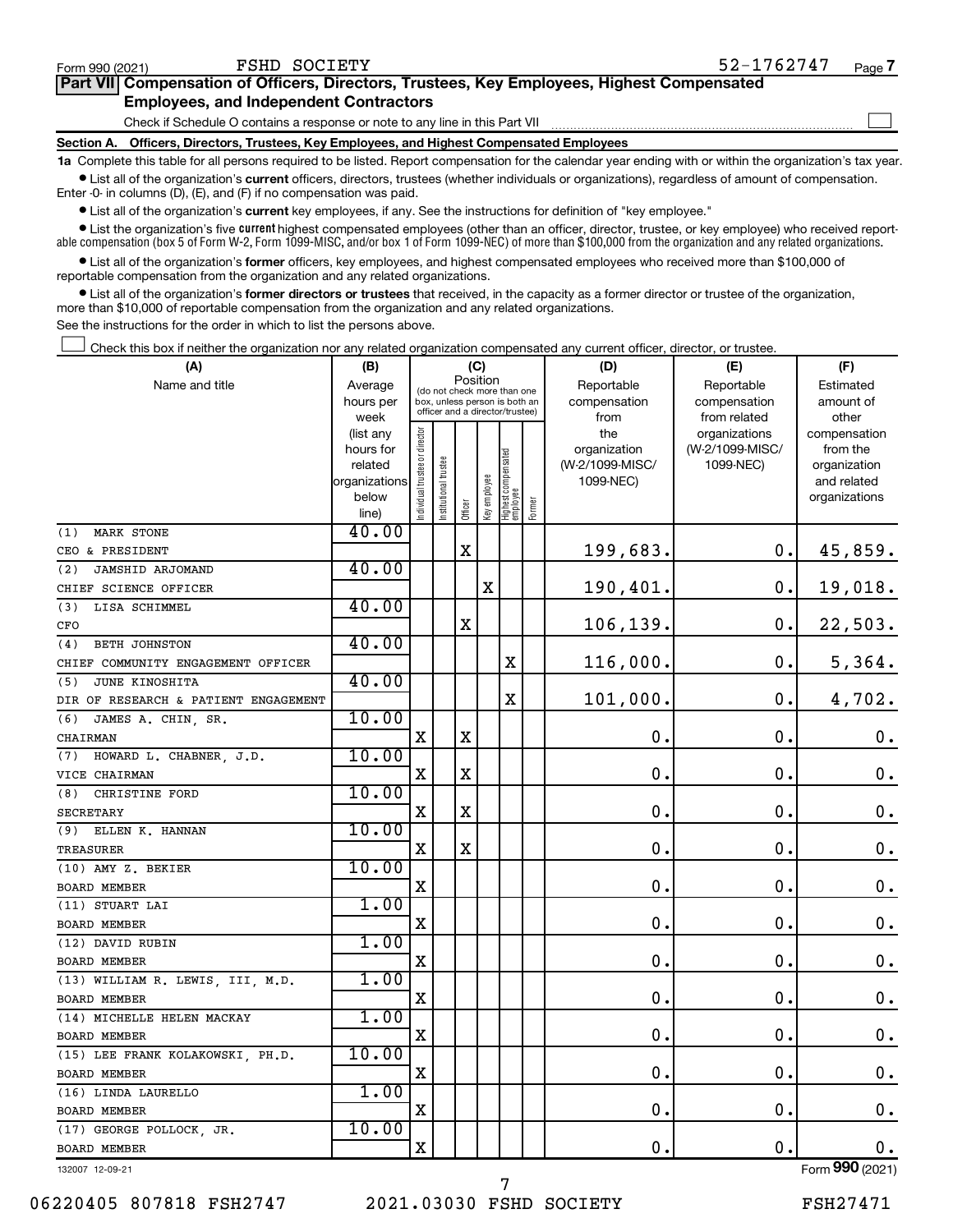|                 | FSHD SOCIETY<br>Form 990 (2021)                                                                                                                                                                                                                        |                                                                      |                                |                       |                                                                                                                    |              |                                         |        |                                                     | 52-1762747                                        |                                        |                                                                          | Page 8  |
|-----------------|--------------------------------------------------------------------------------------------------------------------------------------------------------------------------------------------------------------------------------------------------------|----------------------------------------------------------------------|--------------------------------|-----------------------|--------------------------------------------------------------------------------------------------------------------|--------------|-----------------------------------------|--------|-----------------------------------------------------|---------------------------------------------------|----------------------------------------|--------------------------------------------------------------------------|---------|
| <b>Part VII</b> | Section A. Officers, Directors, Trustees, Key Employees, and Highest Compensated Employees (continued)                                                                                                                                                 |                                                                      |                                |                       |                                                                                                                    |              |                                         |        |                                                     |                                                   |                                        |                                                                          |         |
|                 | (A)<br>Name and title                                                                                                                                                                                                                                  | (B)<br>Average<br>hours per<br>week                                  |                                |                       | (C)<br>Position<br>(do not check more than one<br>box, unless person is both an<br>officer and a director/trustee) |              |                                         |        | (D)<br>Reportable<br>compensation<br>from           | (E)<br>Reportable<br>compensation<br>from related | (F)<br>Estimated<br>amount of<br>other |                                                                          |         |
|                 |                                                                                                                                                                                                                                                        | (list any<br>hours for<br>related<br>organizations<br>below<br>line) | Individual trustee or director | Institutional trustee | Officer                                                                                                            | Key employee | <br>  Highest compensated<br>  employee | Former | the<br>organization<br>(W-2/1099-MISC/<br>1099-NEC) | organizations<br>(W-2/1099-MISC/<br>1099-NEC)     |                                        | compensation<br>from the<br>organization<br>and related<br>organizations |         |
|                 | (18) NEIL ANDREW SOLOMON, MD, FACP<br><b>BOARD MEMBER</b>                                                                                                                                                                                              | 1.00                                                                 | X                              |                       |                                                                                                                    |              |                                         |        | О.                                                  | 0.                                                |                                        |                                                                          | 0.      |
|                 | (19) CARDEN WYCKOFF                                                                                                                                                                                                                                    | 1.00                                                                 |                                |                       |                                                                                                                    |              |                                         |        |                                                     |                                                   |                                        |                                                                          |         |
|                 | <b>BOARD MEMBER</b>                                                                                                                                                                                                                                    |                                                                      | X                              |                       |                                                                                                                    |              |                                         |        | О.                                                  | 0.                                                |                                        |                                                                          | 0.      |
|                 | (20) MARIE MORRELL                                                                                                                                                                                                                                     | 1.00                                                                 |                                |                       |                                                                                                                    |              |                                         |        |                                                     |                                                   |                                        |                                                                          |         |
|                 | <b>BOARD MEMBER</b>                                                                                                                                                                                                                                    |                                                                      | X                              |                       |                                                                                                                    |              |                                         |        | О.                                                  | 0.                                                |                                        |                                                                          | 0.      |
|                 | (21) JACK GERBLICK<br><b>BOARD MEMBER</b>                                                                                                                                                                                                              | 1.00                                                                 | X                              |                       |                                                                                                                    |              |                                         |        | О.                                                  | 0.                                                |                                        |                                                                          | 0.      |
|                 | (22) BRUCE RYSKAMP                                                                                                                                                                                                                                     | 1.00                                                                 |                                |                       |                                                                                                                    |              |                                         |        |                                                     |                                                   |                                        |                                                                          |         |
|                 | <b>BOARD MEMBER</b>                                                                                                                                                                                                                                    |                                                                      | х                              |                       |                                                                                                                    |              |                                         |        | О.                                                  | О.                                                |                                        |                                                                          | 0.      |
|                 |                                                                                                                                                                                                                                                        |                                                                      |                                |                       |                                                                                                                    |              |                                         |        |                                                     |                                                   |                                        |                                                                          |         |
|                 |                                                                                                                                                                                                                                                        |                                                                      |                                |                       |                                                                                                                    |              |                                         |        |                                                     |                                                   |                                        |                                                                          |         |
|                 | 1b Subtotal                                                                                                                                                                                                                                            |                                                                      |                                |                       |                                                                                                                    |              |                                         |        | 713,223.                                            |                                                   | $\overline{0}$ .                       |                                                                          | 97,446. |
|                 | c Total from continuation sheets to Part VII, Section A manufactured by                                                                                                                                                                                |                                                                      |                                |                       |                                                                                                                    |              |                                         |        | 0.                                                  |                                                   | σ.                                     |                                                                          |         |
| d               |                                                                                                                                                                                                                                                        |                                                                      |                                |                       |                                                                                                                    |              |                                         |        | 713,223.                                            |                                                   | σ.                                     |                                                                          | 97,446. |
| 2               | Total number of individuals (including but not limited to those listed above) who received more than \$100,000 of reportable<br>compensation from the organization $\triangleright$                                                                    |                                                                      |                                |                       |                                                                                                                    |              |                                         |        |                                                     |                                                   |                                        |                                                                          | 5       |
|                 |                                                                                                                                                                                                                                                        |                                                                      |                                |                       |                                                                                                                    |              |                                         |        |                                                     |                                                   |                                        | Yes                                                                      | No      |
| З               | Did the organization list any former officer, director, trustee, key employee, or highest compensated employee on<br>line 1a? If "Yes," complete Schedule J for such individual                                                                        |                                                                      |                                |                       |                                                                                                                    |              |                                         |        |                                                     |                                                   |                                        | З                                                                        | х       |
| 4               | For any individual listed on line 1a, is the sum of reportable compensation and other compensation from the organization                                                                                                                               |                                                                      |                                |                       |                                                                                                                    |              |                                         |        |                                                     |                                                   |                                        |                                                                          |         |
| 5               | and related organizations greater than \$150,000? If "Yes," complete Schedule J for such individual<br>Did any person listed on line 1a receive or accrue compensation from any unrelated organization or individual for services                      |                                                                      |                                |                       |                                                                                                                    |              |                                         |        |                                                     |                                                   |                                        | х<br>4                                                                   |         |
|                 |                                                                                                                                                                                                                                                        |                                                                      |                                |                       |                                                                                                                    |              |                                         |        |                                                     |                                                   |                                        | 5                                                                        | x       |
|                 | <b>Section B. Independent Contractors</b>                                                                                                                                                                                                              |                                                                      |                                |                       |                                                                                                                    |              |                                         |        |                                                     |                                                   |                                        |                                                                          |         |
| 1               | Complete this table for your five highest compensated independent contractors that received more than \$100,000 of compensation from<br>the organization. Report compensation for the calendar year ending with or within the organization's tax year. |                                                                      |                                |                       |                                                                                                                    |              |                                         |        |                                                     |                                                   |                                        |                                                                          |         |
|                 | (A)<br>Name and business address                                                                                                                                                                                                                       |                                                                      |                                | <b>NONE</b>           |                                                                                                                    |              |                                         |        | (B)<br>Description of services                      |                                                   |                                        | (C)<br>Compensation                                                      |         |
|                 |                                                                                                                                                                                                                                                        |                                                                      |                                |                       |                                                                                                                    |              |                                         |        |                                                     |                                                   |                                        |                                                                          |         |
|                 |                                                                                                                                                                                                                                                        |                                                                      |                                |                       |                                                                                                                    |              |                                         |        |                                                     |                                                   |                                        |                                                                          |         |
|                 |                                                                                                                                                                                                                                                        |                                                                      |                                |                       |                                                                                                                    |              |                                         |        |                                                     |                                                   |                                        |                                                                          |         |
|                 |                                                                                                                                                                                                                                                        |                                                                      |                                |                       |                                                                                                                    |              |                                         |        |                                                     |                                                   |                                        |                                                                          |         |
|                 |                                                                                                                                                                                                                                                        |                                                                      |                                |                       |                                                                                                                    |              |                                         |        |                                                     |                                                   |                                        |                                                                          |         |
| 2               | Total number of independent contractors (including but not limited to those listed above) who received more than<br>\$100,000 of compensation from the organization >                                                                                  |                                                                      |                                |                       |                                                                                                                    |              | 0                                       |        |                                                     |                                                   |                                        |                                                                          |         |

132008 12-09-21

Form (2021) **990**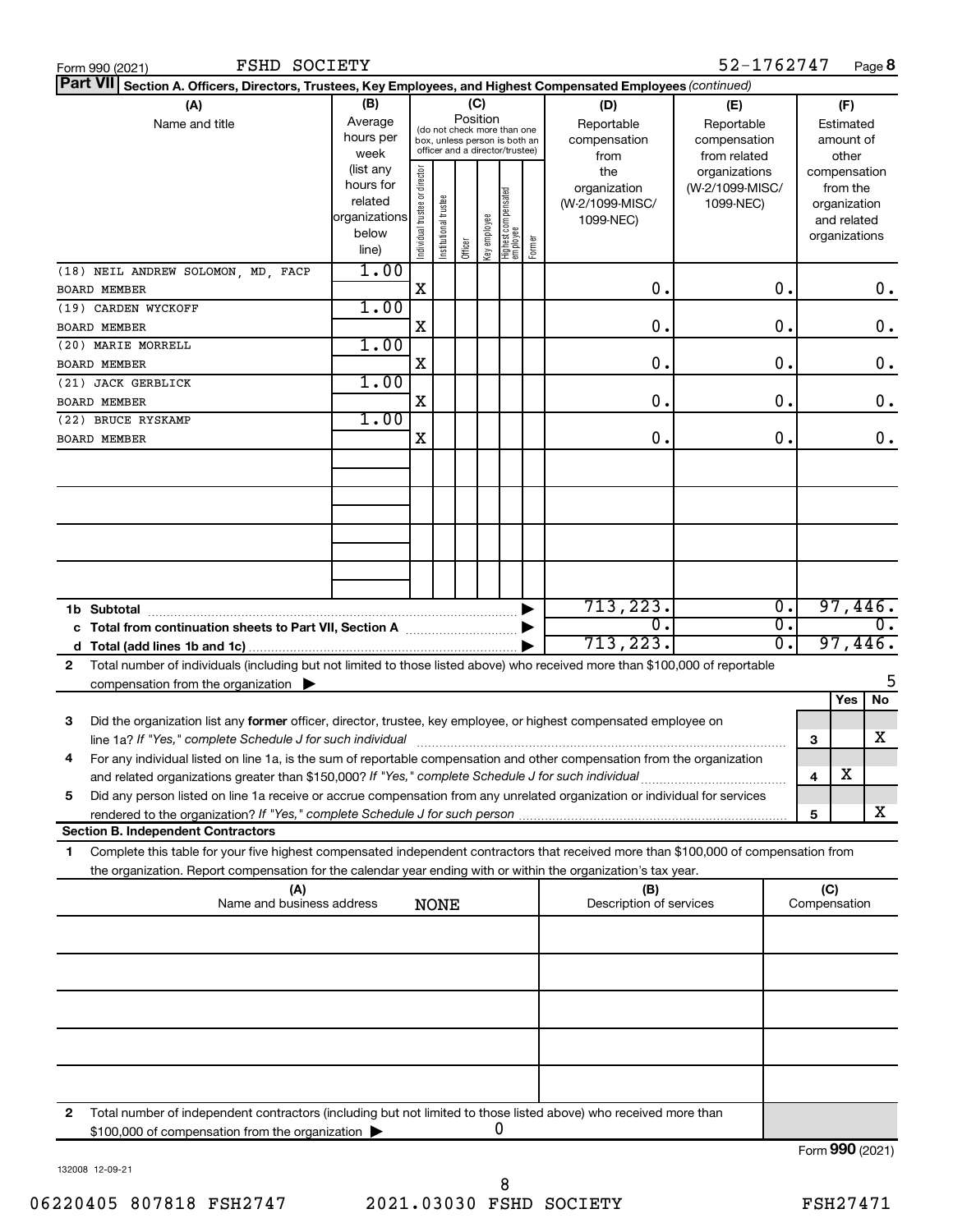|                                                           | <b>Part VIII</b>                                          |    | <b>Statement of Revenue</b>                                     |             |                |                      |               |                                       |                               |                                                                 |
|-----------------------------------------------------------|-----------------------------------------------------------|----|-----------------------------------------------------------------|-------------|----------------|----------------------|---------------|---------------------------------------|-------------------------------|-----------------------------------------------------------------|
|                                                           |                                                           |    |                                                                 |             |                |                      |               |                                       |                               |                                                                 |
|                                                           |                                                           |    |                                                                 |             |                |                      | Total revenue | Related or exempt<br>function revenue | Unrelated<br>business revenue | (D)<br>Revenue excluded<br>from tax under<br>sections 512 - 514 |
|                                                           |                                                           |    | <b>1 a</b> Federated campaigns                                  |             | 1a             | 10,006.              |               |                                       |                               |                                                                 |
|                                                           |                                                           |    | <b>b</b> Membership dues                                        |             | 1 <sub>b</sub> |                      |               |                                       |                               |                                                                 |
|                                                           |                                                           |    | Fundraising events                                              |             | 1c             | 818,299.             |               |                                       |                               |                                                                 |
|                                                           | 1d<br>d Related organizations<br>$\overline{\phantom{a}}$ |    |                                                                 |             |                |                      |               |                                       |                               |                                                                 |
|                                                           |                                                           |    | Government grants (contributions)                               |             | 1e             | 285,077.             |               |                                       |                               |                                                                 |
|                                                           |                                                           |    | f All other contributions, gifts, grants, and                   |             |                |                      |               |                                       |                               |                                                                 |
|                                                           |                                                           |    | similar amounts not included above                              |             | 1f             | 3,432,941.           |               |                                       |                               |                                                                 |
| Contributions, Gifts, Grants<br>and Other Similar Amounts |                                                           |    | Noncash contributions included in lines 1a-1f                   |             | 1g S           | 1,071,212.           |               |                                       |                               |                                                                 |
|                                                           |                                                           | h. |                                                                 |             |                |                      | 4,546,323.    |                                       |                               |                                                                 |
|                                                           |                                                           |    |                                                                 |             |                | <b>Business Code</b> |               |                                       |                               |                                                                 |
|                                                           | 2 a                                                       |    | CORPORATE SPONSORSHIPS                                          |             | 900099         | 147,744.             | 147,744.      |                                       |                               |                                                                 |
|                                                           |                                                           | b  | RESEARCH MEETING REGISTRATIONS                                  |             |                | 900099               | 21,900.       | 21,900.                               |                               |                                                                 |
| Program Service<br>Revenue                                |                                                           | C  | CORPORATE PARTNERSHIPS                                          |             |                | 900099               | 1,500.        | 1,500                                 |                               |                                                                 |
|                                                           |                                                           | d  | PATIENT MEETING REGISTRATIONS                                   |             |                | 900099               | 870           | 870                                   |                               |                                                                 |
|                                                           |                                                           | е  |                                                                 |             |                |                      |               |                                       |                               |                                                                 |
|                                                           |                                                           | f  | All other program service revenue                               |             |                |                      |               |                                       |                               |                                                                 |
|                                                           |                                                           |    |                                                                 |             |                |                      | 172,014.      |                                       |                               |                                                                 |
|                                                           | 3                                                         |    | Investment income (including dividends, interest, and           |             |                |                      |               |                                       |                               |                                                                 |
|                                                           |                                                           |    |                                                                 |             |                |                      | 122,027.      |                                       |                               | 122,027.                                                        |
|                                                           | 4                                                         |    | Income from investment of tax-exempt bond proceeds              |             |                |                      |               |                                       |                               |                                                                 |
|                                                           | 5                                                         |    |                                                                 |             |                |                      |               |                                       |                               |                                                                 |
|                                                           |                                                           |    |                                                                 |             | (i) Real       | (ii) Personal        |               |                                       |                               |                                                                 |
|                                                           |                                                           |    | 6 a Gross rents<br>.                                            | 6a          |                |                      |               |                                       |                               |                                                                 |
|                                                           |                                                           | b  | Less: rental expenses                                           | 6b<br>6c    |                |                      |               |                                       |                               |                                                                 |
|                                                           |                                                           | c  | Rental income or (loss)                                         |             |                |                      |               |                                       |                               |                                                                 |
|                                                           |                                                           |    | d Net rental income or (loss)<br>7 a Gross amount from sales of |             | (i) Securities | (ii) Other           |               |                                       |                               |                                                                 |
|                                                           |                                                           |    | assets other than inventory                                     | 7a          | 1,200,616.     |                      |               |                                       |                               |                                                                 |
|                                                           |                                                           |    | <b>b</b> Less: cost or other basis                              |             |                |                      |               |                                       |                               |                                                                 |
|                                                           |                                                           |    | and sales expenses                                              | 7b          | 901,460.       |                      |               |                                       |                               |                                                                 |
| Revenue                                                   |                                                           |    | c Gain or (loss)                                                | <b>7c</b>   | 299,156.       |                      |               |                                       |                               |                                                                 |
|                                                           |                                                           |    |                                                                 |             |                |                      | 299,156.      |                                       |                               | 299,156.                                                        |
| ৯                                                         |                                                           |    | 8 a Gross income from fundraising events (not                   |             |                |                      |               |                                       |                               |                                                                 |
| $\check{\epsilon}$                                        |                                                           |    | including \$                                                    | 818,299. of |                |                      |               |                                       |                               |                                                                 |
|                                                           |                                                           |    | contributions reported on line 1c). See                         |             |                |                      |               |                                       |                               |                                                                 |
|                                                           |                                                           |    |                                                                 |             | l8a            | 80,497.              |               |                                       |                               |                                                                 |
|                                                           |                                                           |    | <b>b</b> Less: direct expenses                                  |             | 8b             | 80,497.              |               |                                       |                               |                                                                 |
|                                                           |                                                           |    | c Net income or (loss) from fundraising events                  |             |                |                      | 0.            |                                       |                               |                                                                 |
|                                                           |                                                           |    | 9 a Gross income from gaming activities. See                    |             |                |                      |               |                                       |                               |                                                                 |
|                                                           |                                                           |    |                                                                 |             | 9a             |                      |               |                                       |                               |                                                                 |
|                                                           |                                                           |    | <b>b</b> Less: direct expenses <b>manually</b>                  |             | 9 <sub>b</sub> |                      |               |                                       |                               |                                                                 |
|                                                           |                                                           |    | c Net income or (loss) from gaming activities                   |             |                |                      |               |                                       |                               |                                                                 |
|                                                           |                                                           |    | 10 a Gross sales of inventory, less returns                     |             |                |                      |               |                                       |                               |                                                                 |
|                                                           |                                                           |    |                                                                 |             | 10a            |                      |               |                                       |                               |                                                                 |
|                                                           |                                                           |    | <b>b</b> Less: cost of goods sold                               |             | l10bl          |                      |               |                                       |                               |                                                                 |
|                                                           |                                                           |    | c Net income or (loss) from sales of inventory                  |             |                |                      |               |                                       |                               |                                                                 |
|                                                           |                                                           |    |                                                                 |             |                | <b>Business Code</b> |               |                                       |                               |                                                                 |
|                                                           |                                                           |    | 11 a STIMULUS/COVID CREDITS                                     |             |                | 900099               | 313,636.      | 313,636.                              |                               |                                                                 |
|                                                           |                                                           |    | <b>b</b> RETURN OF GRANT FUNDS                                  |             |                | 900099               | 34,640.       | 34,640.                               |                               |                                                                 |
| Miscellaneous<br>Revenue                                  |                                                           |    | C OTHER INCOME                                                  |             |                | 900099               | 424           |                                       |                               | 424.                                                            |
|                                                           |                                                           |    |                                                                 |             |                |                      |               |                                       |                               |                                                                 |
|                                                           |                                                           |    |                                                                 |             |                | ▶                    | 348,700.      |                                       | 0.                            |                                                                 |
| 132009 12-09-21                                           | 12                                                        |    | Total revenue. See instructions                                 |             |                |                      | 5,488,220.    | 520,290.                              |                               | 421,607.<br>Form 990 (2021)                                     |

Form 990 (2021)  $\qquad \qquad$  FSHD SOCIETY  $\qquad \qquad$  52-1762747 Page

132009 12-09-21

**9**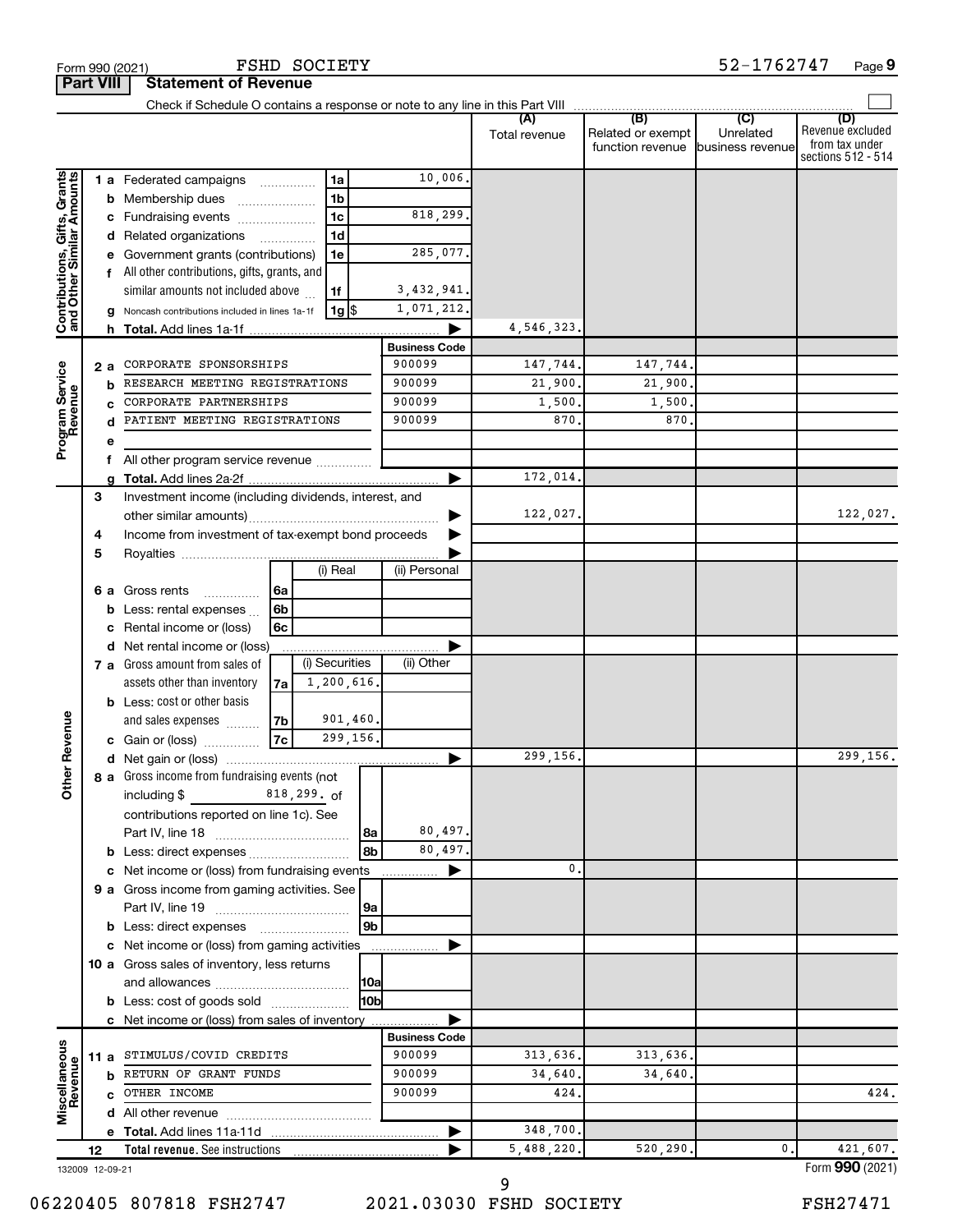### FSHD SOCIETY

**Part IX Statement of Functional Expenses**

*Section 501(c)(3) and 501(c)(4) organizations must complete all columns. All other organizations must complete column (A).*

|              | Check if Schedule O contains a response or note to any line in this Part IX                                |                |                             |                                    |                         |  |  |
|--------------|------------------------------------------------------------------------------------------------------------|----------------|-----------------------------|------------------------------------|-------------------------|--|--|
|              | Do not include amounts reported on lines 6b,                                                               | (A)            | (B)                         | (C)                                | (D)                     |  |  |
|              | 7b, 8b, 9b, and 10b of Part VIII.                                                                          | Total expenses | Program service<br>expenses | Management and<br>general expenses | Fundraising<br>expenses |  |  |
| 1.           | Grants and other assistance to domestic organizations                                                      |                |                             |                                    |                         |  |  |
|              | and domestic governments. See Part IV, line 21                                                             | 1,426,356.     | 1,426,356.                  |                                    |                         |  |  |
| $\mathbf{2}$ | Grants and other assistance to domestic                                                                    |                |                             |                                    |                         |  |  |
|              | individuals. See Part IV, line 22                                                                          |                |                             |                                    |                         |  |  |
| 3            |                                                                                                            |                |                             |                                    |                         |  |  |
|              | Grants and other assistance to foreign                                                                     |                |                             |                                    |                         |  |  |
|              | organizations, foreign governments, and foreign                                                            | 889,580.       | 889,580.                    |                                    |                         |  |  |
|              | individuals. See Part IV, lines 15 and 16                                                                  |                |                             |                                    |                         |  |  |
| 4            | Benefits paid to or for members                                                                            |                |                             |                                    |                         |  |  |
| 5            | Compensation of current officers, directors,                                                               |                |                             |                                    |                         |  |  |
|              | trustees, and key employees                                                                                | 583,603.       | 381,298.                    | 153,196.                           | 49,109.                 |  |  |
| 6            | Compensation not included above to disqualified                                                            |                |                             |                                    |                         |  |  |
|              | persons (as defined under section 4958(f)(1)) and                                                          |                |                             |                                    |                         |  |  |
|              | persons described in section 4958(c)(3)(B)                                                                 |                |                             |                                    |                         |  |  |
| 7            |                                                                                                            | 794,851.       | 547,301.                    | 67,892.                            | 179,658.                |  |  |
| 8            | Pension plan accruals and contributions (include                                                           |                |                             |                                    |                         |  |  |
|              | section 401(k) and 403(b) employer contributions)                                                          |                |                             |                                    |                         |  |  |
| 9            | Other employee benefits                                                                                    | 151,471.       | $111,016$ .                 | 8,133.                             | 32, 322.                |  |  |
| 10           |                                                                                                            | 107, 148.      | 72,455.                     | 16, 362.                           | 18,331.                 |  |  |
| 11           | Fees for services (nonemployees):                                                                          |                |                             |                                    |                         |  |  |
|              |                                                                                                            |                |                             |                                    |                         |  |  |
|              |                                                                                                            | 7,140.         | 300.                        | 6,840.                             |                         |  |  |
|              |                                                                                                            | 15,500.        |                             | 15,500.                            |                         |  |  |
|              |                                                                                                            |                |                             |                                    |                         |  |  |
|              | e Professional fundraising services. See Part IV, line 17                                                  |                |                             |                                    |                         |  |  |
|              | Investment management fees                                                                                 |                |                             |                                    |                         |  |  |
| f            | g Other. (If line 11g amount exceeds 10% of line 25,                                                       |                |                             |                                    |                         |  |  |
|              |                                                                                                            | 53, 158.       | 52,282.                     | 876.                               |                         |  |  |
|              | column (A), amount, list line 11g expenses on Sch O.)                                                      | 1,978.         | 1,968.                      |                                    | 10.                     |  |  |
| 12           |                                                                                                            | 43,469.        | 29,537.                     | 6,197.                             | 7,735.                  |  |  |
| 13           |                                                                                                            | 129, 168.      | 96, 192.                    | 14,571.                            | 18,405.                 |  |  |
| 14           |                                                                                                            |                |                             |                                    |                         |  |  |
| 15           |                                                                                                            |                |                             |                                    |                         |  |  |
| 16           |                                                                                                            | 46,814.        | 30,982.                     | 7,971.                             | 7,861.                  |  |  |
| 17           |                                                                                                            | 53,831.        | 50,638.                     | 871.                               | 2,322.                  |  |  |
| 18           | Payments of travel or entertainment expenses                                                               |                |                             |                                    |                         |  |  |
|              | for any federal, state, or local public officials                                                          |                |                             |                                    |                         |  |  |
| 19           | Conferences, conventions, and meetings                                                                     | 70,593.        | 70,593.                     |                                    |                         |  |  |
| 20           | Interest                                                                                                   |                |                             |                                    |                         |  |  |
| 21           |                                                                                                            |                |                             |                                    |                         |  |  |
| 22           | Depreciation, depletion, and amortization                                                                  | 5,097.         |                             | 5,097.                             |                         |  |  |
| 23           | Insurance                                                                                                  | 8,314.         | 105.                        | 8,209.                             |                         |  |  |
| 24           | Other expenses. Itemize expenses not covered                                                               |                |                             |                                    |                         |  |  |
|              | above. (List miscellaneous expenses on line 24e. If<br>line 24e amount exceeds 10% of line 25, column (A), |                |                             |                                    |                         |  |  |
|              | amount, list line 24e expenses on Schedule O.)                                                             |                |                             |                                    |                         |  |  |
| a            | BANK SERVICE CHARGES AN                                                                                    | 74,765.        | 22,643.                     | 8,765.                             | 43,357.                 |  |  |
| b            | PRINTING                                                                                                   | 62,898.        | 33,602.                     | 0.                                 | 29,296.                 |  |  |
|              | FUNDRAISING EXPENSES                                                                                       | 47,854.        |                             |                                    | 47,854.                 |  |  |
| d            | RESEARCH PROJECTS                                                                                          | 31,528.        | 31,528.                     |                                    |                         |  |  |
|              | e All other expenses                                                                                       | 10, 207.       | 4,887.                      | 5,250.                             | 70.                     |  |  |
| 25           | Total functional expenses. Add lines 1 through 24e                                                         | 4,615,323.     | 3,853,263.                  | 325,730.                           | 436,330.                |  |  |
| 26           | Joint costs. Complete this line only if the organization                                                   |                |                             |                                    |                         |  |  |
|              | reported in column (B) joint costs from a combined                                                         |                |                             |                                    |                         |  |  |
|              | educational campaign and fundraising solicitation.                                                         |                |                             |                                    |                         |  |  |
|              | Check here                                                                                                 |                |                             |                                    |                         |  |  |
|              | if following SOP 98-2 (ASC 958-720)                                                                        |                |                             |                                    |                         |  |  |

132010 12-09-21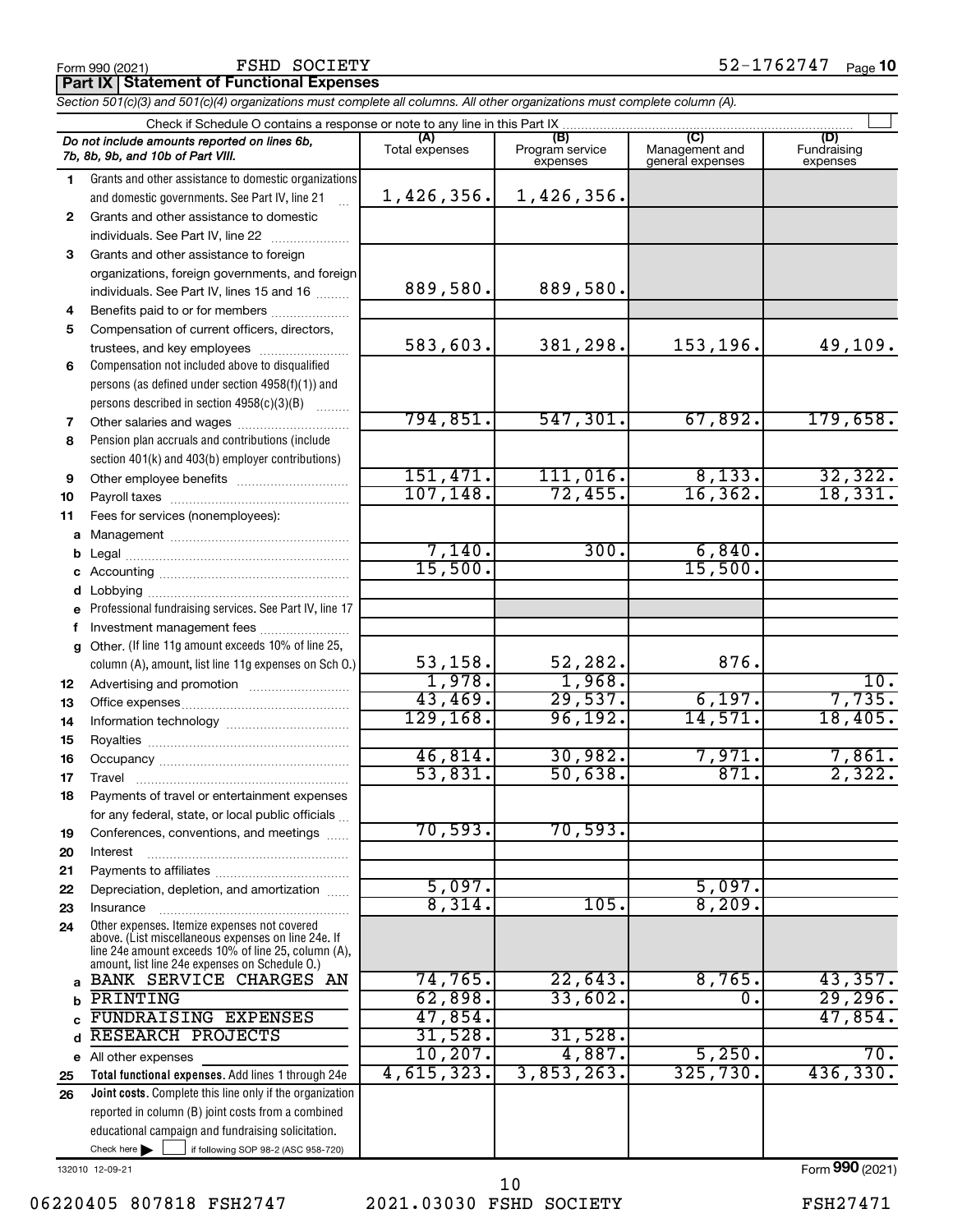FSHD SOCIETY

|                             |    |                                                                                                        |                  |                             |                 | (A)<br>Beginning of year      |                | (B)<br>End of year |
|-----------------------------|----|--------------------------------------------------------------------------------------------------------|------------------|-----------------------------|-----------------|-------------------------------|----------------|--------------------|
|                             | 1  |                                                                                                        |                  |                             |                 |                               | 1              |                    |
|                             | 2  |                                                                                                        |                  |                             |                 | 3,280,720.                    | $\overline{2}$ | 4,820,728.         |
|                             | З  |                                                                                                        |                  |                             |                 | 340,181.                      | 3              | 293,686.           |
|                             | 4  |                                                                                                        |                  |                             |                 |                               | 4              |                    |
|                             | 5  | Loans and other receivables from any current or former officer, director,                              |                  |                             |                 |                               |                |                    |
|                             |    | trustee, key employee, creator or founder, substantial contributor, or 35%                             |                  |                             |                 |                               |                |                    |
|                             |    |                                                                                                        |                  |                             |                 |                               | 5              |                    |
|                             | 6  | Loans and other receivables from other disqualified persons (as defined                                |                  |                             |                 |                               |                |                    |
|                             |    | under section $4958(f)(1)$ , and persons described in section $4958(c)(3)(B)$                          |                  |                             | $\ldots$        |                               | 6              |                    |
|                             | 7  |                                                                                                        |                  |                             |                 |                               | $\overline{7}$ |                    |
| Assets                      | 8  |                                                                                                        |                  |                             |                 |                               | 8              |                    |
|                             | 9  | Prepaid expenses and deferred charges                                                                  |                  |                             |                 | 61,251.                       | 9              | 123,679.           |
|                             |    | 10a Land, buildings, and equipment: cost or other                                                      |                  |                             |                 |                               |                |                    |
|                             |    | basis. Complete Part VI of Schedule D                                                                  | 0.               |                             |                 |                               |                |                    |
|                             |    | <b>b</b> Less: accumulated depreciation                                                                | $\overline{0}$ . | $\frac{5,097.}{1,943,769.}$ | 10 <sub>c</sub> | $\mathbf 0$ .<br>2, 246, 249. |                |                    |
|                             | 11 |                                                                                                        |                  |                             | 11              |                               |                |                    |
|                             | 12 |                                                                                                        |                  | 150,000.                    | 12              | 150,000.                      |                |                    |
|                             | 13 |                                                                                                        |                  |                             | 13              |                               |                |                    |
|                             | 14 |                                                                                                        |                  |                             |                 | 54,477.                       | 14             | 4,477.             |
|                             | 15 |                                                                                                        |                  | 5,835,495.                  | 15              | 7,638,819.                    |                |                    |
|                             | 16 |                                                                                                        |                  |                             |                 | 43,016.                       | 16             | 51,730.            |
|                             | 17 |                                                                                                        |                  |                             |                 | 216,929.                      | 17             | 1, 166, 878.       |
|                             | 18 |                                                                                                        |                  |                             | 18              |                               |                |                    |
|                             | 19 |                                                                                                        |                  |                             |                 |                               | 19             |                    |
|                             | 20 |                                                                                                        |                  |                             |                 |                               | 20             |                    |
|                             | 21 | Escrow or custodial account liability. Complete Part IV of Schedule D                                  |                  |                             |                 |                               | 21             |                    |
| Liabilities                 | 22 | Loans and other payables to any current or former officer, director,                                   |                  |                             |                 |                               |                |                    |
|                             |    | trustee, key employee, creator or founder, substantial contributor, or 35%                             |                  |                             |                 |                               | 22             |                    |
|                             | 23 | Secured mortgages and notes payable to unrelated third parties                                         |                  |                             |                 |                               | 23             |                    |
|                             | 24 | Unsecured notes and loans payable to unrelated third parties                                           |                  |                             |                 |                               | 24             |                    |
|                             | 25 | Other liabilities (including federal income tax, payables to related third                             |                  |                             |                 |                               |                |                    |
|                             |    | parties, and other liabilities not included on lines 17-24). Complete Part X                           |                  |                             |                 |                               |                |                    |
|                             |    | of Schedule D                                                                                          |                  |                             |                 | 41,878.                       | 25             | 67,801.            |
|                             | 26 |                                                                                                        |                  |                             |                 | $301, 823.$ 26                |                | 1,286,409.         |
|                             |    | Organizations that follow FASB ASC 958, check here $\blacktriangleright \lfloor \underline{X} \rfloor$ |                  |                             |                 |                               |                |                    |
|                             |    | and complete lines 27, 28, 32, and 33.                                                                 |                  |                             |                 |                               |                |                    |
|                             | 27 |                                                                                                        |                  |                             |                 | 3,007,424.                    | 27             | 3,975,882.         |
|                             | 28 |                                                                                                        |                  |                             |                 | 2,526,248.                    | 28             | 2,376,528.         |
|                             |    | Organizations that do not follow FASB ASC 958, check here $\blacktriangleright$                        |                  |                             |                 |                               |                |                    |
|                             |    | and complete lines 29 through 33.                                                                      |                  |                             |                 |                               |                |                    |
|                             | 29 |                                                                                                        |                  |                             |                 |                               | 29             |                    |
| Net Assets or Fund Balances | 30 | Paid-in or capital surplus, or land, building, or equipment fund                                       |                  |                             |                 |                               | 30             |                    |
|                             | 31 | Retained earnings, endowment, accumulated income, or other funds                                       |                  |                             |                 |                               | 31             |                    |
|                             | 32 |                                                                                                        |                  |                             |                 | 5,533,672.                    | 32             | 6, 352, 410.       |
|                             |    |                                                                                                        |                  |                             |                 | 5,835,495.                    |                | 7,638,819.         |

Form (2021) **990**

132011 12-09-21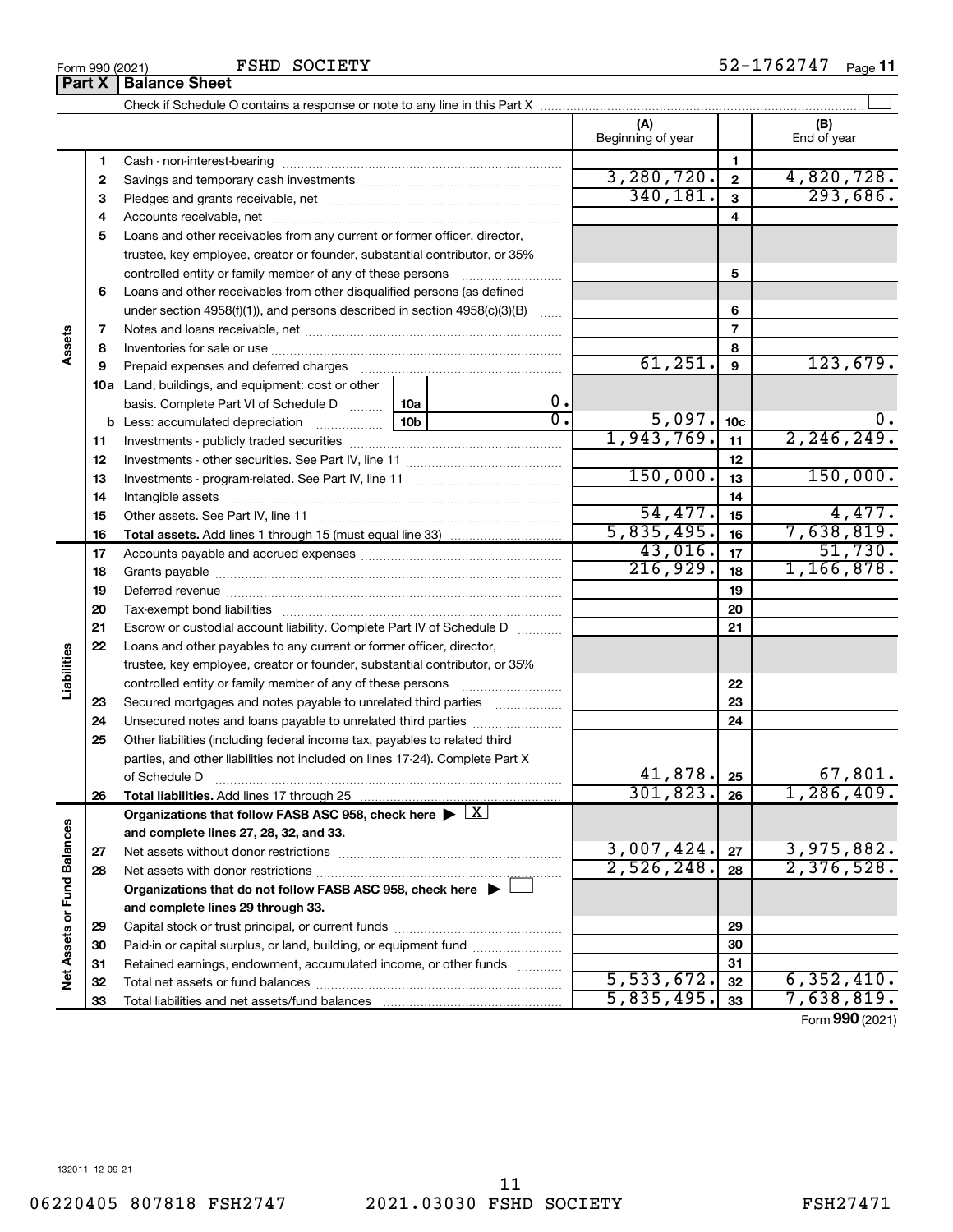| Part XI<br><b>Reconciliation of Net Assets</b><br>5,488,220.<br>$\mathbf{1}$<br>1<br>4,615,323.<br>$\overline{2}$<br>2<br>872,897.<br>$\mathbf{3}$<br>Revenue less expenses. Subtract line 2 from line 1<br>З<br>5,533,672.<br>$\overline{\mathbf{4}}$<br>4<br>$-51,655.$<br>5<br>5<br>6<br>6<br>$\overline{7}$<br>Investment expenses www.communication.com/www.communication.com/www.communication.com/www.com<br>7 | Page 12                 |
|-----------------------------------------------------------------------------------------------------------------------------------------------------------------------------------------------------------------------------------------------------------------------------------------------------------------------------------------------------------------------------------------------------------------------|-------------------------|
|                                                                                                                                                                                                                                                                                                                                                                                                                       |                         |
|                                                                                                                                                                                                                                                                                                                                                                                                                       | $\overline{\mathbf{x}}$ |
|                                                                                                                                                                                                                                                                                                                                                                                                                       |                         |
|                                                                                                                                                                                                                                                                                                                                                                                                                       |                         |
|                                                                                                                                                                                                                                                                                                                                                                                                                       |                         |
|                                                                                                                                                                                                                                                                                                                                                                                                                       |                         |
|                                                                                                                                                                                                                                                                                                                                                                                                                       |                         |
|                                                                                                                                                                                                                                                                                                                                                                                                                       |                         |
|                                                                                                                                                                                                                                                                                                                                                                                                                       |                         |
|                                                                                                                                                                                                                                                                                                                                                                                                                       |                         |
| 8<br>8                                                                                                                                                                                                                                                                                                                                                                                                                |                         |
| $-2,504.$<br>9<br>Other changes in net assets or fund balances (explain on Schedule O) manual contraction control of the changes in net assets or fund balances (explain on Schedule O)<br>9                                                                                                                                                                                                                          |                         |
| Net assets or fund balances at end of year. Combine lines 3 through 9 (must equal Part X, line 32,<br>10                                                                                                                                                                                                                                                                                                              |                         |
| 6,352,410.<br>10                                                                                                                                                                                                                                                                                                                                                                                                      |                         |
| <b>Part XII</b> Financial Statements and Reporting                                                                                                                                                                                                                                                                                                                                                                    |                         |
|                                                                                                                                                                                                                                                                                                                                                                                                                       |                         |
| <b>Yes</b>                                                                                                                                                                                                                                                                                                                                                                                                            | <b>No</b>               |
| $\mathbf{X}$ Accrual<br>Accounting method used to prepare the Form 990: [130] Cash<br><b>Durier</b><br>1                                                                                                                                                                                                                                                                                                              |                         |
| If the organization changed its method of accounting from a prior year or checked "Other," explain on Schedule O.                                                                                                                                                                                                                                                                                                     |                         |
| 2a                                                                                                                                                                                                                                                                                                                                                                                                                    | х                       |
| If "Yes," check a box below to indicate whether the financial statements for the year were compiled or reviewed on a                                                                                                                                                                                                                                                                                                  |                         |
| separate basis, consolidated basis, or both:                                                                                                                                                                                                                                                                                                                                                                          |                         |
| Both consolidated and separate basis<br>Separate basis<br>Consolidated basis                                                                                                                                                                                                                                                                                                                                          |                         |
| х<br>2 <sub>b</sub><br>b                                                                                                                                                                                                                                                                                                                                                                                              |                         |
| If "Yes," check a box below to indicate whether the financial statements for the year were audited on a separate basis,                                                                                                                                                                                                                                                                                               |                         |
| consolidated basis, or both:                                                                                                                                                                                                                                                                                                                                                                                          |                         |
| $ \mathbf{X} $ Separate basis<br>Consolidated basis<br>Both consolidated and separate basis                                                                                                                                                                                                                                                                                                                           |                         |
| c If "Yes" to line 2a or 2b, does the organization have a committee that assumes responsibility for oversight of the audit,                                                                                                                                                                                                                                                                                           |                         |
| X<br>2c<br>review, or compilation of its financial statements and selection of an independent accountant?                                                                                                                                                                                                                                                                                                             |                         |
| If the organization changed either its oversight process or selection process during the tax year, explain on Schedule O.                                                                                                                                                                                                                                                                                             |                         |
| 3a As a result of a federal award, was the organization required to undergo an audit or audits as set forth in the Single Audit                                                                                                                                                                                                                                                                                       |                         |
| За                                                                                                                                                                                                                                                                                                                                                                                                                    | x                       |
| b If "Yes," did the organization undergo the required audit or audits? If the organization did not undergo the required audit                                                                                                                                                                                                                                                                                         |                         |
| 3b<br>$\mathbf{on}$                                                                                                                                                                                                                                                                                                                                                                                                   |                         |

Form (2021) **990**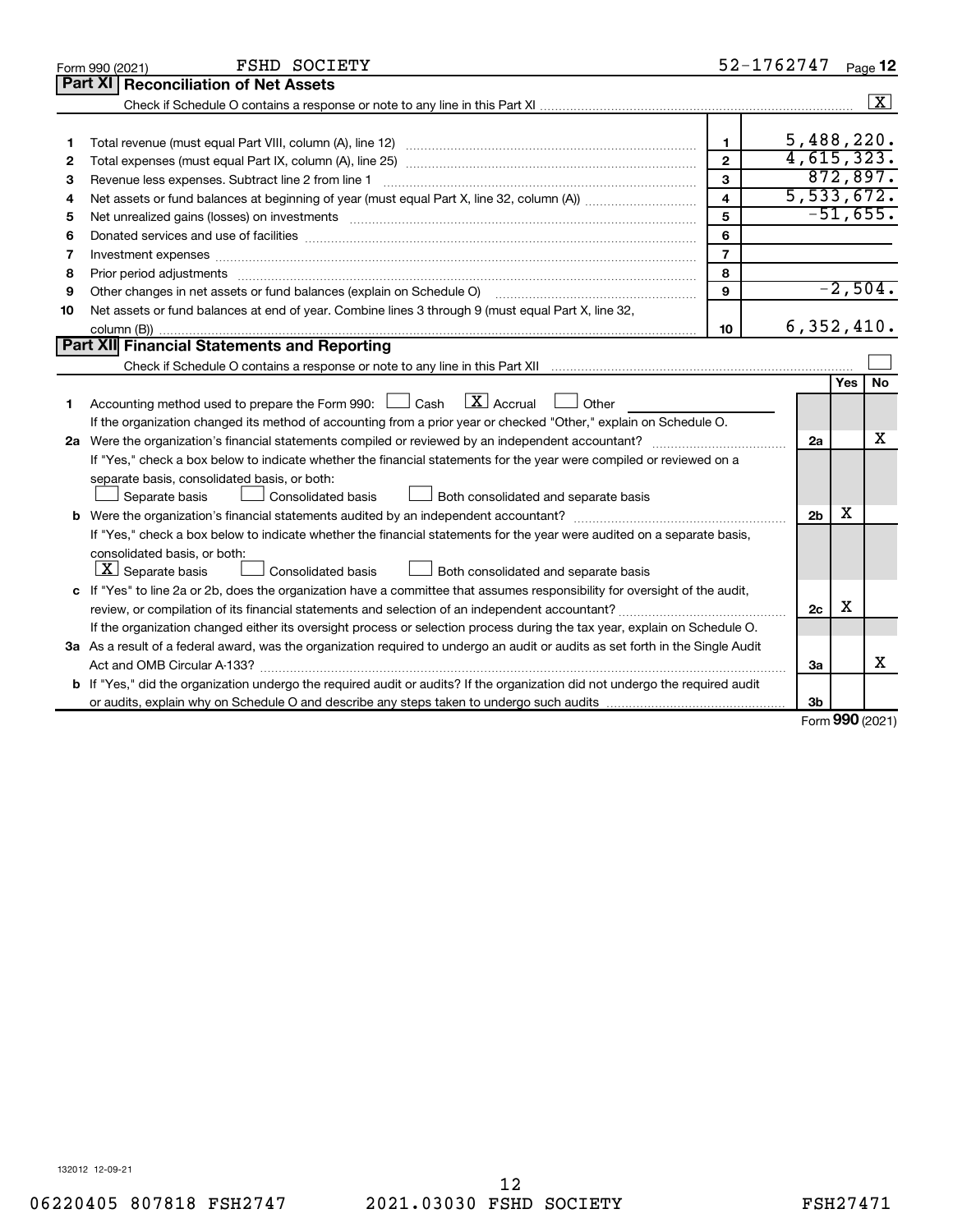| <b>SCHEDULE A</b> |
|-------------------|
|-------------------|

Department of the Treasury Internal Revenue Service

# Form 990)<br> **Complete if the organization is a section 501(c)(3) organization or a section**<br> **Public Charity Status and Public Support**

**4947(a)(1) nonexempt charitable trust. | Attach to Form 990 or Form 990-EZ.** 

**| Go to www.irs.gov/Form990 for instructions and the latest information.**

|   | OMB No. 1545-0047                   |
|---|-------------------------------------|
|   | U                                   |
|   | <b>Open to Public</b><br>Inspection |
| ٦ | entification nu                     |

|               | Name of the organization |                                                                                                                                                                                                                                                                 |              |                                                       |                                 |                                   | <b>Employer identification number</b> |  |                            |
|---------------|--------------------------|-----------------------------------------------------------------------------------------------------------------------------------------------------------------------------------------------------------------------------------------------------------------|--------------|-------------------------------------------------------|---------------------------------|-----------------------------------|---------------------------------------|--|----------------------------|
|               |                          |                                                                                                                                                                                                                                                                 | FSHD SOCIETY |                                                       |                                 |                                   |                                       |  | 52-1762747                 |
| <b>Part I</b> |                          | Reason for Public Charity Status. (All organizations must complete this part.) See instructions.                                                                                                                                                                |              |                                                       |                                 |                                   |                                       |  |                            |
|               |                          | The organization is not a private foundation because it is: (For lines 1 through 12, check only one box.)                                                                                                                                                       |              |                                                       |                                 |                                   |                                       |  |                            |
| 1.            |                          | A church, convention of churches, or association of churches described in <b>section 170(b)(1)(A)(i).</b>                                                                                                                                                       |              |                                                       |                                 |                                   |                                       |  |                            |
| 2             |                          | A school described in section 170(b)(1)(A)(ii). (Attach Schedule E (Form 990).)                                                                                                                                                                                 |              |                                                       |                                 |                                   |                                       |  |                            |
| З             |                          | A hospital or a cooperative hospital service organization described in section 170(b)(1)(A)(iii).                                                                                                                                                               |              |                                                       |                                 |                                   |                                       |  |                            |
| 4             |                          | A medical research organization operated in conjunction with a hospital described in section 170(b)(1)(A)(iii). Enter the hospital's name,                                                                                                                      |              |                                                       |                                 |                                   |                                       |  |                            |
|               |                          | city, and state:                                                                                                                                                                                                                                                |              |                                                       |                                 |                                   |                                       |  |                            |
| 5             |                          | An organization operated for the benefit of a college or university owned or operated by a governmental unit described in                                                                                                                                       |              |                                                       |                                 |                                   |                                       |  |                            |
|               |                          | section 170(b)(1)(A)(iv). (Complete Part II.)                                                                                                                                                                                                                   |              |                                                       |                                 |                                   |                                       |  |                            |
| 6             |                          | A federal, state, or local government or governmental unit described in section 170(b)(1)(A)(v).                                                                                                                                                                |              |                                                       |                                 |                                   |                                       |  |                            |
| 7             | <u>x  </u>               | An organization that normally receives a substantial part of its support from a governmental unit or from the general public described in                                                                                                                       |              |                                                       |                                 |                                   |                                       |  |                            |
|               |                          | section 170(b)(1)(A)(vi). (Complete Part II.)                                                                                                                                                                                                                   |              |                                                       |                                 |                                   |                                       |  |                            |
| 8             |                          | A community trust described in section 170(b)(1)(A)(vi). (Complete Part II.)                                                                                                                                                                                    |              |                                                       |                                 |                                   |                                       |  |                            |
| 9             |                          | An agricultural research organization described in section 170(b)(1)(A)(ix) operated in conjunction with a land-grant college<br>or university or a non-land-grant college of agriculture (see instructions). Enter the name, city, and state of the college or |              |                                                       |                                 |                                   |                                       |  |                            |
|               |                          | university:                                                                                                                                                                                                                                                     |              |                                                       |                                 |                                   |                                       |  |                            |
| 10            |                          | An organization that normally receives (1) more than 33 1/3% of its support from contributions, membership fees, and gross receipts from                                                                                                                        |              |                                                       |                                 |                                   |                                       |  |                            |
|               |                          | activities related to its exempt functions, subject to certain exceptions; and (2) no more than 33 1/3% of its support from gross investment                                                                                                                    |              |                                                       |                                 |                                   |                                       |  |                            |
|               |                          | income and unrelated business taxable income (less section 511 tax) from businesses acquired by the organization after June 30, 1975.                                                                                                                           |              |                                                       |                                 |                                   |                                       |  |                            |
|               |                          | See section 509(a)(2). (Complete Part III.)                                                                                                                                                                                                                     |              |                                                       |                                 |                                   |                                       |  |                            |
| 11            |                          | An organization organized and operated exclusively to test for public safety. See section 509(a)(4).                                                                                                                                                            |              |                                                       |                                 |                                   |                                       |  |                            |
| 12            |                          | An organization organized and operated exclusively for the benefit of, to perform the functions of, or to carry out the purposes of one or                                                                                                                      |              |                                                       |                                 |                                   |                                       |  |                            |
|               |                          | more publicly supported organizations described in section 509(a)(1) or section 509(a)(2). See section 509(a)(3). Check the box on                                                                                                                              |              |                                                       |                                 |                                   |                                       |  |                            |
|               |                          | lines 12a through 12d that describes the type of supporting organization and complete lines 12e, 12f, and 12g.                                                                                                                                                  |              |                                                       |                                 |                                   |                                       |  |                            |
| a             |                          | Type I. A supporting organization operated, supervised, or controlled by its supported organization(s), typically by giving                                                                                                                                     |              |                                                       |                                 |                                   |                                       |  |                            |
|               |                          | the supported organization(s) the power to regularly appoint or elect a majority of the directors or trustees of the supporting                                                                                                                                 |              |                                                       |                                 |                                   |                                       |  |                            |
|               |                          | organization. You must complete Part IV, Sections A and B.                                                                                                                                                                                                      |              |                                                       |                                 |                                   |                                       |  |                            |
| b             |                          | Type II. A supporting organization supervised or controlled in connection with its supported organization(s), by having                                                                                                                                         |              |                                                       |                                 |                                   |                                       |  |                            |
|               |                          | control or management of the supporting organization vested in the same persons that control or manage the supported                                                                                                                                            |              |                                                       |                                 |                                   |                                       |  |                            |
|               |                          | organization(s). You must complete Part IV, Sections A and C.                                                                                                                                                                                                   |              |                                                       |                                 |                                   |                                       |  |                            |
|               |                          | Type III functionally integrated. A supporting organization operated in connection with, and functionally integrated with,                                                                                                                                      |              |                                                       |                                 |                                   |                                       |  |                            |
|               |                          | its supported organization(s) (see instructions). You must complete Part IV, Sections A, D, and E.                                                                                                                                                              |              |                                                       |                                 |                                   |                                       |  |                            |
| d             |                          | Type III non-functionally integrated. A supporting organization operated in connection with its supported organization(s)                                                                                                                                       |              |                                                       |                                 |                                   |                                       |  |                            |
|               |                          | that is not functionally integrated. The organization generally must satisfy a distribution requirement and an attentiveness                                                                                                                                    |              |                                                       |                                 |                                   |                                       |  |                            |
|               |                          | requirement (see instructions). You must complete Part IV, Sections A and D, and Part V.                                                                                                                                                                        |              |                                                       |                                 |                                   |                                       |  |                            |
| е             |                          | Check this box if the organization received a written determination from the IRS that it is a Type I, Type II, Type III                                                                                                                                         |              |                                                       |                                 |                                   |                                       |  |                            |
|               |                          | functionally integrated, or Type III non-functionally integrated supporting organization.                                                                                                                                                                       |              |                                                       |                                 |                                   |                                       |  |                            |
|               |                          | Provide the following information about the supported organization(s).                                                                                                                                                                                          |              |                                                       |                                 |                                   |                                       |  |                            |
| g             |                          | (i) Name of supported                                                                                                                                                                                                                                           | (ii) EIN     | (iii) Type of organization                            | (iv) Is the organization listed |                                   | (v) Amount of monetary                |  | (vi) Amount of other       |
|               |                          | organization                                                                                                                                                                                                                                                    |              | (described on lines 1-10<br>above (see instructions)) | Yes                             | in your governing document?<br>No | support (see instructions)            |  | support (see instructions) |
|               |                          |                                                                                                                                                                                                                                                                 |              |                                                       |                                 |                                   |                                       |  |                            |
|               |                          |                                                                                                                                                                                                                                                                 |              |                                                       |                                 |                                   |                                       |  |                            |
|               |                          |                                                                                                                                                                                                                                                                 |              |                                                       |                                 |                                   |                                       |  |                            |
|               |                          |                                                                                                                                                                                                                                                                 |              |                                                       |                                 |                                   |                                       |  |                            |
|               |                          |                                                                                                                                                                                                                                                                 |              |                                                       |                                 |                                   |                                       |  |                            |
|               |                          |                                                                                                                                                                                                                                                                 |              |                                                       |                                 |                                   |                                       |  |                            |
|               |                          |                                                                                                                                                                                                                                                                 |              |                                                       |                                 |                                   |                                       |  |                            |
|               |                          |                                                                                                                                                                                                                                                                 |              |                                                       |                                 |                                   |                                       |  |                            |
|               |                          |                                                                                                                                                                                                                                                                 |              |                                                       |                                 |                                   |                                       |  |                            |
|               |                          |                                                                                                                                                                                                                                                                 |              |                                                       |                                 |                                   |                                       |  |                            |
| Total         |                          |                                                                                                                                                                                                                                                                 |              |                                                       |                                 |                                   |                                       |  |                            |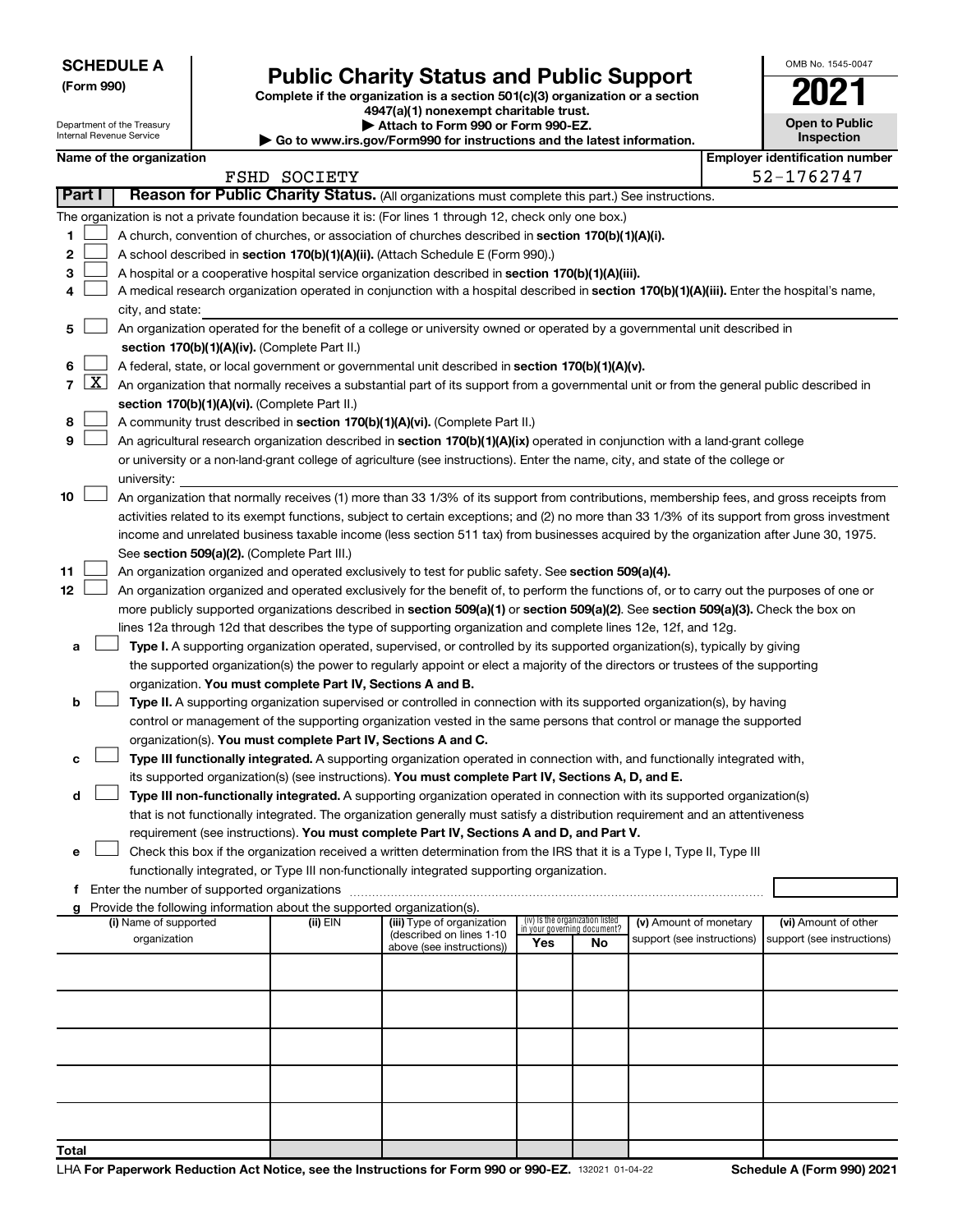FSHD SOCIETY

**Part II Support Schedule for Organizations Described in Sections 170(b)(1)(A)(iv) and 170(b)(1)(A)(vi)**

(Complete only if you checked the box on line 5, 7, or 8 of Part I or if the organization failed to qualify under Part III. If the organization fails to qualify under the tests listed below, please complete Part III.)

| <b>Section A. Public Support</b>                                                                                                                                                                                               |          |          |            |            |          |                                    |
|--------------------------------------------------------------------------------------------------------------------------------------------------------------------------------------------------------------------------------|----------|----------|------------|------------|----------|------------------------------------|
| Calendar year (or fiscal year beginning in)                                                                                                                                                                                    | (a) 2017 | (b) 2018 | $(c)$ 2019 | $(d)$ 2020 | (e) 2021 | (f) Total                          |
| 1 Gifts, grants, contributions, and                                                                                                                                                                                            |          |          |            |            |          |                                    |
| membership fees received. (Do not                                                                                                                                                                                              |          |          |            |            |          |                                    |
| include any "unusual grants.")                                                                                                                                                                                                 | 3031111. | 2344902. | 4942896.   | 2272171.   |          | 4546323.17137403.                  |
| 2 Tax revenues levied for the organ-                                                                                                                                                                                           |          |          |            |            |          |                                    |
| ization's benefit and either paid to                                                                                                                                                                                           |          |          |            |            |          |                                    |
| or expended on its behalf                                                                                                                                                                                                      |          |          |            |            |          |                                    |
| 3 The value of services or facilities                                                                                                                                                                                          |          |          |            |            |          |                                    |
| furnished by a governmental unit to                                                                                                                                                                                            |          |          |            |            |          |                                    |
| the organization without charge                                                                                                                                                                                                |          |          |            |            |          |                                    |
| 4 Total. Add lines 1 through 3                                                                                                                                                                                                 | 3031111  | 2344902. | 4942896.   | 2272171    |          | 4546323.17137403.                  |
| 5 The portion of total contributions                                                                                                                                                                                           |          |          |            |            |          |                                    |
| by each person (other than a                                                                                                                                                                                                   |          |          |            |            |          |                                    |
| governmental unit or publicly                                                                                                                                                                                                  |          |          |            |            |          |                                    |
| supported organization) included                                                                                                                                                                                               |          |          |            |            |          |                                    |
| on line 1 that exceeds 2% of the                                                                                                                                                                                               |          |          |            |            |          |                                    |
| amount shown on line 11,                                                                                                                                                                                                       |          |          |            |            |          |                                    |
| column (f)                                                                                                                                                                                                                     |          |          |            |            |          | 3491762.                           |
| 6 Public support. Subtract line 5 from line 4.                                                                                                                                                                                 |          |          |            |            |          | 13645641.                          |
| <b>Section B. Total Support</b>                                                                                                                                                                                                |          |          |            |            |          |                                    |
| Calendar year (or fiscal year beginning in)                                                                                                                                                                                    | (a) 2017 | (b) 2018 | $(c)$ 2019 | $(d)$ 2020 | (e) 2021 | (f) Total                          |
| 7 Amounts from line 4                                                                                                                                                                                                          | 3031111  | 2344902. | 4942896    | 2272171    |          | 4546323.17137403.                  |
| 8 Gross income from interest,                                                                                                                                                                                                  |          |          |            |            |          |                                    |
| dividends, payments received on                                                                                                                                                                                                |          |          |            |            |          |                                    |
| securities loans, rents, royalties,                                                                                                                                                                                            |          |          |            |            |          |                                    |
| and income from similar sources                                                                                                                                                                                                | 114,053. | 137,366. | 93,131.    | 72,211.    | 122,027. | 538,788.                           |
| <b>9</b> Net income from unrelated business                                                                                                                                                                                    |          |          |            |            |          |                                    |
| activities, whether or not the                                                                                                                                                                                                 |          |          |            |            |          |                                    |
| business is regularly carried on                                                                                                                                                                                               |          |          |            |            |          |                                    |
| 10 Other income. Do not include gain                                                                                                                                                                                           |          |          |            |            |          |                                    |
| or loss from the sale of capital                                                                                                                                                                                               |          |          |            |            |          |                                    |
| assets (Explain in Part VI.)                                                                                                                                                                                                   | 102,718. | 28,396.  | 8,454.     | 527.       |          | 348,700. 488,795.                  |
| <b>11 Total support.</b> Add lines 7 through 10                                                                                                                                                                                |          |          |            |            |          | 18164986.                          |
| <b>12</b> Gross receipts from related activities, etc. (see instructions)                                                                                                                                                      |          |          |            |            | 12       | 1,006,337.                         |
| 13 First 5 years. If the Form 990 is for the organization's first, second, third, fourth, or fifth tax year as a section 501(c)(3)                                                                                             |          |          |            |            |          |                                    |
| organization, check this box and stop here                                                                                                                                                                                     |          |          |            |            |          |                                    |
| <b>Section C. Computation of Public Support Percentage</b>                                                                                                                                                                     |          |          |            |            |          |                                    |
|                                                                                                                                                                                                                                |          |          |            |            | 14       | 75.12<br>%                         |
|                                                                                                                                                                                                                                |          |          |            |            | 15       | 81.54<br>%                         |
| 16a 33 1/3% support test - 2021. If the organization did not check the box on line 13, and line 14 is 33 1/3% or more, check this box and                                                                                      |          |          |            |            |          |                                    |
| stop here. The organization qualifies as a publicly supported organization manufaction manufacture or the organization manufacture or the organization manufacture or the organization manufacture or the state of the state o |          |          |            |            |          | $\blacktriangleright$ $\mathbf{X}$ |
| b 33 1/3% support test - 2020. If the organization did not check a box on line 13 or 16a, and line 15 is 33 1/3% or more, check this box                                                                                       |          |          |            |            |          |                                    |
|                                                                                                                                                                                                                                |          |          |            |            |          |                                    |
| 17a 10% -facts-and-circumstances test - 2021. If the organization did not check a box on line 13, 16a, or 16b, and line 14 is 10% or more,                                                                                     |          |          |            |            |          |                                    |
| and if the organization meets the facts-and-circumstances test, check this box and stop here. Explain in Part VI how the organization                                                                                          |          |          |            |            |          |                                    |
| meets the facts-and-circumstances test. The organization qualifies as a publicly supported organization                                                                                                                        |          |          |            |            |          |                                    |
| <b>b 10%</b> -facts-and-circumstances test - 2020. If the organization did not check a box on line 13, 16a, 16b, or 17a, and line 15 is 10% or                                                                                 |          |          |            |            |          |                                    |
| more, and if the organization meets the facts-and-circumstances test, check this box and stop here. Explain in Part VI how the                                                                                                 |          |          |            |            |          |                                    |
| organization meets the facts-and-circumstances test. The organization qualifies as a publicly supported organization                                                                                                           |          |          |            |            |          |                                    |
| 18 Private foundation. If the organization did not check a box on line 13, 16a, 16b, 17a, or 17b, check this box and see instructions                                                                                          |          |          |            |            |          |                                    |
|                                                                                                                                                                                                                                |          |          |            |            |          | Schedule A (Form 990) 2021         |

**Schedule A (Form 990) 2021**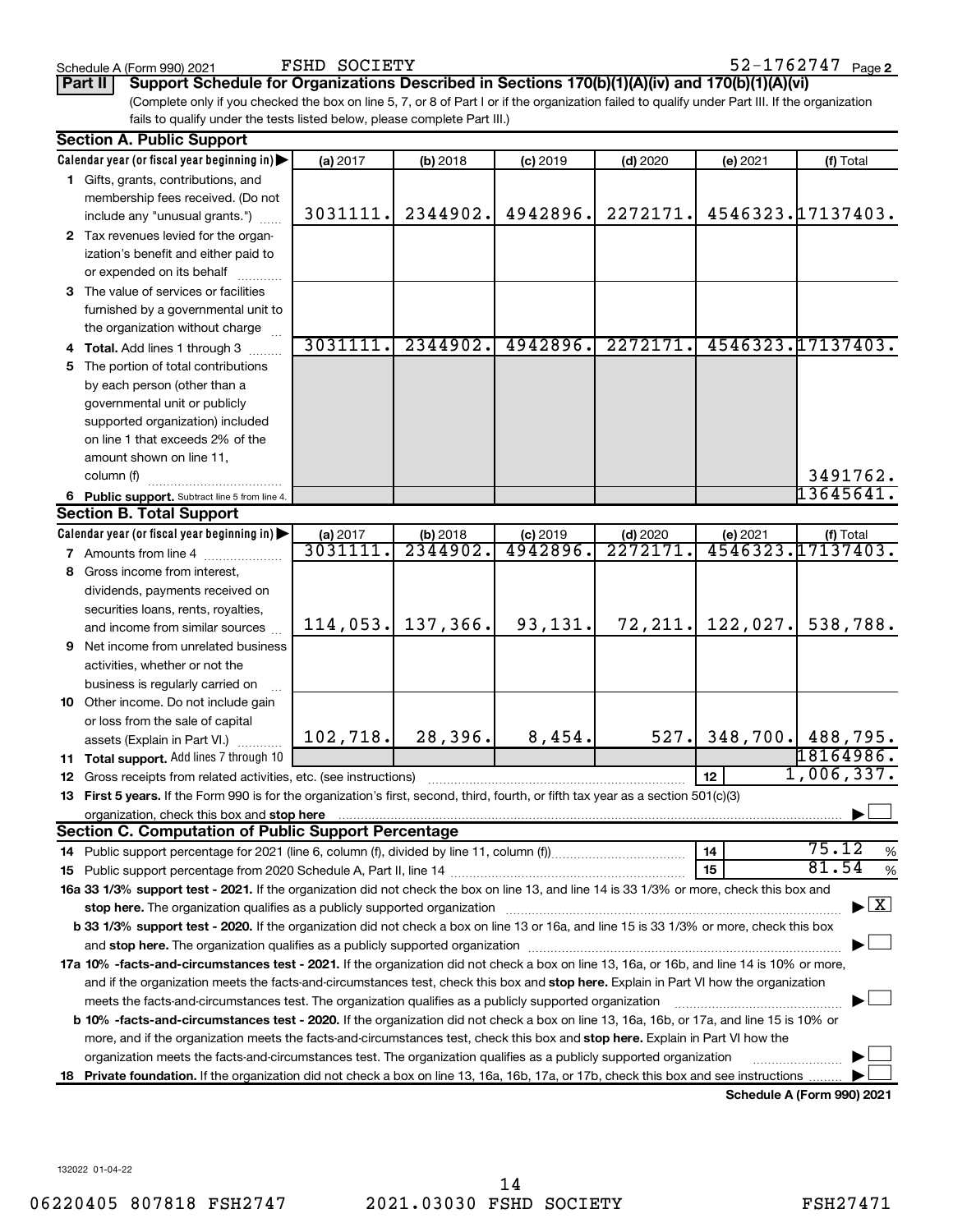### **Part III Support Schedule for Organizations Described in Section 509(a)(2)**

(Complete only if you checked the box on line 10 of Part I or if the organization failed to qualify under Part II. If the organization fails to qualify under the tests listed below, please complete Part II.)

| <b>Section A. Public Support</b>                                                                                                                                                                |          |            |            |            |          |                            |
|-------------------------------------------------------------------------------------------------------------------------------------------------------------------------------------------------|----------|------------|------------|------------|----------|----------------------------|
| Calendar year (or fiscal year beginning in)                                                                                                                                                     | (a) 2017 | (b) 2018   | $(c)$ 2019 | $(d)$ 2020 | (e) 2021 | (f) Total                  |
| 1 Gifts, grants, contributions, and                                                                                                                                                             |          |            |            |            |          |                            |
| membership fees received. (Do not                                                                                                                                                               |          |            |            |            |          |                            |
| include any "unusual grants.")                                                                                                                                                                  |          |            |            |            |          |                            |
| <b>2</b> Gross receipts from admissions,<br>merchandise sold or services per-<br>formed, or facilities furnished in<br>any activity that is related to the<br>organization's tax-exempt purpose |          |            |            |            |          |                            |
| 3 Gross receipts from activities that<br>are not an unrelated trade or bus-                                                                                                                     |          |            |            |            |          |                            |
| iness under section 513                                                                                                                                                                         |          |            |            |            |          |                            |
| 4 Tax revenues levied for the organ-<br>ization's benefit and either paid to                                                                                                                    |          |            |            |            |          |                            |
| or expended on its behalf                                                                                                                                                                       |          |            |            |            |          |                            |
| 5 The value of services or facilities                                                                                                                                                           |          |            |            |            |          |                            |
| furnished by a governmental unit to<br>the organization without charge                                                                                                                          |          |            |            |            |          |                            |
| 6 Total. Add lines 1 through 5                                                                                                                                                                  |          |            |            |            |          |                            |
| 7a Amounts included on lines 1, 2, and                                                                                                                                                          |          |            |            |            |          |                            |
| 3 received from disqualified persons                                                                                                                                                            |          |            |            |            |          |                            |
| <b>b</b> Amounts included on lines 2 and 3 received<br>from other than disqualified persons that<br>exceed the greater of \$5,000 or 1% of the<br>amount on line 13 for the year                |          |            |            |            |          |                            |
| c Add lines 7a and 7b                                                                                                                                                                           |          |            |            |            |          |                            |
| 8 Public support. (Subtract line 7c from line 6.)                                                                                                                                               |          |            |            |            |          |                            |
| <b>Section B. Total Support</b>                                                                                                                                                                 |          |            |            |            |          |                            |
| Calendar year (or fiscal year beginning in)                                                                                                                                                     | (a) 2017 | $(b)$ 2018 | $(c)$ 2019 | $(d)$ 2020 | (e) 2021 | (f) Total                  |
| 9 Amounts from line 6                                                                                                                                                                           |          |            |            |            |          |                            |
| <b>10a</b> Gross income from interest,<br>dividends, payments received on<br>securities loans, rents, royalties,<br>and income from similar sources                                             |          |            |            |            |          |                            |
| <b>b</b> Unrelated business taxable income                                                                                                                                                      |          |            |            |            |          |                            |
| (less section 511 taxes) from businesses<br>acquired after June 30, 1975                                                                                                                        |          |            |            |            |          |                            |
| c Add lines 10a and 10b<br><b>11</b> Net income from unrelated business<br>activities not included on line 10b.<br>whether or not the business is<br>regularly carried on                       |          |            |            |            |          |                            |
| 12 Other income. Do not include gain<br>or loss from the sale of capital<br>assets (Explain in Part VI.)                                                                                        |          |            |            |            |          |                            |
| <b>13</b> Total support. (Add lines 9, 10c, 11, and 12.)                                                                                                                                        |          |            |            |            |          |                            |
| 14 First 5 years. If the Form 990 is for the organization's first, second, third, fourth, or fifth tax year as a section 501(c)(3) organization,                                                |          |            |            |            |          |                            |
| check this box and stop here <b>contained and the contained and starting and stop here</b> check this box and stop here                                                                         |          |            |            |            |          |                            |
| Section C. Computation of Public Support Percentage                                                                                                                                             |          |            |            |            |          |                            |
|                                                                                                                                                                                                 |          |            |            |            | 15       | ℅                          |
| 16 Public support percentage from 2020 Schedule A, Part III, line 15                                                                                                                            |          |            |            |            | 16       | %                          |
| Section D. Computation of Investment Income Percentage                                                                                                                                          |          |            |            |            |          |                            |
|                                                                                                                                                                                                 |          |            |            |            | 17       | %                          |
| 18 Investment income percentage from 2020 Schedule A, Part III, line 17                                                                                                                         |          |            |            |            | 18       | %                          |
| 19a 33 1/3% support tests - 2021. If the organization did not check the box on line 14, and line 15 is more than 33 1/3%, and line 17 is not                                                    |          |            |            |            |          |                            |
| more than 33 1/3%, check this box and stop here. The organization qualifies as a publicly supported organization                                                                                |          |            |            |            |          |                            |
| b 33 1/3% support tests - 2020. If the organization did not check a box on line 14 or line 19a, and line 16 is more than 33 1/3%, and                                                           |          |            |            |            |          |                            |
| line 18 is not more than 33 1/3%, check this box and stop here. The organization qualifies as a publicly supported organization                                                                 |          |            |            |            |          |                            |
|                                                                                                                                                                                                 |          |            |            |            |          |                            |
| 132023 01-04-22                                                                                                                                                                                 |          |            |            |            |          | Schedule A (Form 990) 2021 |

<sup>06220405 807818</sup> FSH2747 2021.03030 FSHD SOCIETY FSH27471 15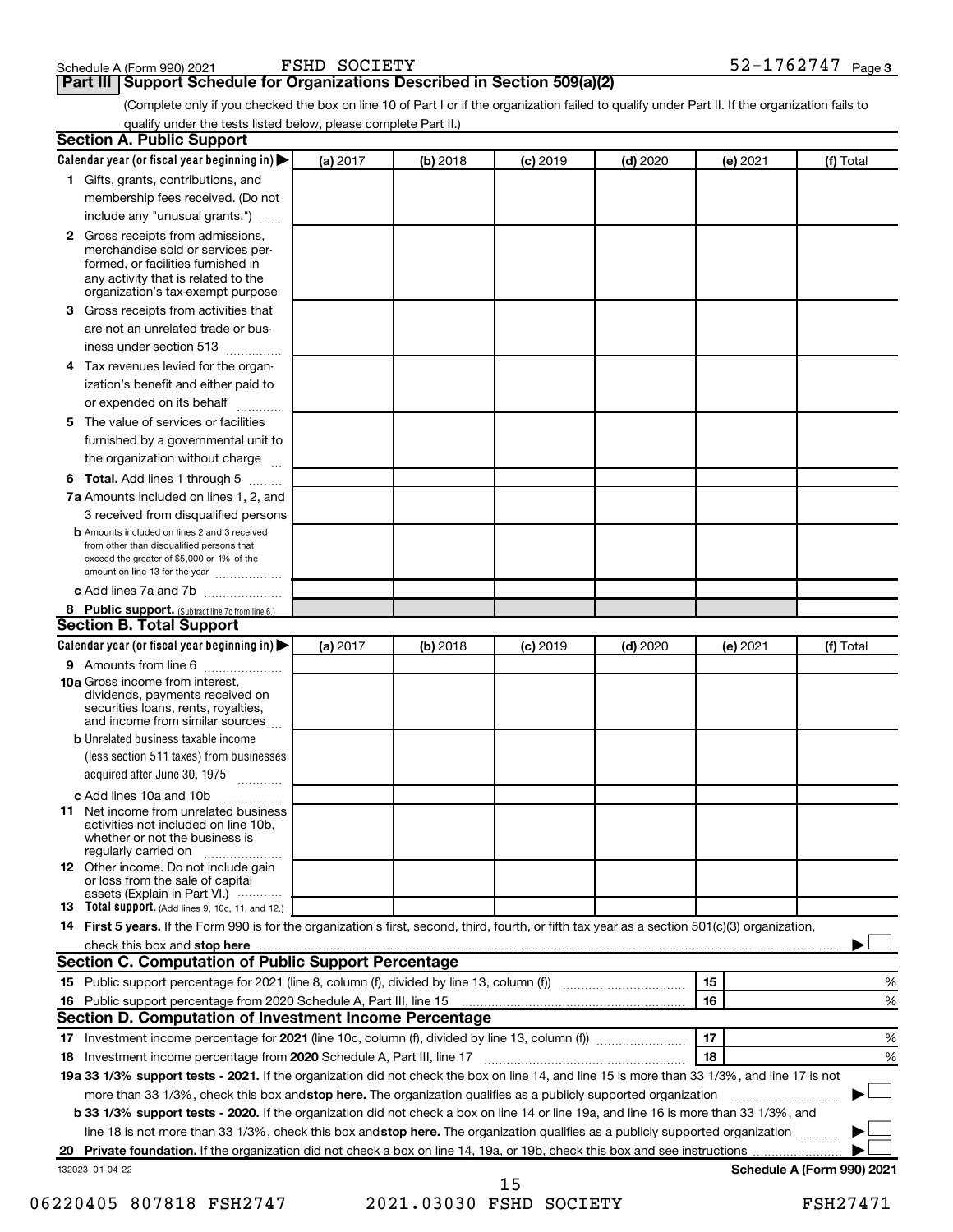**1**

**2**

**3a**

**3b**

**3c**

**4a**

**4b**

**4c**

**5a**

**5b 5c**

**6**

**7**

**8**

**9a**

**9b**

**9c**

**10a**

**10b**

**Yes No**

### **Part IV Supporting Organizations**

(Complete only if you checked a box in line 12 on Part I. If you checked box 12a, Part I, complete Sections A and B. If you checked box 12b, Part I, complete Sections A and C. If you checked box 12c, Part I, complete Sections A, D, and E. If you checked box 12d, Part I, complete Sections A and D, and complete Part V.)

### **Section A. All Supporting Organizations**

- **1** Are all of the organization's supported organizations listed by name in the organization's governing documents? If "No," describe in Part VI how the supported organizations are designated. If designated by *class or purpose, describe the designation. If historic and continuing relationship, explain.*
- **2** Did the organization have any supported organization that does not have an IRS determination of status under section 509(a)(1) or (2)? If "Yes," explain in Part **VI** how the organization determined that the supported *organization was described in section 509(a)(1) or (2).*
- **3a** Did the organization have a supported organization described in section 501(c)(4), (5), or (6)? If "Yes," answer *lines 3b and 3c below.*
- **b** Did the organization confirm that each supported organization qualified under section 501(c)(4), (5), or (6) and satisfied the public support tests under section 509(a)(2)? If "Yes," describe in Part VI when and how the *organization made the determination.*
- **c** Did the organization ensure that all support to such organizations was used exclusively for section 170(c)(2)(B) purposes? If "Yes," explain in Part VI what controls the organization put in place to ensure such use.
- **4 a** *If* Was any supported organization not organized in the United States ("foreign supported organization")? *"Yes," and if you checked box 12a or 12b in Part I, answer lines 4b and 4c below.*
- **b** Did the organization have ultimate control and discretion in deciding whether to make grants to the foreign supported organization? If "Yes," describe in Part VI how the organization had such control and discretion *despite being controlled or supervised by or in connection with its supported organizations.*
- **c** Did the organization support any foreign supported organization that does not have an IRS determination under sections 501(c)(3) and 509(a)(1) or (2)? If "Yes," explain in Part VI what controls the organization used *to ensure that all support to the foreign supported organization was used exclusively for section 170(c)(2)(B) purposes.*
- **5a** Did the organization add, substitute, or remove any supported organizations during the tax year? If "Yes," answer lines 5b and 5c below (if applicable). Also, provide detail in **Part VI,** including (i) the names and EIN *numbers of the supported organizations added, substituted, or removed; (ii) the reasons for each such action; (iii) the authority under the organization's organizing document authorizing such action; and (iv) how the action was accomplished (such as by amendment to the organizing document).*
- **b** Type I or Type II only. Was any added or substituted supported organization part of a class already designated in the organization's organizing document?
- **c Substitutions only.**  Was the substitution the result of an event beyond the organization's control?
- **6** Did the organization provide support (whether in the form of grants or the provision of services or facilities) to **Part VI.** support or benefit one or more of the filing organization's supported organizations? If "Yes," provide detail in anyone other than (i) its supported organizations, (ii) individuals that are part of the charitable class benefited by one or more of its supported organizations, or (iii) other supporting organizations that also
- **7** Did the organization provide a grant, loan, compensation, or other similar payment to a substantial contributor regard to a substantial contributor? If "Yes," complete Part I of Schedule L (Form 990). (as defined in section 4958(c)(3)(C)), a family member of a substantial contributor, or a 35% controlled entity with
- **8** Did the organization make a loan to a disqualified person (as defined in section 4958) not described on line 7? *If "Yes," complete Part I of Schedule L (Form 990).*
- **9 a** Was the organization controlled directly or indirectly at any time during the tax year by one or more in section 509(a)(1) or (2))? If "Yes," provide detail in **Part VI.** disqualified persons, as defined in section 4946 (other than foundation managers and organizations described
- **b** Did one or more disqualified persons (as defined on line 9a) hold a controlling interest in any entity in which the supporting organization had an interest? If "Yes," provide detail in Part VI.
- **c** Did a disqualified person (as defined on line 9a) have an ownership interest in, or derive any personal benefit from, assets in which the supporting organization also had an interest? If "Yes," provide detail in Part VI.
- **10 a** Was the organization subject to the excess business holdings rules of section 4943 because of section supporting organizations)? If "Yes," answer line 10b below. 4943(f) (regarding certain Type II supporting organizations, and all Type III non-functionally integrated
	- **b** Did the organization have any excess business holdings in the tax year? (Use Schedule C, Form 4720, to *determine whether the organization had excess business holdings.)*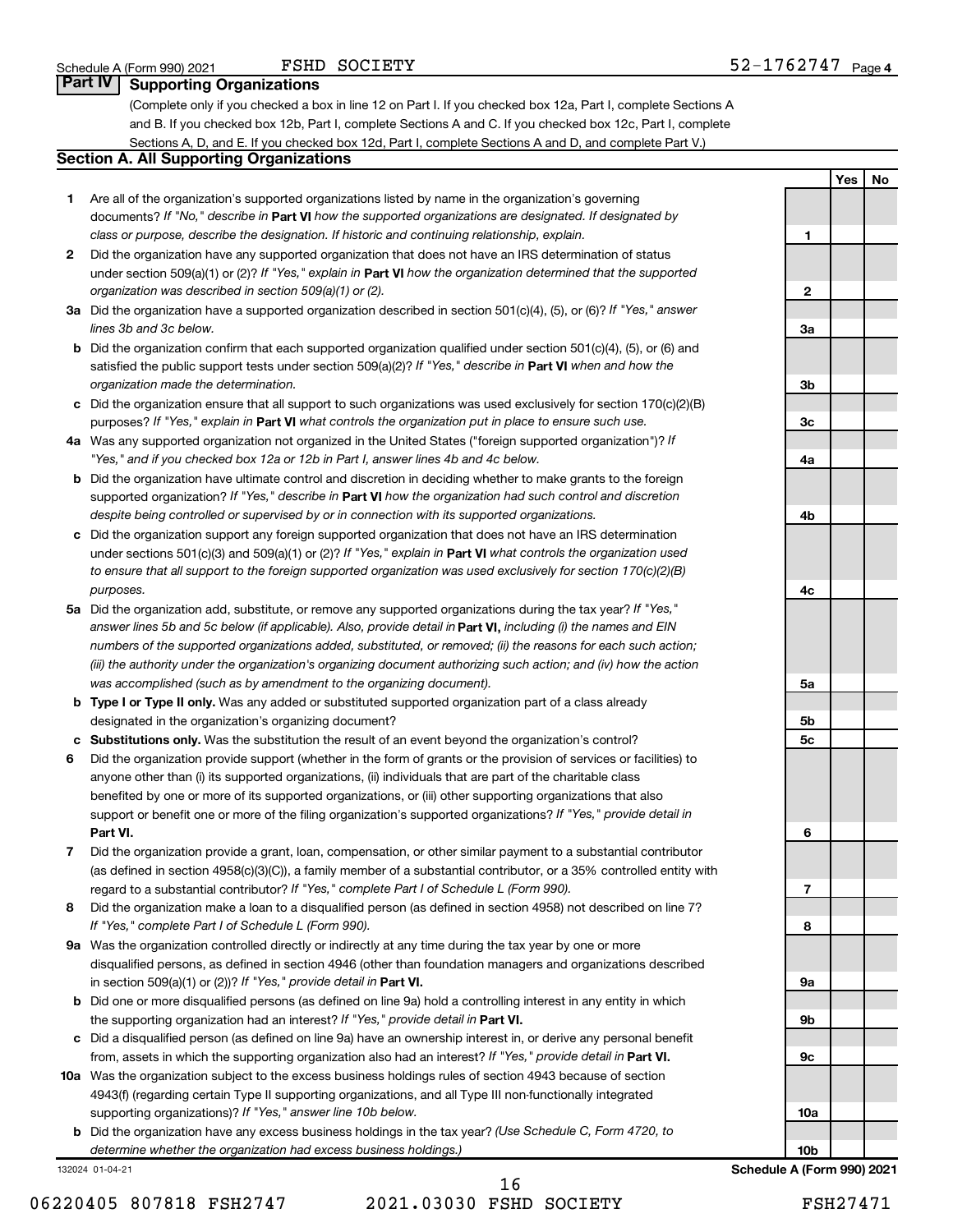| Schedule A (Form 990) 2021 |                                                     | FSHD SOCIETY | 52-1762747 | Page 5 |
|----------------------------|-----------------------------------------------------|--------------|------------|--------|
|                            | <b>Part IV Supporting Organizations (continued)</b> |              |            |        |

|    |                                                                                                                                                                                                                                                           |                            | <b>Yes</b> | No |
|----|-----------------------------------------------------------------------------------------------------------------------------------------------------------------------------------------------------------------------------------------------------------|----------------------------|------------|----|
| 11 | Has the organization accepted a gift or contribution from any of the following persons?                                                                                                                                                                   |                            |            |    |
|    | a A person who directly or indirectly controls, either alone or together with persons described on lines 11b and                                                                                                                                          |                            |            |    |
|    | 11c below, the governing body of a supported organization?                                                                                                                                                                                                | 11a                        |            |    |
|    | <b>b</b> A family member of a person described on line 11a above?                                                                                                                                                                                         | 11 <sub>b</sub>            |            |    |
|    | c A 35% controlled entity of a person described on line 11a or 11b above?If "Yes" to line 11a, 11b, or 11c, provide                                                                                                                                       |                            |            |    |
|    | detail in Part VI.                                                                                                                                                                                                                                        | 11c                        |            |    |
|    | <b>Section B. Type I Supporting Organizations</b>                                                                                                                                                                                                         |                            |            |    |
|    |                                                                                                                                                                                                                                                           |                            | Yes        | No |
| 1  | Did the governing body, members of the governing body, officers acting in their official capacity, or membership of one or                                                                                                                                |                            |            |    |
|    | more supported organizations have the power to regularly appoint or elect at least a majority of the organization's officers,                                                                                                                             |                            |            |    |
|    | directors, or trustees at all times during the tax year? If "No," describe in Part VI how the supported organization(s)<br>effectively operated, supervised, or controlled the organization's activities. If the organization had more than one supported |                            |            |    |
|    | organization, describe how the powers to appoint and/or remove officers, directors, or trustees were allocated among the                                                                                                                                  |                            |            |    |
|    | supported organizations and what conditions or restrictions, if any, applied to such powers during the tax year.                                                                                                                                          | 1                          |            |    |
| 2  | Did the organization operate for the benefit of any supported organization other than the supported                                                                                                                                                       |                            |            |    |
|    | organization(s) that operated, supervised, or controlled the supporting organization? If "Yes," explain in                                                                                                                                                |                            |            |    |
|    | Part VI how providing such benefit carried out the purposes of the supported organization(s) that operated,                                                                                                                                               |                            |            |    |
|    | supervised, or controlled the supporting organization.                                                                                                                                                                                                    | $\mathbf{2}$               |            |    |
|    | <b>Section C. Type II Supporting Organizations</b>                                                                                                                                                                                                        |                            |            |    |
|    |                                                                                                                                                                                                                                                           |                            | Yes        | No |
| 1  | Were a majority of the organization's directors or trustees during the tax year also a majority of the directors                                                                                                                                          |                            |            |    |
|    | or trustees of each of the organization's supported organization(s)? If "No," describe in Part VI how control                                                                                                                                             |                            |            |    |
|    | or management of the supporting organization was vested in the same persons that controlled or managed                                                                                                                                                    |                            |            |    |
|    | the supported organization(s).                                                                                                                                                                                                                            | 1                          |            |    |
|    | <b>Section D. All Type III Supporting Organizations</b>                                                                                                                                                                                                   |                            |            |    |
|    |                                                                                                                                                                                                                                                           |                            | Yes        | No |
| 1  | Did the organization provide to each of its supported organizations, by the last day of the fifth month of the                                                                                                                                            |                            |            |    |
|    | organization's tax year, (i) a written notice describing the type and amount of support provided during the prior tax                                                                                                                                     |                            |            |    |
|    | year, (ii) a copy of the Form 990 that was most recently filed as of the date of notification, and (iii) copies of the                                                                                                                                    |                            |            |    |
|    | organization's governing documents in effect on the date of notification, to the extent not previously provided?                                                                                                                                          | 1                          |            |    |
| 2  | Were any of the organization's officers, directors, or trustees either (i) appointed or elected by the supported                                                                                                                                          |                            |            |    |
|    | organization(s) or (ii) serving on the governing body of a supported organization? If "No," explain in Part VI how                                                                                                                                        |                            |            |    |
|    | the organization maintained a close and continuous working relationship with the supported organization(s).                                                                                                                                               | 2                          |            |    |
| 3  | By reason of the relationship described on line 2, above, did the organization's supported organizations have a                                                                                                                                           |                            |            |    |
|    | significant voice in the organization's investment policies and in directing the use of the organization's                                                                                                                                                |                            |            |    |
|    | income or assets at all times during the tax year? If "Yes," describe in Part VI the role the organization's                                                                                                                                              |                            |            |    |
|    | supported organizations played in this regard.                                                                                                                                                                                                            | 3                          |            |    |
|    | Section E. Type III Functionally Integrated Supporting Organizations                                                                                                                                                                                      |                            |            |    |
| 1  | Check the box next to the method that the organization used to satisfy the Integral Part Test during the yealsee instructions).                                                                                                                           |                            |            |    |
| а  | The organization satisfied the Activities Test. Complete line 2 below.                                                                                                                                                                                    |                            |            |    |
| b  | The organization is the parent of each of its supported organizations. Complete line 3 below.                                                                                                                                                             |                            |            |    |
| с  | The organization supported a governmental entity. Describe in Part VI how you supported a governmental entity (see instructions).                                                                                                                         |                            |            |    |
| 2  | Activities Test. Answer lines 2a and 2b below.                                                                                                                                                                                                            |                            | Yes        | No |
| а  | Did substantially all of the organization's activities during the tax year directly further the exempt purposes of                                                                                                                                        |                            |            |    |
|    | the supported organization(s) to which the organization was responsive? If "Yes," then in Part VI identify                                                                                                                                                |                            |            |    |
|    | those supported organizations and explain how these activities directly furthered their exempt purposes,                                                                                                                                                  |                            |            |    |
|    | how the organization was responsive to those supported organizations, and how the organization determined                                                                                                                                                 |                            |            |    |
|    | that these activities constituted substantially all of its activities.                                                                                                                                                                                    | 2a                         |            |    |
|    |                                                                                                                                                                                                                                                           |                            |            |    |
|    | <b>b</b> Did the activities described on line 2a, above, constitute activities that, but for the organization's involvement,                                                                                                                              |                            |            |    |
|    | one or more of the organization's supported organization(s) would have been engaged in? If "Yes," explain in                                                                                                                                              |                            |            |    |
|    | <b>Part VI</b> the reasons for the organization's position that its supported organization(s) would have engaged in                                                                                                                                       |                            |            |    |
|    | these activities but for the organization's involvement.                                                                                                                                                                                                  | 2b                         |            |    |
| З  | Parent of Supported Organizations. Answer lines 3a and 3b below.                                                                                                                                                                                          |                            |            |    |
| а  | Did the organization have the power to regularly appoint or elect a majority of the officers, directors, or                                                                                                                                               |                            |            |    |
|    | trustees of each of the supported organizations? If "Yes" or "No" provide details in Part VI.                                                                                                                                                             | За                         |            |    |
|    | <b>b</b> Did the organization exercise a substantial degree of direction over the policies, programs, and activities of each                                                                                                                              |                            |            |    |
|    | of its supported organizations? If "Yes," describe in Part VI the role played by the organization in this regard.                                                                                                                                         | 3b                         |            |    |
|    | 132025 01-04-22<br>17                                                                                                                                                                                                                                     | Schedule A (Form 990) 2021 |            |    |

<sup>06220405 807818</sup> FSH2747 2021.03030 FSHD SOCIETY FSH27471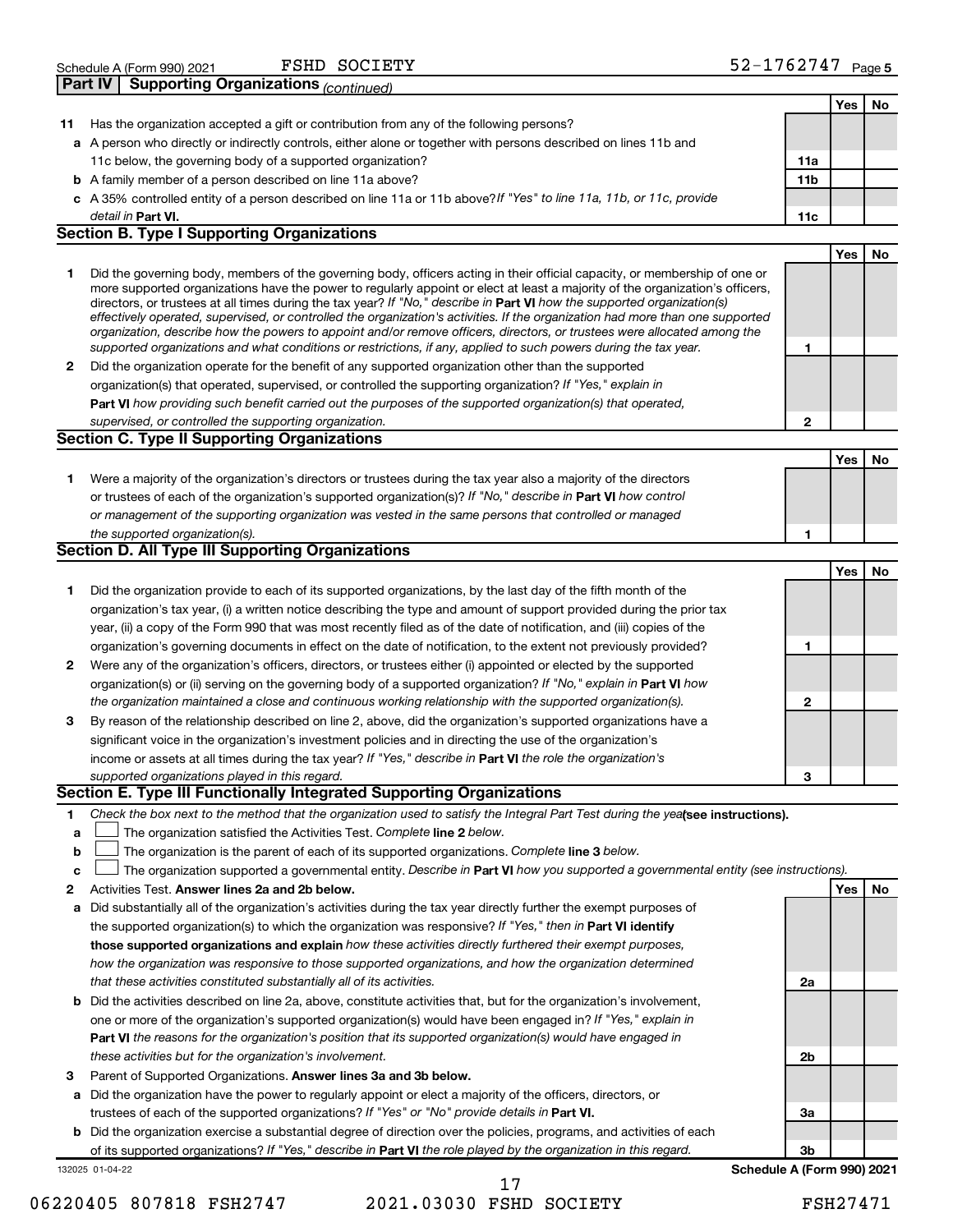| Schedule A (Form 990) 2021 |  |  |
|----------------------------|--|--|
|----------------------------|--|--|

FSHD SOCIETY

**1 Part VI** Check here if the organization satisfied the Integral Part Test as a qualifying trust on Nov. 20, 1970 (*explain in* Part **VI**). See instructions. **Section A - Adjusted Net Income 1 2 3 4 5 6 7 8 1 2 3 4 5 6 7 Adjusted Net Income** (subtract lines 5, 6, and 7 from line 4) **8 8 Section B - Minimum Asset Amount 1 2 3 4 5 6 7 8 a** Average monthly value of securities **b** Average monthly cash balances **c** Fair market value of other non-exempt-use assets **d Total**  (add lines 1a, 1b, and 1c) **e Discount** claimed for blockage or other factors **1a 1b 1c 1d 2 3 4 5 6 7 8** (explain in detail in Part VI): **Minimum Asset Amount**  (add line 7 to line 6) **Section C - Distributable Amount 1 2 3 4 5 6 1 2 3 4 5 6** Distributable Amount. Subtract line 5 from line 4, unless subject to All other Type III non-functionally integrated supporting organizations must complete Sections A through E. (B) Current Year (A) Prior Year Net short-term capital gain Recoveries of prior-year distributions Other gross income (see instructions) Add lines 1 through 3. Depreciation and depletion Portion of operating expenses paid or incurred for production or collection of gross income or for management, conservation, or maintenance of property held for production of income (see instructions) Other expenses (see instructions) (B) Current Year  $(A)$  Prior Year  $\left\{\n\begin{array}{ccc}\n\end{array}\n\right\}$  (optional) Aggregate fair market value of all non-exempt-use assets (see instructions for short tax year or assets held for part of year): Acquisition indebtedness applicable to non-exempt-use assets Subtract line 2 from line 1d. Cash deemed held for exempt use. Enter 0.015 of line 3 (for greater amount, see instructions). Net value of non-exempt-use assets (subtract line 4 from line 3) Multiply line 5 by 0.035. Recoveries of prior-year distributions Current Year Adjusted net income for prior year (from Section A, line 8, column A) Enter 0.85 of line 1. Minimum asset amount for prior year (from Section B, line 8, column A) Enter greater of line 2 or line 3. Income tax imposed in prior year emergency temporary reduction (see instructions). **Part V Type III Non-Functionally Integrated 509(a)(3) Supporting Organizations**   $\Box$ 

**7** Check here if the current year is the organization's first as a non-functionally integrated Type III supporting organization (see † instructions).

**Schedule A (Form 990) 2021**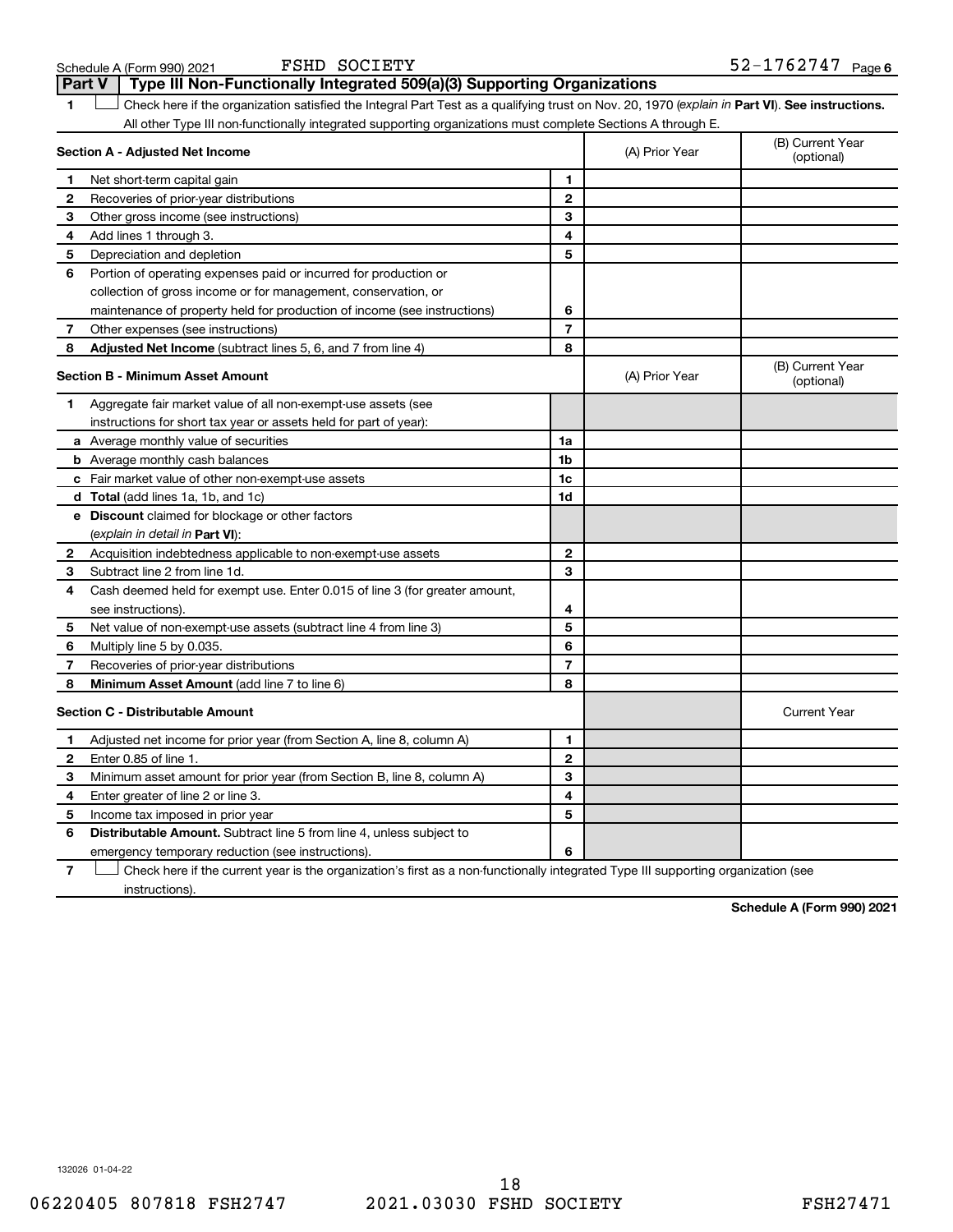| <b>Part V</b> | Type III Non-Functionally Integrated 509(a)(3) Supporting Organizations (continued)        |                             |                                       |                                         |
|---------------|--------------------------------------------------------------------------------------------|-----------------------------|---------------------------------------|-----------------------------------------|
|               | <b>Section D - Distributions</b>                                                           |                             |                                       | <b>Current Year</b>                     |
| 1             | Amounts paid to supported organizations to accomplish exempt purposes                      | 1                           |                                       |                                         |
| 2             | Amounts paid to perform activity that directly furthers exempt purposes of supported       |                             |                                       |                                         |
|               | organizations, in excess of income from activity                                           | 2                           |                                       |                                         |
| 3             | Administrative expenses paid to accomplish exempt purposes of supported organizations      |                             | 3                                     |                                         |
| 4             | Amounts paid to acquire exempt-use assets                                                  |                             | 4                                     |                                         |
| 5             | Qualified set-aside amounts (prior IRS approval required - provide details in Part VI)     |                             | 5                                     |                                         |
| 6             | Other distributions ( <i>describe in Part VI</i> ). See instructions.                      |                             | 6                                     |                                         |
| 7             | Total annual distributions. Add lines 1 through 6.                                         |                             | $\overline{7}$                        |                                         |
| 8             | Distributions to attentive supported organizations to which the organization is responsive |                             |                                       |                                         |
|               | (provide details in Part VI). See instructions.                                            |                             | 8                                     |                                         |
| 9             | Distributable amount for 2021 from Section C, line 6                                       |                             | 9                                     |                                         |
| 10            | Line 8 amount divided by line 9 amount                                                     |                             | 10                                    |                                         |
|               |                                                                                            | (i)                         | (ii)                                  | (iii)                                   |
|               | <b>Section E - Distribution Allocations (see instructions)</b>                             | <b>Excess Distributions</b> | <b>Underdistributions</b><br>Pre-2021 | <b>Distributable</b><br>Amount for 2021 |
| 1             | Distributable amount for 2021 from Section C, line 6                                       |                             |                                       |                                         |
| 2             | Underdistributions, if any, for years prior to 2021 (reason-                               |                             |                                       |                                         |
|               | able cause required - explain in Part VI). See instructions.                               |                             |                                       |                                         |
| 3             | Excess distributions carryover, if any, to 2021                                            |                             |                                       |                                         |
|               | a From 2016                                                                                |                             |                                       |                                         |
|               | <b>b</b> From 2017                                                                         |                             |                                       |                                         |
|               | c From 2018                                                                                |                             |                                       |                                         |
|               | d From 2019                                                                                |                             |                                       |                                         |
|               | e From 2020                                                                                |                             |                                       |                                         |
|               | f Total of lines 3a through 3e                                                             |                             |                                       |                                         |
|               | g Applied to underdistributions of prior years                                             |                             |                                       |                                         |
|               | <b>h</b> Applied to 2021 distributable amount                                              |                             |                                       |                                         |
| Τ.            | Carryover from 2016 not applied (see instructions)                                         |                             |                                       |                                         |
|               | Remainder. Subtract lines 3g, 3h, and 3i from line 3f.                                     |                             |                                       |                                         |
| 4             | Distributions for 2021 from Section D,                                                     |                             |                                       |                                         |
|               | $line 7$ :                                                                                 |                             |                                       |                                         |
|               | a Applied to underdistributions of prior years                                             |                             |                                       |                                         |
|               | <b>b</b> Applied to 2021 distributable amount                                              |                             |                                       |                                         |
|               | c Remainder. Subtract lines 4a and 4b from line 4.                                         |                             |                                       |                                         |
| 5             | Remaining underdistributions for years prior to 2021, if                                   |                             |                                       |                                         |
|               | any. Subtract lines 3g and 4a from line 2. For result greater                              |                             |                                       |                                         |
|               | than zero, explain in Part VI. See instructions.                                           |                             |                                       |                                         |
| 6             | Remaining underdistributions for 2021. Subtract lines 3h                                   |                             |                                       |                                         |
|               | and 4b from line 1. For result greater than zero, explain in                               |                             |                                       |                                         |
|               | <b>Part VI.</b> See instructions.                                                          |                             |                                       |                                         |
| 7             | Excess distributions carryover to 2022. Add lines 3j                                       |                             |                                       |                                         |
|               | and 4c.                                                                                    |                             |                                       |                                         |
| 8             | Breakdown of line 7:                                                                       |                             |                                       |                                         |
|               | a Excess from 2017                                                                         |                             |                                       |                                         |
|               | <b>b</b> Excess from 2018                                                                  |                             |                                       |                                         |
|               | c Excess from 2019                                                                         |                             |                                       |                                         |
|               | d Excess from 2020                                                                         |                             |                                       |                                         |
|               | e Excess from 2021                                                                         |                             |                                       |                                         |

**Schedule A (Form 990) 2021**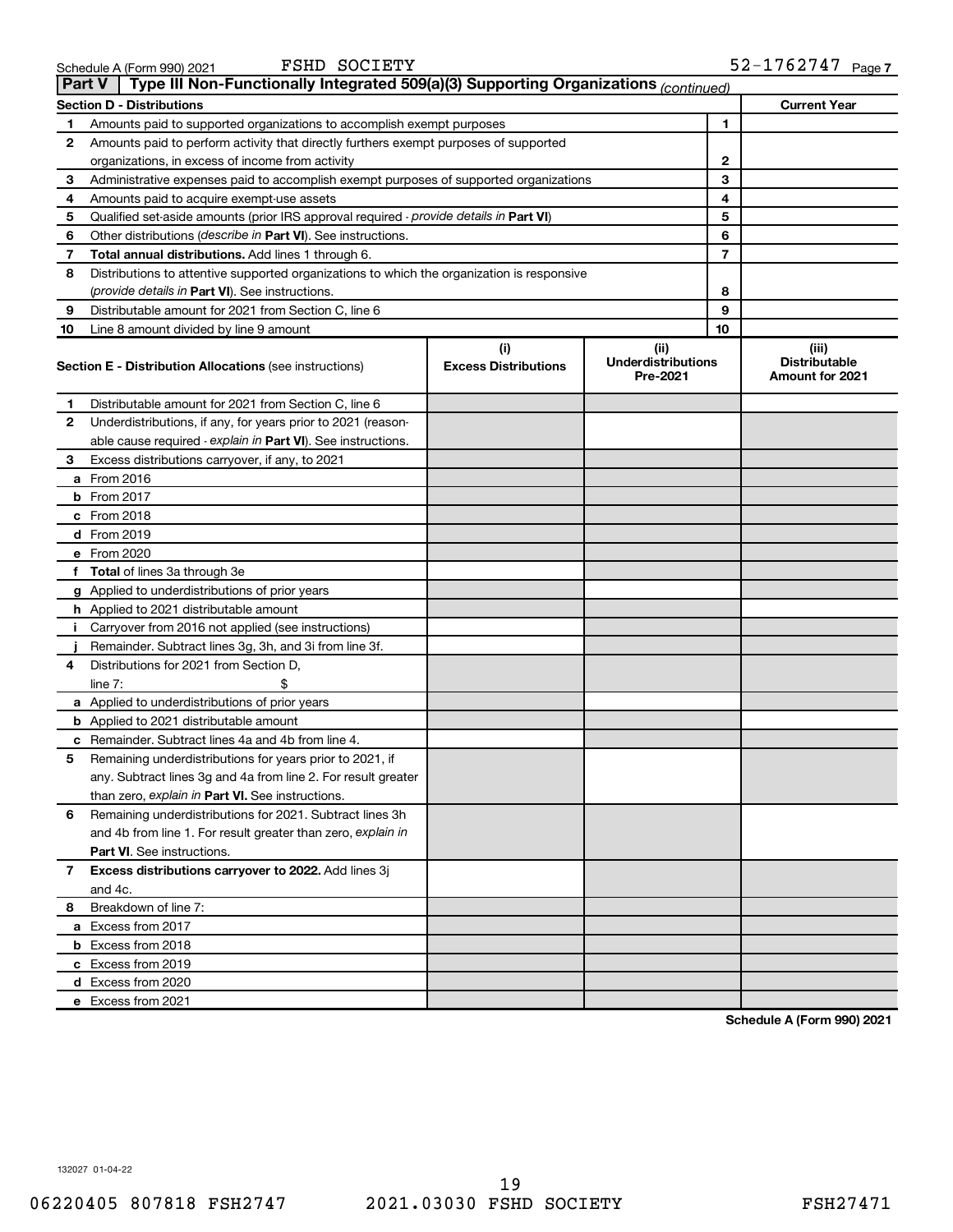132028 01-04-22 52-1762747 Page 8 Schedule A (Form 990) 2021 Part VI | Supplemental Information. Provide the explanations required by Part II, line 10; Part II, line 17a or 17b; Part III, line 12; Part IV, Section A, lines 1, 2, 3b, 3c, 4b, 4c, 5a, 6, 9a, 9b, 9c, 11a, 11b, and 11c; Part IV, Section B, lines 1 and 2; Part IV, Section C, line 1; Part IV, Section D, lines 2 and 3; Part IV, Section E, lines 1c, 2a, 2b, 3a, and 3b; Part V, line 1; Part V, Section B, line 1e; Part V, Section D, lines 5, 6, and 8; and Part V, Section E, lines 2, 5, and 6. Also complete this part for any additional information. (See instructions.) FSHD SOCIETY SCHEDULE A, PART II, LINE 10, EXPLANATION FOR OTHER INCOME: STIMULUS/COVID CREDITS 2021 AMOUNT: \$ 313,636. RETURN OF GRANT FUNDS 2017 AMOUNT: \$ 100,870. 2018 AMOUNT: \$ 27,805. 2019 AMOUNT: \$ 7,779. 2021 AMOUNT: \$ 34,640. OTHER INCOME 2017 AMOUNT: \$ 1,848. 2018 AMOUNT: \$ 591. 2019 AMOUNT: \$ 675. 2020 AMOUNT: \$ 527. 2021 AMOUNT: \$ 424.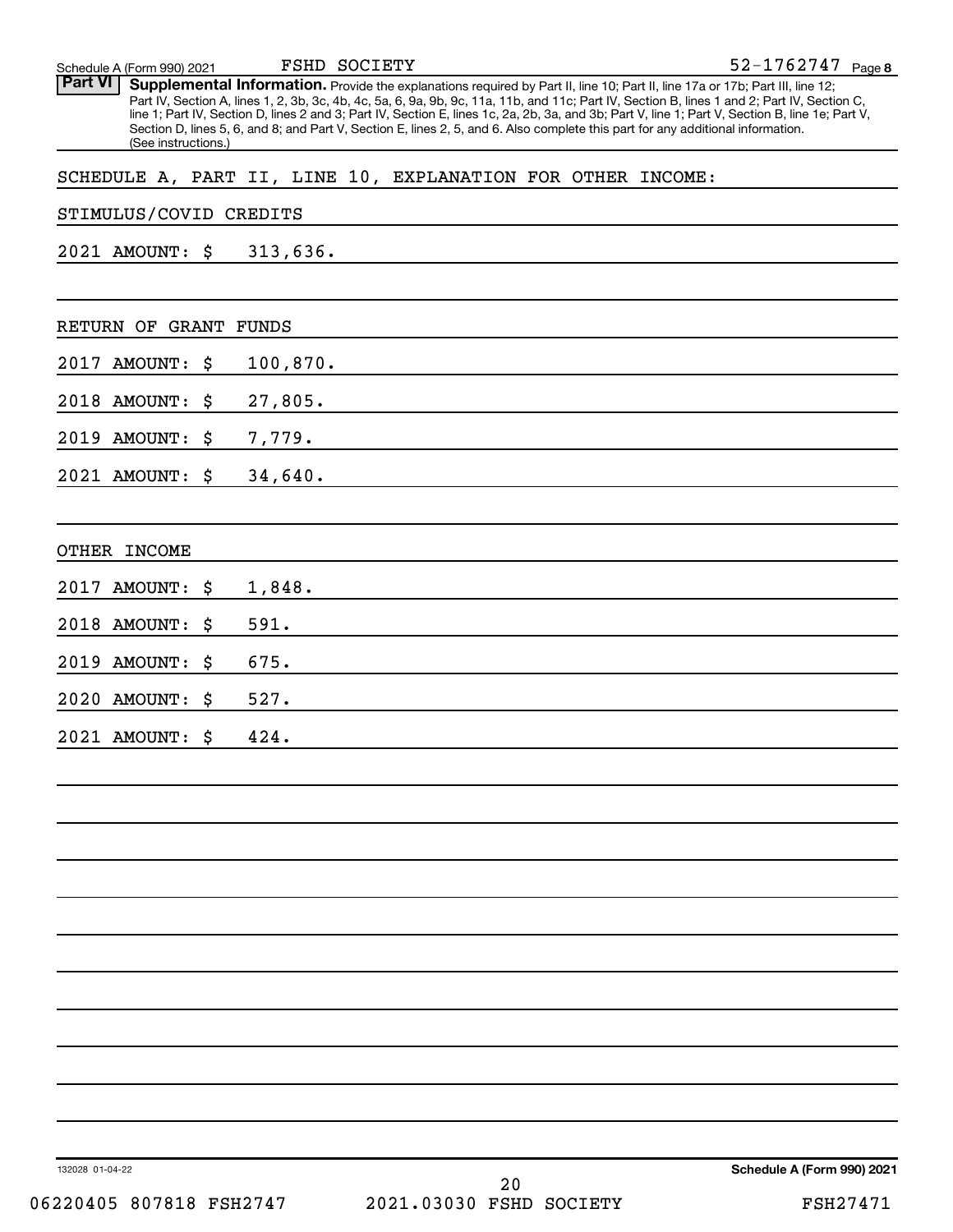| <b>SCHEDULE D</b> |  |
|-------------------|--|
|-------------------|--|

Department of the Treasury Internal Revenue Service

**(Form 990)**

**| Complete if the organization answered "Yes" on Form 990, Part IV, line 6, 7, 8, 9, 10, 11a, 11b, 11c, 11d, 11e, 11f, 12a, or 12b. SCHEDULE D Supplemental Financial Statements**<br> **Form 990 Example 5 2021**<br>
Part IV. line 6, 7, 8, 9, 10, 11a, 11b, 11c, 11d, 11e, 11f, 12a, or 12b.

**| Attach to Form 990. |Go to www.irs.gov/Form990 for instructions and the latest information.** OMB No. 1545-0047 **Open to Public Inspection**

Name of the organization<br> **Employer identification number**<br>
FSHD SOCTETY

|         | FSHD SOCIETY                                                                                                                                                                                                                  |                         | 52-1762747                                         |
|---------|-------------------------------------------------------------------------------------------------------------------------------------------------------------------------------------------------------------------------------|-------------------------|----------------------------------------------------|
| Part I  | Organizations Maintaining Donor Advised Funds or Other Similar Funds or Accounts. Complete if the                                                                                                                             |                         |                                                    |
|         | organization answered "Yes" on Form 990, Part IV, line 6.                                                                                                                                                                     |                         |                                                    |
|         |                                                                                                                                                                                                                               | (a) Donor advised funds | (b) Funds and other accounts                       |
| 1.      |                                                                                                                                                                                                                               |                         |                                                    |
| 2       | Aggregate value of contributions to (during year)                                                                                                                                                                             | 1,008,635.              |                                                    |
| з       | Aggregate value of grants from (during year)                                                                                                                                                                                  | 1,000,000.              |                                                    |
| 4       |                                                                                                                                                                                                                               | 2,178,448.              |                                                    |
| 5       | Did the organization inform all donors and donor advisors in writing that the assets held in donor advised funds                                                                                                              |                         |                                                    |
|         |                                                                                                                                                                                                                               |                         | $\boxed{\text{X}}$ Yes<br>No                       |
| 6       | Did the organization inform all grantees, donors, and donor advisors in writing that grant funds can be used only                                                                                                             |                         |                                                    |
|         | for charitable purposes and not for the benefit of the donor or donor advisor, or for any other purpose conferring                                                                                                            |                         |                                                    |
|         | impermissible private benefit?                                                                                                                                                                                                |                         | $\overline{\mathbf{X}}$ Yes<br>No                  |
| Part II | Conservation Easements. Complete if the organization answered "Yes" on Form 990, Part IV, line 7.                                                                                                                             |                         |                                                    |
| 1.      | Purpose(s) of conservation easements held by the organization (check all that apply).                                                                                                                                         |                         |                                                    |
|         | Preservation of land for public use (for example, recreation or education)                                                                                                                                                    |                         | Preservation of a historically important land area |
|         | Protection of natural habitat                                                                                                                                                                                                 |                         | Preservation of a certified historic structure     |
|         | Preservation of open space                                                                                                                                                                                                    |                         |                                                    |
| 2       | Complete lines 2a through 2d if the organization held a qualified conservation contribution in the form of a conservation easement on the last                                                                                |                         | Held at the End of the Tax Year                    |
|         | day of the tax year.                                                                                                                                                                                                          |                         |                                                    |
|         |                                                                                                                                                                                                                               |                         | 2a                                                 |
|         | Total acreage restricted by conservation easements                                                                                                                                                                            |                         | 2b                                                 |
|         | Number of conservation easements on a certified historic structure included in (a) manuminon manuminon                                                                                                                        |                         | 2c                                                 |
| d       | Number of conservation easements included in (c) acquired after 7/25/06, and not on a historic structure                                                                                                                      |                         |                                                    |
|         | listed in the National Register [11, 1200] and the National Register [11, 1200] and the National Register [11, 1200] and the National Register [11, 1200] and the National Register [11, 1200] and the National Register [11, |                         | 2d                                                 |
| 3       | Number of conservation easements modified, transferred, released, extinguished, or terminated by the organization during the tax                                                                                              |                         |                                                    |
|         | year                                                                                                                                                                                                                          |                         |                                                    |
| 4       | Number of states where property subject to conservation easement is located >                                                                                                                                                 |                         |                                                    |
| 5       | Does the organization have a written policy regarding the periodic monitoring, inspection, handling of                                                                                                                        |                         |                                                    |
|         | violations, and enforcement of the conservation easements it holds?                                                                                                                                                           |                         | <b>No</b><br>Yes                                   |
| 6       | Staff and volunteer hours devoted to monitoring, inspecting, handling of violations, and enforcing conservation easements during the year                                                                                     |                         |                                                    |
|         |                                                                                                                                                                                                                               |                         |                                                    |
| 7       | Amount of expenses incurred in monitoring, inspecting, handling of violations, and enforcing conservation easements during the year                                                                                           |                         |                                                    |
|         | $\blacktriangleright$ \$<br>Does each conservation easement reported on line 2(d) above satisfy the requirements of section 170(h)(4)(B)(i)                                                                                   |                         |                                                    |
| 8       |                                                                                                                                                                                                                               |                         | Yes                                                |
|         | In Part XIII, describe how the organization reports conservation easements in its revenue and expense statement and                                                                                                           |                         | No                                                 |
| 9       |                                                                                                                                                                                                                               |                         |                                                    |
|         | balance sheet, and include, if applicable, the text of the footnote to the organization's financial statements that describes the<br>organization's accounting for conservation easements.                                    |                         |                                                    |
|         | Organizations Maintaining Collections of Art, Historical Treasures, or Other Similar Assets.<br>Part III                                                                                                                      |                         |                                                    |
|         | Complete if the organization answered "Yes" on Form 990, Part IV, line 8.                                                                                                                                                     |                         |                                                    |
|         | 1a If the organization elected, as permitted under FASB ASC 958, not to report in its revenue statement and balance sheet works                                                                                               |                         |                                                    |
|         | of art, historical treasures, or other similar assets held for public exhibition, education, or research in furtherance of public                                                                                             |                         |                                                    |
|         | service, provide in Part XIII the text of the footnote to its financial statements that describes these items.                                                                                                                |                         |                                                    |
|         | <b>b</b> If the organization elected, as permitted under FASB ASC 958, to report in its revenue statement and balance sheet works of                                                                                          |                         |                                                    |
|         | art, historical treasures, or other similar assets held for public exhibition, education, or research in furtherance of public service,                                                                                       |                         |                                                    |
|         | provide the following amounts relating to these items:                                                                                                                                                                        |                         |                                                    |
|         |                                                                                                                                                                                                                               |                         | \$                                                 |
|         | (ii) Assets included in Form 990, Part X                                                                                                                                                                                      |                         | $\blacktriangleright$ s                            |
| 2       | If the organization received or held works of art, historical treasures, or other similar assets for financial gain, provide                                                                                                  |                         |                                                    |
|         | the following amounts required to be reported under FASB ASC 958 relating to these items:                                                                                                                                     |                         |                                                    |
| а       |                                                                                                                                                                                                                               |                         | \$                                                 |
|         |                                                                                                                                                                                                                               |                         | $\blacktriangleright$ s                            |
|         | LHA For Paperwork Reduction Act Notice, see the Instructions for Form 990.                                                                                                                                                    |                         | Schedule D (Form 990) 2021                         |
|         | 132051 10-28-21                                                                                                                                                                                                               |                         |                                                    |
|         |                                                                                                                                                                                                                               | າ⊏                      |                                                    |

06220405 807818 FSH2747 2021.03030 FSHD SOCIETY FSH27471 25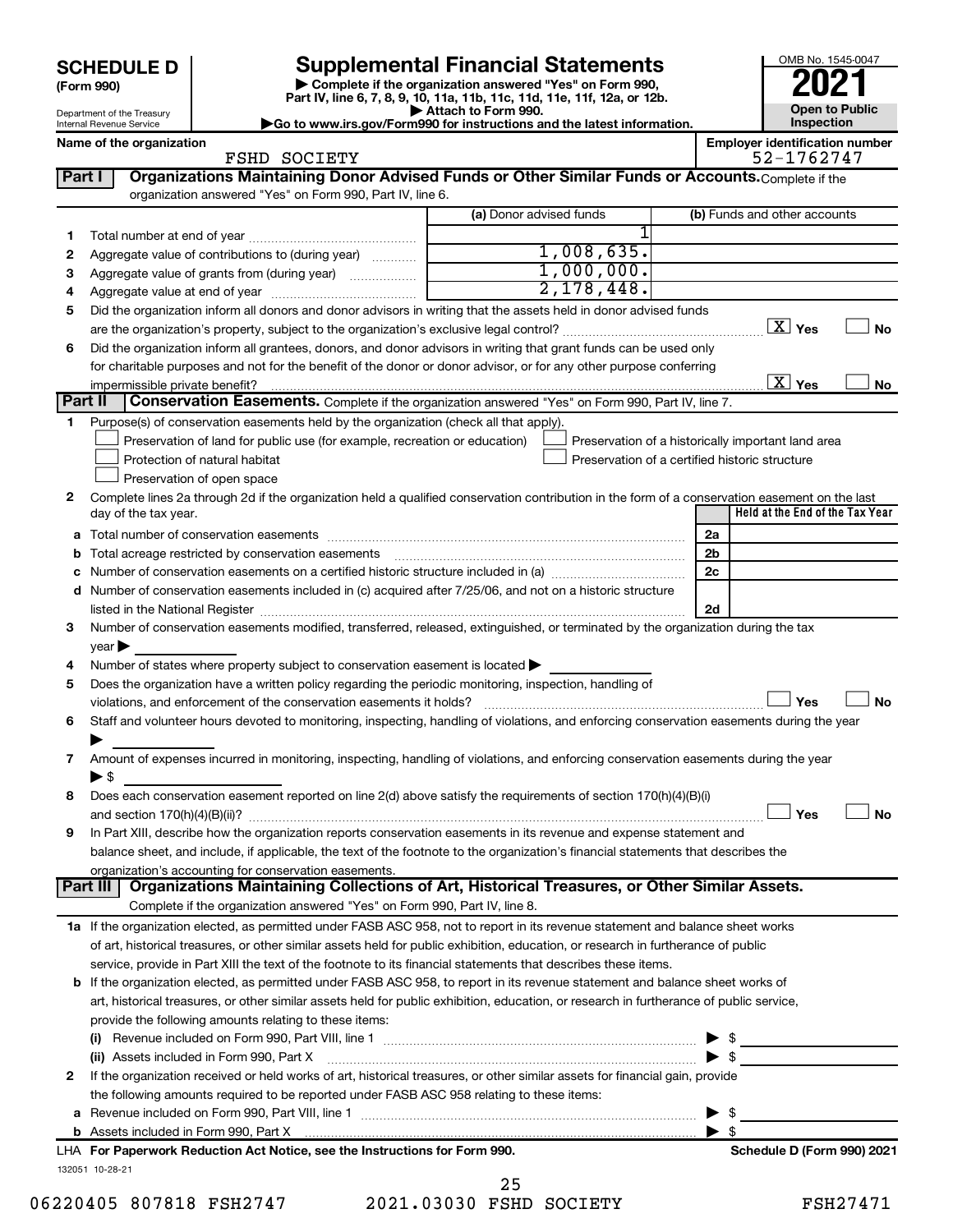|               | <b>FSHD SOCIETY</b><br>Schedule D (Form 990) 2021                                                                                                                                                                              |                    |                |                          |  |                 | 52-1762747 Page 2                                       |                     |            |                  |
|---------------|--------------------------------------------------------------------------------------------------------------------------------------------------------------------------------------------------------------------------------|--------------------|----------------|--------------------------|--|-----------------|---------------------------------------------------------|---------------------|------------|------------------|
|               | Organizations Maintaining Collections of Art, Historical Treasures, or Other Similar Assets (continued)<br>Part III                                                                                                            |                    |                |                          |  |                 |                                                         |                     |            |                  |
| 3             | Using the organization's acquisition, accession, and other records, check any of the following that make significant use of its                                                                                                |                    |                |                          |  |                 |                                                         |                     |            |                  |
|               | collection items (check all that apply):                                                                                                                                                                                       |                    |                |                          |  |                 |                                                         |                     |            |                  |
| a             | Public exhibition                                                                                                                                                                                                              |                    |                | Loan or exchange program |  |                 |                                                         |                     |            |                  |
| b             | Scholarly research                                                                                                                                                                                                             |                    | Other          |                          |  |                 |                                                         |                     |            |                  |
| c             | Preservation for future generations                                                                                                                                                                                            |                    |                |                          |  |                 |                                                         |                     |            |                  |
| 4             | Provide a description of the organization's collections and explain how they further the organization's exempt purpose in Part XIII.                                                                                           |                    |                |                          |  |                 |                                                         |                     |            |                  |
| 5             | During the year, did the organization solicit or receive donations of art, historical treasures, or other similar assets                                                                                                       |                    |                |                          |  |                 |                                                         |                     |            |                  |
|               |                                                                                                                                                                                                                                |                    |                |                          |  |                 |                                                         | Yes                 |            | No               |
|               | Part IV<br><b>Escrow and Custodial Arrangements.</b> Complete if the organization answered "Yes" on Form 990, Part IV, line 9, or                                                                                              |                    |                |                          |  |                 |                                                         |                     |            |                  |
|               | reported an amount on Form 990, Part X, line 21.                                                                                                                                                                               |                    |                |                          |  |                 |                                                         |                     |            |                  |
|               | 1a Is the organization an agent, trustee, custodian or other intermediary for contributions or other assets not included                                                                                                       |                    |                |                          |  |                 |                                                         |                     |            |                  |
|               | b If "Yes," explain the arrangement in Part XIII and complete the following table:                                                                                                                                             |                    |                |                          |  |                 |                                                         | Yes                 |            | No               |
|               |                                                                                                                                                                                                                                |                    |                |                          |  |                 |                                                         | Amount              |            |                  |
|               |                                                                                                                                                                                                                                |                    |                |                          |  | 1c              |                                                         |                     |            |                  |
|               | c Beginning balance measurements and the contract of the contract of the contract of the contract of the contract of the contract of the contract of the contract of the contract of the contract of the contract of the contr |                    |                |                          |  | 1d              |                                                         |                     |            |                  |
|               | e Distributions during the year manufactured and contained and contained and contained and contained and contained and contained and contained and contained and contained and contained and contained and contained and conta |                    |                |                          |  | 1e              |                                                         |                     |            |                  |
|               |                                                                                                                                                                                                                                |                    |                |                          |  | 1f              |                                                         |                     |            |                  |
|               | 2a Did the organization include an amount on Form 990, Part X, line 21, for escrow or custodial account liability?                                                                                                             |                    |                |                          |  |                 |                                                         | Yes                 |            | No               |
|               | <b>b</b> If "Yes," explain the arrangement in Part XIII. Check here if the explanation has been provided on Part XIII                                                                                                          |                    |                |                          |  |                 |                                                         |                     |            |                  |
| <b>Part V</b> | <b>Endowment Funds.</b> Complete if the organization answered "Yes" on Form 990, Part IV, line 10.                                                                                                                             |                    |                |                          |  |                 |                                                         |                     |            |                  |
|               |                                                                                                                                                                                                                                | (a) Current year   | (b) Prior year |                          |  |                 | (c) Two years back $\vert$ (d) Three years back $\vert$ | (e) Four years back |            |                  |
|               | 1a Beginning of year balance                                                                                                                                                                                                   |                    |                |                          |  |                 | 2,106,221.                                              |                     |            | 959,883.         |
| b             |                                                                                                                                                                                                                                |                    |                |                          |  |                 |                                                         |                     |            | 932,237.         |
|               | Net investment earnings, gains, and losses                                                                                                                                                                                     |                    |                |                          |  |                 | $-4,045.$                                               |                     |            | 260,501.         |
|               |                                                                                                                                                                                                                                |                    |                |                          |  |                 |                                                         |                     |            |                  |
|               | e Other expenditures for facilities                                                                                                                                                                                            |                    |                |                          |  |                 |                                                         |                     |            |                  |
|               | and programs                                                                                                                                                                                                                   |                    |                |                          |  |                 | 2,102,176.                                              |                     |            | 46,400.          |
|               |                                                                                                                                                                                                                                |                    |                |                          |  |                 |                                                         |                     |            |                  |
| g             |                                                                                                                                                                                                                                |                    |                |                          |  |                 |                                                         |                     | 2,106,221. |                  |
| 2             | Provide the estimated percentage of the current year end balance (line 1g, column (a)) held as:                                                                                                                                |                    |                |                          |  |                 |                                                         |                     |            |                  |
| а             | Board designated or quasi-endowment                                                                                                                                                                                            |                    | %              |                          |  |                 |                                                         |                     |            |                  |
| b             | Permanent endowment                                                                                                                                                                                                            | %                  |                |                          |  |                 |                                                         |                     |            |                  |
|               | <b>c</b> Term endowment $\blacktriangleright$                                                                                                                                                                                  | %                  |                |                          |  |                 |                                                         |                     |            |                  |
|               | The percentages on lines 2a, 2b, and 2c should equal 100%.                                                                                                                                                                     |                    |                |                          |  |                 |                                                         |                     |            |                  |
|               | 3a Are there endowment funds not in the possession of the organization that are held and administered for the organization                                                                                                     |                    |                |                          |  |                 |                                                         |                     | Yes        | No               |
|               | by:<br>(i)                                                                                                                                                                                                                     |                    |                |                          |  |                 |                                                         |                     |            | х                |
|               |                                                                                                                                                                                                                                |                    |                |                          |  |                 |                                                         | 3a(i)<br> 3a(ii)    |            | х                |
|               |                                                                                                                                                                                                                                |                    |                |                          |  |                 |                                                         | 3b                  |            |                  |
| 4             | Describe in Part XIII the intended uses of the organization's endowment funds.                                                                                                                                                 |                    |                |                          |  |                 |                                                         |                     |            |                  |
|               | Land, Buildings, and Equipment.<br><b>Part VI</b>                                                                                                                                                                              |                    |                |                          |  |                 |                                                         |                     |            |                  |
|               | Complete if the organization answered "Yes" on Form 990, Part IV, line 11a. See Form 990, Part X, line 10.                                                                                                                     |                    |                |                          |  |                 |                                                         |                     |            |                  |
|               | Description of property                                                                                                                                                                                                        | (a) Cost or other  |                | (b) Cost or other        |  | (c) Accumulated |                                                         | (d) Book value      |            |                  |
|               |                                                                                                                                                                                                                                | basis (investment) |                | basis (other)            |  | depreciation    |                                                         |                     |            |                  |
|               |                                                                                                                                                                                                                                |                    |                |                          |  |                 |                                                         |                     |            |                  |
|               |                                                                                                                                                                                                                                |                    |                |                          |  |                 |                                                         |                     |            |                  |
|               |                                                                                                                                                                                                                                |                    |                |                          |  |                 |                                                         |                     |            |                  |
|               |                                                                                                                                                                                                                                |                    |                |                          |  |                 |                                                         |                     |            |                  |
|               |                                                                                                                                                                                                                                |                    |                |                          |  |                 |                                                         |                     |            |                  |
|               | Total. Add lines 1a through 1e. (Column (d) must equal Form 990, Part X, column (B), line 10c.)                                                                                                                                |                    |                |                          |  |                 |                                                         |                     |            | $\overline{0}$ . |
|               |                                                                                                                                                                                                                                |                    |                |                          |  |                 |                                                         |                     |            |                  |

**Schedule D (Form 990) 2021**

132052 10-28-21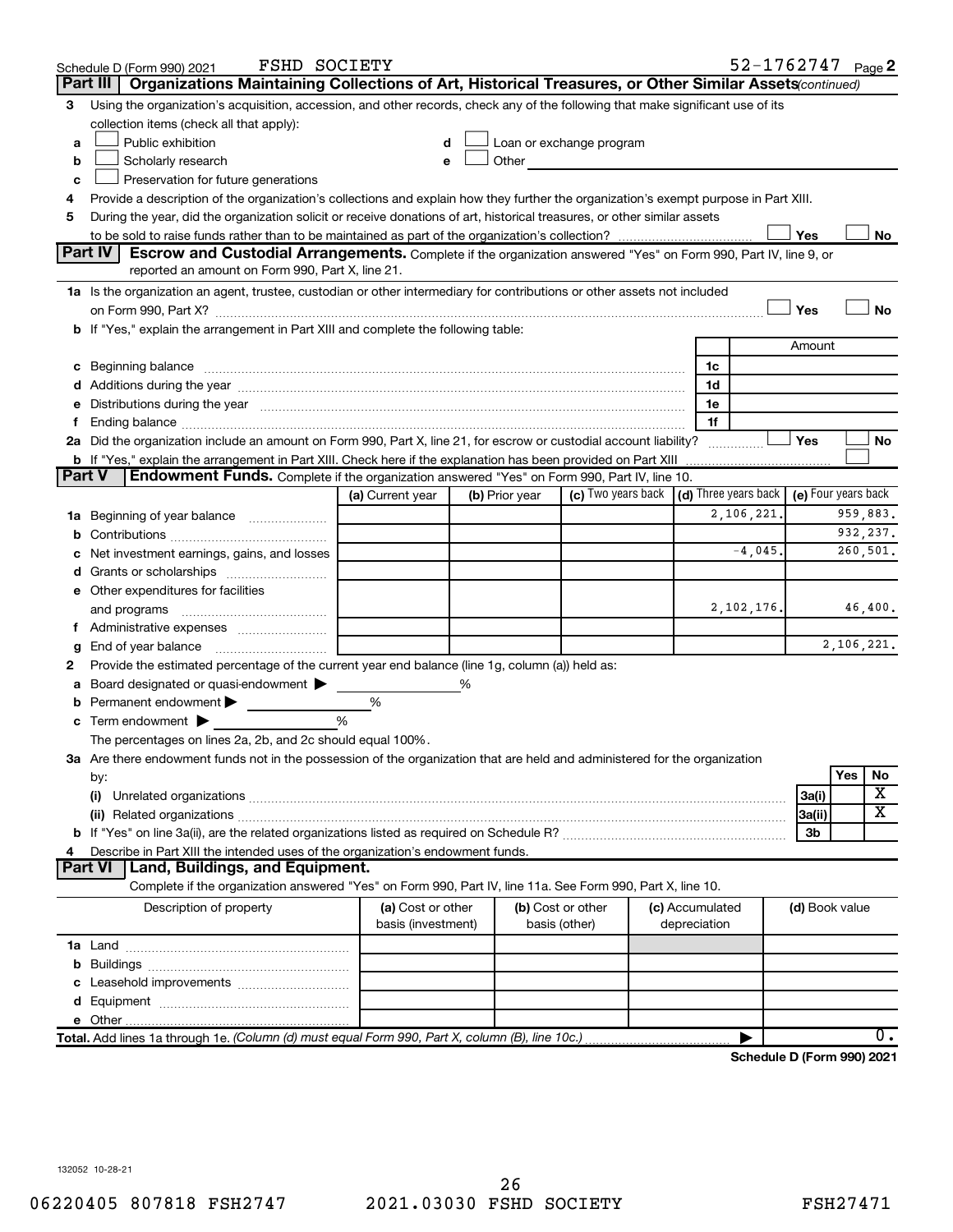FSHD SOCIETY

| Part VII Investments - Other Securities.                                                                               |                 |                                                           |                |
|------------------------------------------------------------------------------------------------------------------------|-----------------|-----------------------------------------------------------|----------------|
| Complete if the organization answered "Yes" on Form 990, Part IV, line 11b. See Form 990, Part X, line 12.             |                 |                                                           |                |
| (a) Description of security or category (including name of security)                                                   | (b) Book value  | (c) Method of valuation: Cost or end-of-year market value |                |
| (1) Financial derivatives                                                                                              |                 |                                                           |                |
|                                                                                                                        |                 |                                                           |                |
| (3) Other                                                                                                              |                 |                                                           |                |
| (A)                                                                                                                    |                 |                                                           |                |
| (B)                                                                                                                    |                 |                                                           |                |
| (C)                                                                                                                    |                 |                                                           |                |
| (D)                                                                                                                    |                 |                                                           |                |
| (E)                                                                                                                    |                 |                                                           |                |
| (F)                                                                                                                    |                 |                                                           |                |
| (G)                                                                                                                    |                 |                                                           |                |
| (H)                                                                                                                    |                 |                                                           |                |
| <b>Total.</b> (Col. (b) must equal Form 990, Part X, col. (B) line $12$ .)<br>Part VIII Investments - Program Related. |                 |                                                           |                |
| Complete if the organization answered "Yes" on Form 990, Part IV, line 11c. See Form 990, Part X, line 13.             |                 |                                                           |                |
| (a) Description of investment                                                                                          |                 | (c) Method of valuation: Cost or end-of-year market value |                |
|                                                                                                                        | (b) Book value  |                                                           |                |
| (1)                                                                                                                    |                 |                                                           |                |
| (2)                                                                                                                    |                 |                                                           |                |
| (3)                                                                                                                    |                 |                                                           |                |
| (4)                                                                                                                    |                 |                                                           |                |
| (5)                                                                                                                    |                 |                                                           |                |
| (6)                                                                                                                    |                 |                                                           |                |
| (7)                                                                                                                    |                 |                                                           |                |
| (8)                                                                                                                    |                 |                                                           |                |
| (9)                                                                                                                    |                 |                                                           |                |
| <b>Total.</b> (Col. (b) must equal Form 990, Part X, col. (B) line 13.)                                                |                 |                                                           |                |
| Part IX<br><b>Other Assets.</b>                                                                                        |                 |                                                           |                |
| Complete if the organization answered "Yes" on Form 990, Part IV, line 11d. See Form 990, Part X, line 15.             |                 |                                                           |                |
|                                                                                                                        | (a) Description |                                                           | (b) Book value |
| (1)                                                                                                                    |                 |                                                           |                |
| (2)                                                                                                                    |                 |                                                           |                |
| (3)                                                                                                                    |                 |                                                           |                |
| (4)                                                                                                                    |                 |                                                           |                |
| (5)                                                                                                                    |                 |                                                           |                |
| (6)                                                                                                                    |                 |                                                           |                |
| (7)                                                                                                                    |                 |                                                           |                |
| (8)                                                                                                                    |                 |                                                           |                |
| (9)                                                                                                                    |                 |                                                           |                |
| Total. (Column (b) must equal Form 990, Part X, col. (B) line 15.)                                                     |                 |                                                           |                |
| <b>Other Liabilities.</b><br>Part X                                                                                    |                 |                                                           |                |
| Complete if the organization answered "Yes" on Form 990, Part IV, line 11e or 11f. See Form 990, Part X, line 25.      |                 |                                                           |                |
| (a) Description of liability<br>1.                                                                                     |                 |                                                           | (b) Book value |
| (1) Federal income taxes                                                                                               |                 |                                                           |                |
| LONG-TERM DEFERRED COMPENSATION<br>(2)                                                                                 |                 |                                                           |                |
| LIABILITY<br>(3)                                                                                                       |                 |                                                           | 67,801.        |
| (4)                                                                                                                    |                 |                                                           |                |
| (5)                                                                                                                    |                 |                                                           |                |
| (6)                                                                                                                    |                 |                                                           |                |
| (7)                                                                                                                    |                 |                                                           |                |
| (8)                                                                                                                    |                 |                                                           |                |
| (9)                                                                                                                    |                 |                                                           |                |
| Total. (Column (b) must equal Form 990, Part X, col. (B) line 25.)                                                     |                 |                                                           | 67,801.        |

**2.** Liability for uncertain tax positions. In Part XIII, provide the text of the footnote to the organization's financial statements that reports the organization's liability for uncertain tax positions under FASB ASC 740. Check here if the text of the footnote has been provided in Part XIII.  $\perp$ 

**Schedule D (Form 990) 2021**

132053 10-28-21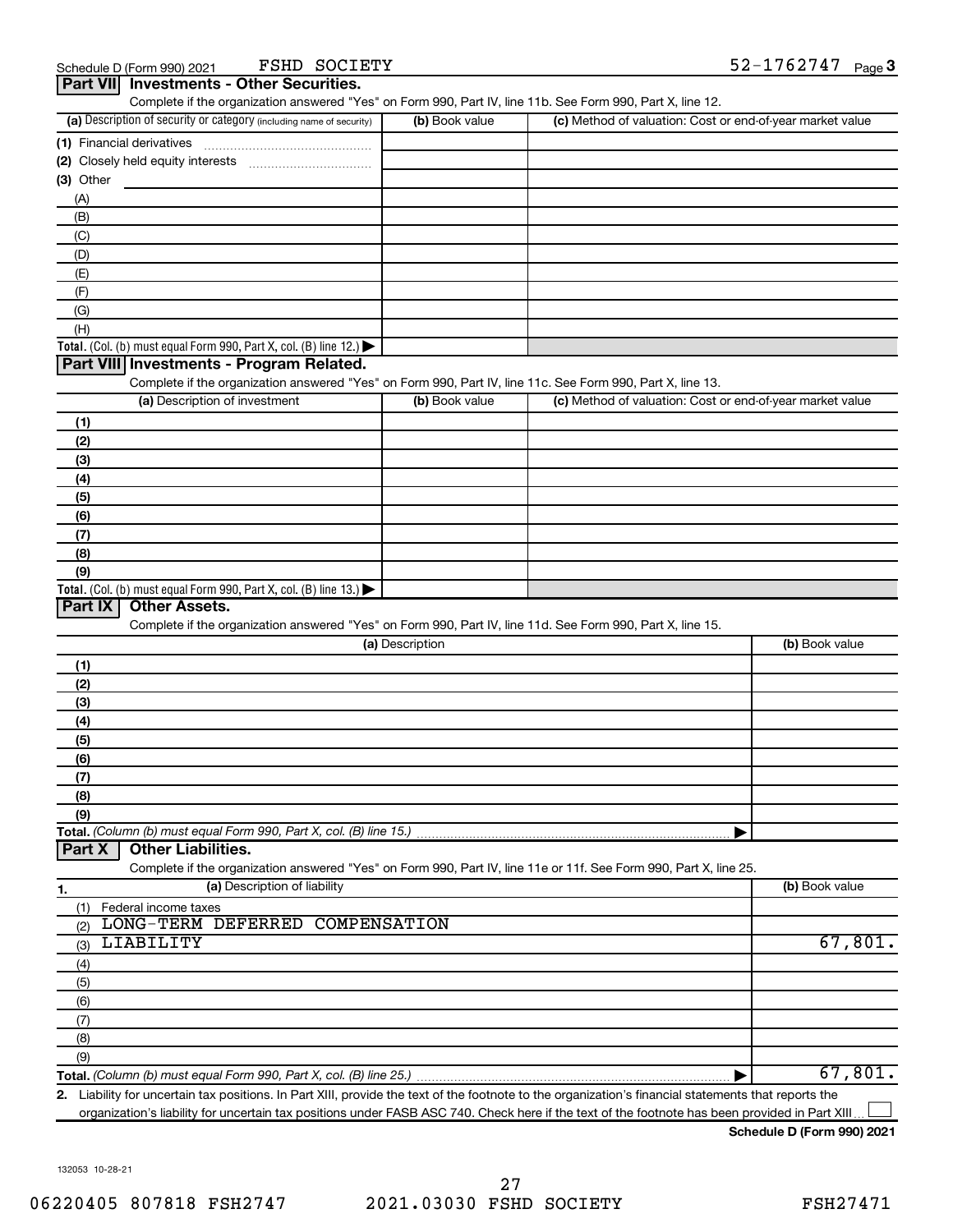|    | <b>FSHD SOCIETY</b><br>Schedule D (Form 990) 2021                                                                                                                                                                                   |                            |            |                | 52-1762747 Page 4 |
|----|-------------------------------------------------------------------------------------------------------------------------------------------------------------------------------------------------------------------------------------|----------------------------|------------|----------------|-------------------|
|    | Reconciliation of Revenue per Audited Financial Statements With Revenue per Return.<br><b>Part XI</b>                                                                                                                               |                            |            |                |                   |
|    | Complete if the organization answered "Yes" on Form 990, Part IV, line 12a.                                                                                                                                                         |                            |            |                |                   |
| 1  | Total revenue, gains, and other support per audited financial statements [111] [11] Total revenue, gains, and other support per audited financial statements                                                                        |                            |            | $\mathbf{1}$   | 5,661,765.        |
| 2  | Amounts included on line 1 but not on Form 990, Part VIII, line 12:                                                                                                                                                                 |                            |            |                |                   |
| a  |                                                                                                                                                                                                                                     | 2a                         | $-51,655.$ |                |                   |
| b  |                                                                                                                                                                                                                                     | 2 <sub>b</sub>             | 225, 200.  |                |                   |
| c  |                                                                                                                                                                                                                                     | 2c                         |            |                |                   |
| d  |                                                                                                                                                                                                                                     | 2d                         |            |                |                   |
| е  | Add lines 2a through 2d <b>continuum continuum contract and continuum contract a</b> through 2d continuum contract and continuum contract a term of the contract of the contract and contract a term of the contract of the contrac |                            |            | 2e             | 173,545.          |
| з  |                                                                                                                                                                                                                                     |                            |            | 3              | 5,488,220.        |
|    | Amounts included on Form 990, Part VIII, line 12, but not on line 1:                                                                                                                                                                |                            |            |                |                   |
|    |                                                                                                                                                                                                                                     | 4а                         |            |                |                   |
| b  |                                                                                                                                                                                                                                     | 4 <sub>h</sub>             |            |                |                   |
| C. | Add lines 4a and 4b                                                                                                                                                                                                                 |                            |            | 4c             |                   |
|    |                                                                                                                                                                                                                                     |                            |            | 5              | 5,488,220.        |
|    | Part XII   Reconciliation of Expenses per Audited Financial Statements With Expenses per Return.                                                                                                                                    |                            |            |                |                   |
|    | Complete if the organization answered "Yes" on Form 990, Part IV, line 12a.                                                                                                                                                         |                            |            |                |                   |
| 1  |                                                                                                                                                                                                                                     |                            |            | $\blacksquare$ | 4,843,027.        |
| 2  | Amounts included on line 1 but not on Form 990, Part IX, line 25:                                                                                                                                                                   |                            |            |                |                   |
| a  |                                                                                                                                                                                                                                     | 2a                         | 225, 200.  |                |                   |
| b  |                                                                                                                                                                                                                                     | 2 <sub>b</sub>             |            |                |                   |
|    |                                                                                                                                                                                                                                     | 2 <sub>c</sub>             |            |                |                   |
| d  |                                                                                                                                                                                                                                     | 2d                         | 2,504.     |                |                   |
|    |                                                                                                                                                                                                                                     |                            |            | 2e             | 227,704.          |
| з  |                                                                                                                                                                                                                                     |                            |            | $\mathbf{a}$   | 4,615,323.        |
| 4  | Amounts included on Form 990, Part IX, line 25, but not on line 1:                                                                                                                                                                  |                            |            |                |                   |
| a  |                                                                                                                                                                                                                                     | 4a                         |            |                |                   |
|    | Other (Describe in Part XIII.)                                                                                                                                                                                                      | 4 <sub>b</sub>             |            |                |                   |
|    | Add lines 4a and 4b                                                                                                                                                                                                                 |                            |            | 4c             |                   |
| 5  |                                                                                                                                                                                                                                     |                            |            | 5              | 4,615,323.        |
|    | Part XIII Supplemental Information.                                                                                                                                                                                                 |                            |            |                |                   |
|    |                                                                                                                                                                                                                                     | $\cdots$ $\cdots$ $\cdots$ |            |                |                   |

Provide the descriptions required for Part II, lines 3, 5, and 9; Part III, lines 1a and 4; Part IV, lines 1b and 2b; Part V, line 4; Part X, line 2; Part XI, lines 2d and 4b; and Part XII, lines 2d and 4b. Also complete this part to provide any additional information.

### PART XII, LINE 2D - OTHER ADJUSTMENTS:

BAD DEBT EXPENSE 2,504.

132054 10-28-21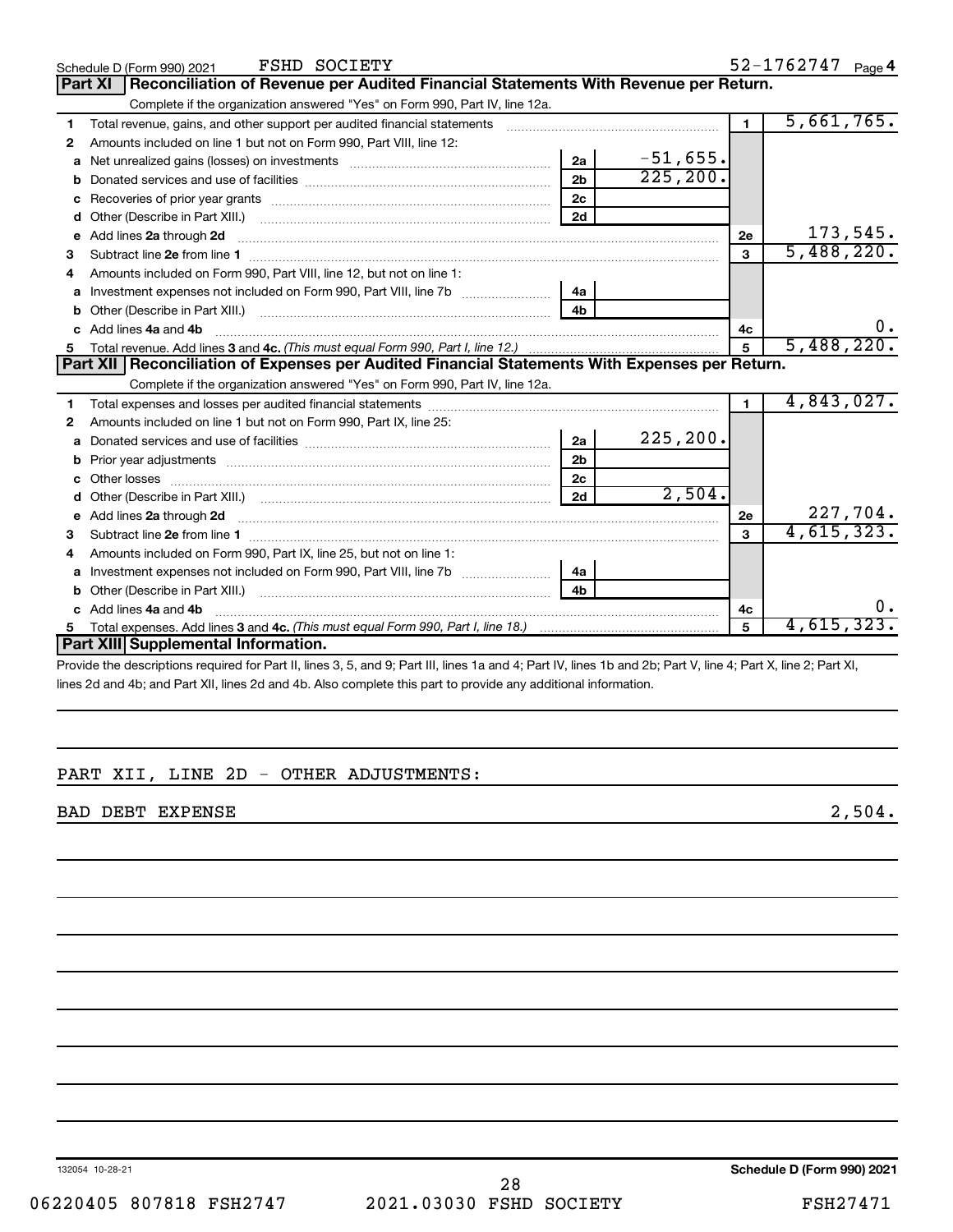| (Form 990)                 |
|----------------------------|
| Department of the Treasury |

## **SCHEDULE F Statement of Activities Outside the United States 2021**

**| Complete if the organization answered "Yes" on Form 990, Part IV, line 14b, 15, or 16. | Attach to Form 990.**

 $\triangleright$  Go to www.irs.gov/Form990 for instructions and the latest information.

| OMB No. 1545-0047                   |
|-------------------------------------|
| 202                                 |
| <b>Open to Public</b><br>Inspection |

Internal Revenue Service Name of the organization

**Employer identification number**

### FSHD SOCIETY **52-1762747**

Part I | General Information on Activities Outside the United States. Complete if the organization answered "Yes" on Form 990, Part IV, line 14b.

- **1 For grantmakers.**  Does the organization maintain records to substantiate the amount of its grants and other assistance, **Yes No** the grantees' eligibility for the grants or assistance, and the selection criteria used to award the grants or assistance? ~~ † † X
- **2 For grantmakers.**  Describe in Part V the organization's procedures for monitoring the use of its grants and other assistance outside the United States.

| 3                                 |                                           |                                                                          | Activities per Region. (The following Part I, line 3 table can be duplicated if additional space is needed.)                                                                |                                                                                                                 |                                                                      |
|-----------------------------------|-------------------------------------------|--------------------------------------------------------------------------|-----------------------------------------------------------------------------------------------------------------------------------------------------------------------------|-----------------------------------------------------------------------------------------------------------------|----------------------------------------------------------------------|
| (a) Region                        | (b) Number of<br>offices<br>in the region | employees,<br>agents, and<br>independent<br>contractors<br>in the region | (c) Number of (d) Activities conducted in the region<br>(by type) (such as, fundraising, pro-<br>gram services, investments, grants to<br>recipients located in the region) | (e) If activity listed in (d)<br>is a program service,<br>describe specific type<br>of service(s) in the region | (f) Total<br>expenditures<br>for and<br>investments<br>in the region |
| EUROPE (INCLUDING                 |                                           |                                                                          |                                                                                                                                                                             |                                                                                                                 |                                                                      |
| ICELAND & GREENLAND)              |                                           |                                                                          |                                                                                                                                                                             |                                                                                                                 |                                                                      |
| - ALBANIA, ANDORRA,               |                                           |                                                                          |                                                                                                                                                                             |                                                                                                                 |                                                                      |
| AUSTRIA, BELGIUM                  | 0                                         | 0                                                                        | <b>GRANTS</b>                                                                                                                                                               | N/A                                                                                                             | 415,798.                                                             |
| EAST ASIA AND THE<br>PACIFIC      | $\overline{0}$                            | $\mathbf 0$                                                              | <b>GRANTS</b>                                                                                                                                                               | N/A                                                                                                             | 473,782.                                                             |
|                                   |                                           |                                                                          |                                                                                                                                                                             |                                                                                                                 |                                                                      |
|                                   |                                           |                                                                          |                                                                                                                                                                             |                                                                                                                 |                                                                      |
|                                   |                                           |                                                                          |                                                                                                                                                                             |                                                                                                                 |                                                                      |
|                                   |                                           |                                                                          |                                                                                                                                                                             |                                                                                                                 |                                                                      |
|                                   |                                           |                                                                          |                                                                                                                                                                             |                                                                                                                 |                                                                      |
|                                   |                                           |                                                                          |                                                                                                                                                                             |                                                                                                                 |                                                                      |
| <b>3 a</b> Subtotal               | $\overline{0}$                            | $\mathbf{0}$                                                             |                                                                                                                                                                             |                                                                                                                 | 889,580.                                                             |
| <b>b</b> Total from continuation  |                                           |                                                                          |                                                                                                                                                                             |                                                                                                                 |                                                                      |
| sheets to Part I                  | $\overline{0}$                            | 0                                                                        |                                                                                                                                                                             |                                                                                                                 | 0.                                                                   |
| c Totals (add lines 3a<br>and 3b) | 0                                         | 0                                                                        |                                                                                                                                                                             |                                                                                                                 | 889,580.                                                             |

**For Paperwork Reduction Act Notice, see the Instructions for Form 990. Schedule F (Form 990) 2021** LHA

132071 12-20-21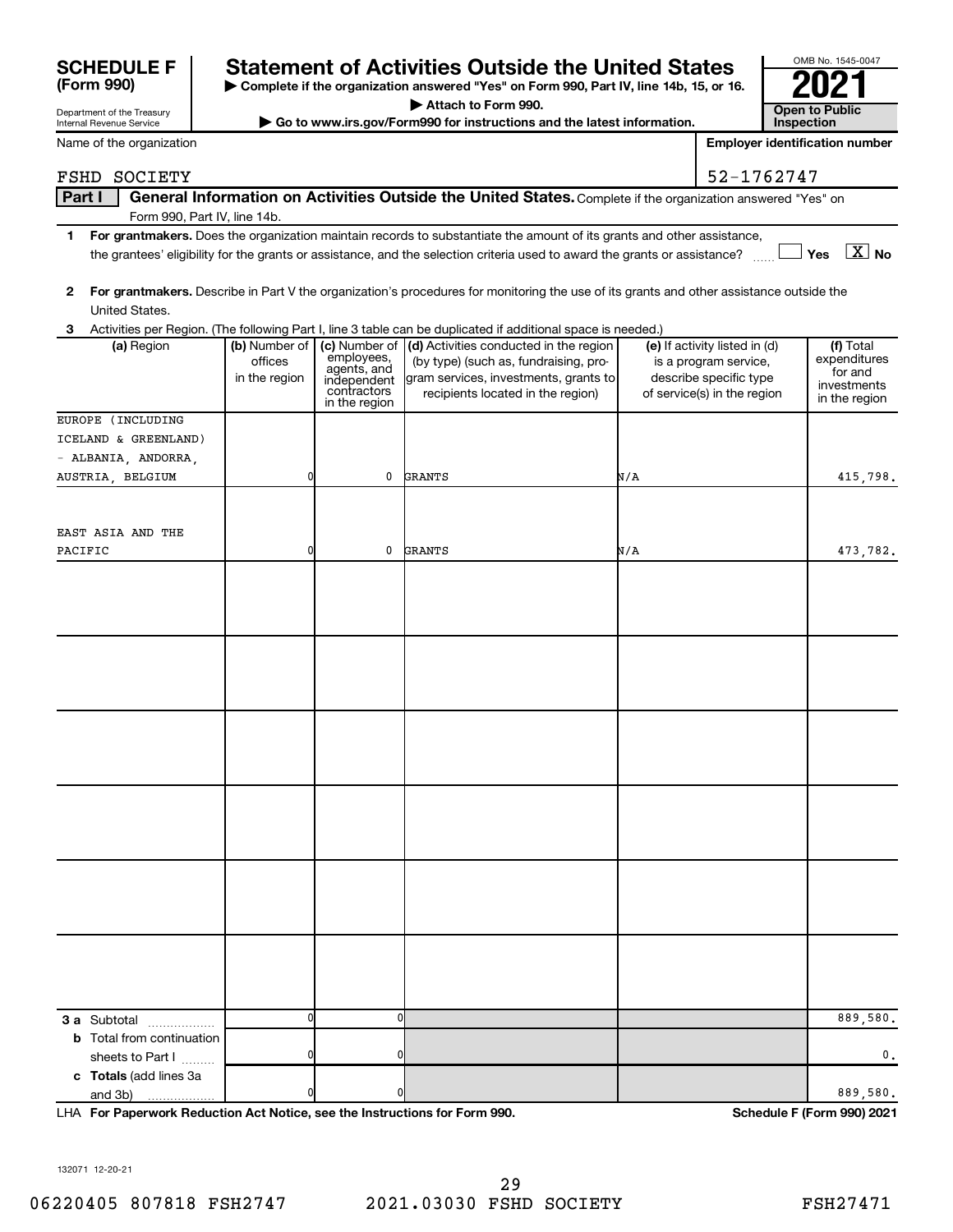Schedule F (Form 990) 2021 FSHD SOCIETY  $52-1762747$ FSHD SOCIETY

**2**

Part II | Grants and Other Assistance to Organizations or Entities Outside the United States. Complete if the organization answered "Yes" on Form 990, Part IV, line 15, for any recipient who received more than \$5,000. Part II can be duplicated if additional space is needed.

| 1<br>(a) Name of organization                              | (b) IRS code section<br>and EIN (if applicable) | (c) Region                          | (d) Purpose of<br>grant                                                                                                                 | (e) Amount<br>of cash grant | (f) Manner of<br>cash disbursement | (g) Amount of<br>noncash<br>assistance | (h) Description<br>of noncash<br>assistance | (i) Method of<br>valuation (book, FMV,<br>appraisal, other) |
|------------------------------------------------------------|-------------------------------------------------|-------------------------------------|-----------------------------------------------------------------------------------------------------------------------------------------|-----------------------------|------------------------------------|----------------------------------------|---------------------------------------------|-------------------------------------------------------------|
|                                                            |                                                 | EUROPE (INCLUDING                   | INHIBITION OF THE                                                                                                                       |                             |                                    |                                        |                                             |                                                             |
|                                                            |                                                 | <b>ICELAND &amp;</b>                | <b>DOWNSTREAM</b>                                                                                                                       |                             |                                    |                                        |                                             |                                                             |
|                                                            |                                                 | GREENLAND) -                        | CONSEQUENCES OF DUX4                                                                                                                    |                             |                                    |                                        |                                             |                                                             |
|                                                            |                                                 | ALBANIA, ANDORRA,                   | <b>EXPRESSION IN MUSCLES</b>                                                                                                            |                             | 104,973. WIRE TRANSFER             |                                        | 0.M/A                                       |                                                             |
|                                                            |                                                 | EUROPE (INCLUDING                   |                                                                                                                                         |                             |                                    |                                        |                                             |                                                             |
|                                                            |                                                 | <b>ICELAND &amp;</b>                | UNDERSTANDING AND                                                                                                                       |                             |                                    |                                        |                                             |                                                             |
|                                                            |                                                 | GREENLAND) -                        | TARGETING METABOLIC                                                                                                                     |                             |                                    |                                        |                                             |                                                             |
|                                                            |                                                 | ALBANIA, ANDORRA,                   | DYSFUNCTION IN FSHD                                                                                                                     |                             | 55,300. WIRE TRANSFER              |                                        | 0.N/A                                       |                                                             |
|                                                            |                                                 |                                     | INTERACTION BETWEEN                                                                                                                     |                             |                                    |                                        |                                             |                                                             |
|                                                            |                                                 | EUROPE (INCLUDING MESENCHYMAL STEM  |                                                                                                                                         |                             |                                    |                                        |                                             |                                                             |
|                                                            |                                                 | <b>ICELAND &amp;</b>                | CELLS AND MYOBLASTS                                                                                                                     |                             |                                    |                                        |                                             |                                                             |
|                                                            |                                                 | GREENLAND)                          | IN FSHD PATHOGENES                                                                                                                      |                             | 55,000. WIRE TRANSFER              |                                        | 0.N/A                                       |                                                             |
|                                                            |                                                 |                                     |                                                                                                                                         |                             |                                    |                                        |                                             |                                                             |
|                                                            |                                                 | EUROPE (INCLUDING RESPONSIVENESS OF |                                                                                                                                         |                             |                                    |                                        |                                             |                                                             |
|                                                            |                                                 | <b>ICELAND &amp;</b>                | OUTCOME MEASURES ON                                                                                                                     |                             |                                    |                                        |                                             |                                                             |
|                                                            |                                                 | GREENLAND)                          | FACIAL WEAKNESS IN                                                                                                                      |                             | 51,525. WIRE TRANSFER              |                                        | 0.N/A                                       |                                                             |
|                                                            |                                                 |                                     | <b>MUSCLE-TARGETED</b>                                                                                                                  |                             |                                    |                                        |                                             |                                                             |
|                                                            |                                                 |                                     | EUROPE (INCLUDING DELIVERY STRATEGIES                                                                                                   |                             |                                    |                                        |                                             |                                                             |
|                                                            |                                                 | <b>ICELAND &amp;</b>                | FOR ANTISENSE TOOLS                                                                                                                     |                             |                                    |                                        |                                             |                                                             |
|                                                            |                                                 | GREENLAND)                          | <b>AGAINST DUX4</b>                                                                                                                     |                             | 149,000. WIRE TRANSFER             |                                        | 0.M/A                                       |                                                             |
|                                                            |                                                 |                                     | INVESTIGATING SMCHD1                                                                                                                    |                             |                                    |                                        |                                             |                                                             |
|                                                            |                                                 |                                     | STRUCTURE AND                                                                                                                           |                             |                                    |                                        |                                             |                                                             |
|                                                            |                                                 |                                     | EAST ASIA AND THE FUNCTION TO DEVELOP                                                                                                   |                             |                                    |                                        |                                             |                                                             |
|                                                            |                                                 | PACIFIC                             | FSHD THERAPEUTICS                                                                                                                       |                             | 177.282. WIRE TRANSFER             |                                        | 0.M/A                                       |                                                             |
|                                                            |                                                 |                                     | FSHD1 MODEL MICE WITH                                                                                                                   |                             |                                    |                                        |                                             |                                                             |
|                                                            |                                                 |                                     | CHROMOSOME 4Q35                                                                                                                         |                             |                                    |                                        |                                             |                                                             |
|                                                            |                                                 | EAST ASIA AND THE                   | DERIVED FROM AN FSHD1                                                                                                                   |                             |                                    |                                        |                                             |                                                             |
|                                                            |                                                 | PACIFIC                             | USING MAC                                                                                                                               |                             | 198,000. WIRE TRANSFER             |                                        | 0.M/A                                       |                                                             |
|                                                            |                                                 |                                     |                                                                                                                                         |                             |                                    |                                        |                                             |                                                             |
|                                                            |                                                 |                                     |                                                                                                                                         |                             |                                    |                                        |                                             |                                                             |
|                                                            |                                                 | EAST ASIA AND THE PEDIATRIC FSHD    |                                                                                                                                         |                             |                                    |                                        |                                             |                                                             |
|                                                            |                                                 | PACIFIC                             | NATURAL HISTORY STUDY                                                                                                                   |                             | 98,500. WIRE TRANSFER              |                                        | 0.N/A                                       |                                                             |
|                                                            |                                                 |                                     |                                                                                                                                         |                             |                                    |                                        |                                             |                                                             |
| 2                                                          |                                                 |                                     | Enter total number of recipient organizations listed above that are recognized as charities by the foreign country, recognized as a tax |                             |                                    |                                        |                                             | 7                                                           |
|                                                            |                                                 |                                     | exempt $501(c)(3)$ organization by the IRS, or for which the grantee or counsel has provided a section $501(c)(3)$ equivalency letter   |                             |                                    |                                        |                                             | 1                                                           |
| Enter total number of other organizations or entities<br>з |                                                 |                                     |                                                                                                                                         |                             |                                    |                                        |                                             |                                                             |

**Schedule F (Form 990) 2021**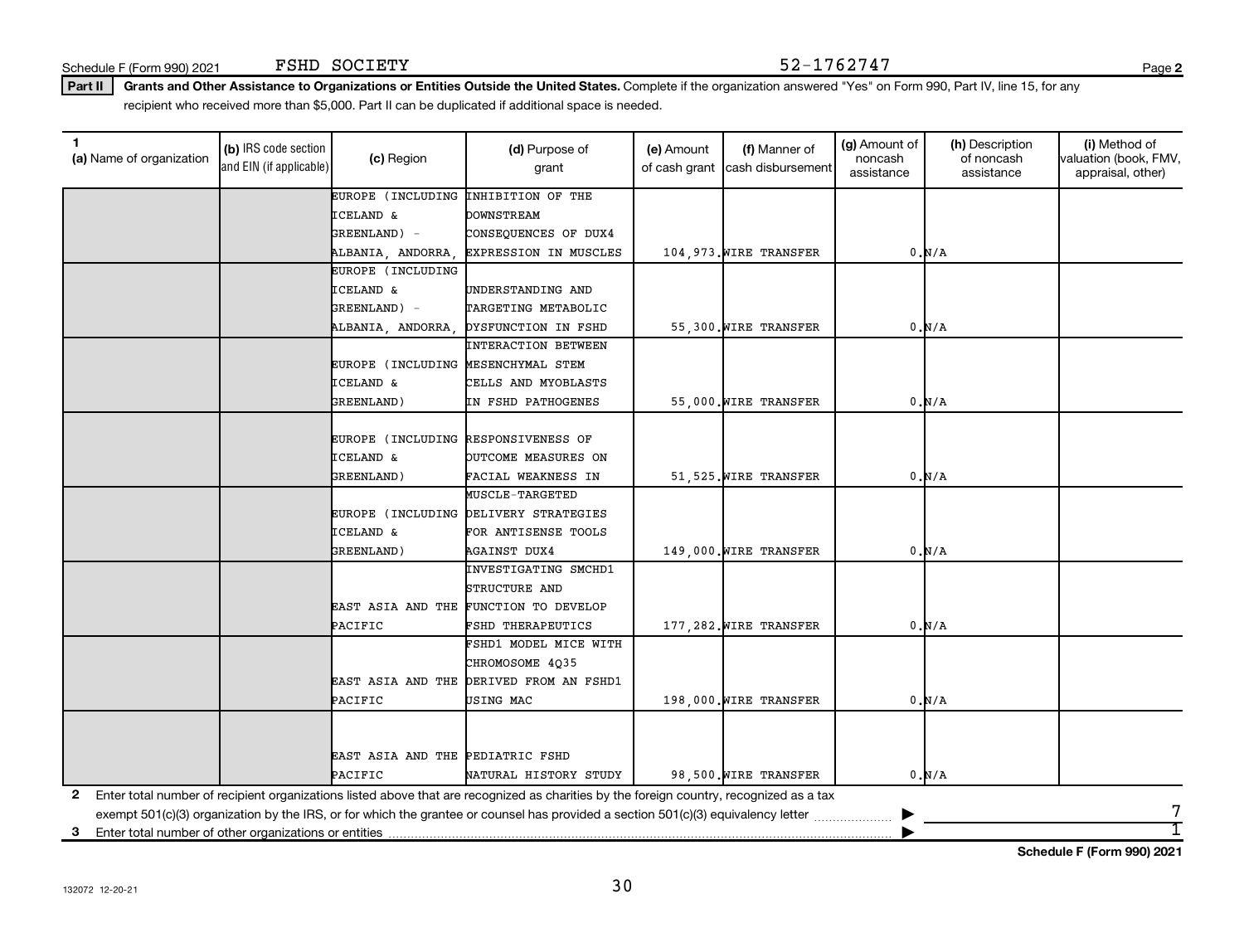| Part III Grants and Other Assistance to Individuals Outside the United States. Complete if the organization answered "Yes" on Form 990, Part IV, line 16. |  |
|-----------------------------------------------------------------------------------------------------------------------------------------------------------|--|
|                                                                                                                                                           |  |

Part III can be duplicated if additional space is needed.

| r art in carried displicated in additional space is riceded.<br>(a) Type of grant or assistance | (b) Region | (c) Number of<br>recipients | (d) Amount of<br>cash grant | (e) Manner of<br>cash disbursement | (f) Amount of<br>noncash<br>assistance | (g) Description of<br>noncash assistance | (h) Method of<br>valuation<br>(book, FMV,<br>appraisal, other) |
|-------------------------------------------------------------------------------------------------|------------|-----------------------------|-----------------------------|------------------------------------|----------------------------------------|------------------------------------------|----------------------------------------------------------------|
|                                                                                                 |            |                             |                             |                                    |                                        |                                          |                                                                |
|                                                                                                 |            |                             |                             |                                    |                                        |                                          |                                                                |
|                                                                                                 |            |                             |                             |                                    |                                        |                                          |                                                                |
|                                                                                                 |            |                             |                             |                                    |                                        |                                          |                                                                |
|                                                                                                 |            |                             |                             |                                    |                                        |                                          |                                                                |
|                                                                                                 |            |                             |                             |                                    |                                        |                                          |                                                                |
|                                                                                                 |            |                             |                             |                                    |                                        |                                          |                                                                |
|                                                                                                 |            |                             |                             |                                    |                                        |                                          |                                                                |
|                                                                                                 |            |                             |                             |                                    |                                        |                                          |                                                                |
|                                                                                                 |            |                             |                             |                                    |                                        |                                          |                                                                |

31

**Schedule F (Form 990) 2021**

 $F_{\rm H D}$  SOCIETY  $52-1762747$ 

**3**

|  | Schedule F (Form 990) 2021 |  | FSHD | SOCIETY | .<br>1762747<br>- ۷ د | Paɑe |  |
|--|----------------------------|--|------|---------|-----------------------|------|--|
|--|----------------------------|--|------|---------|-----------------------|------|--|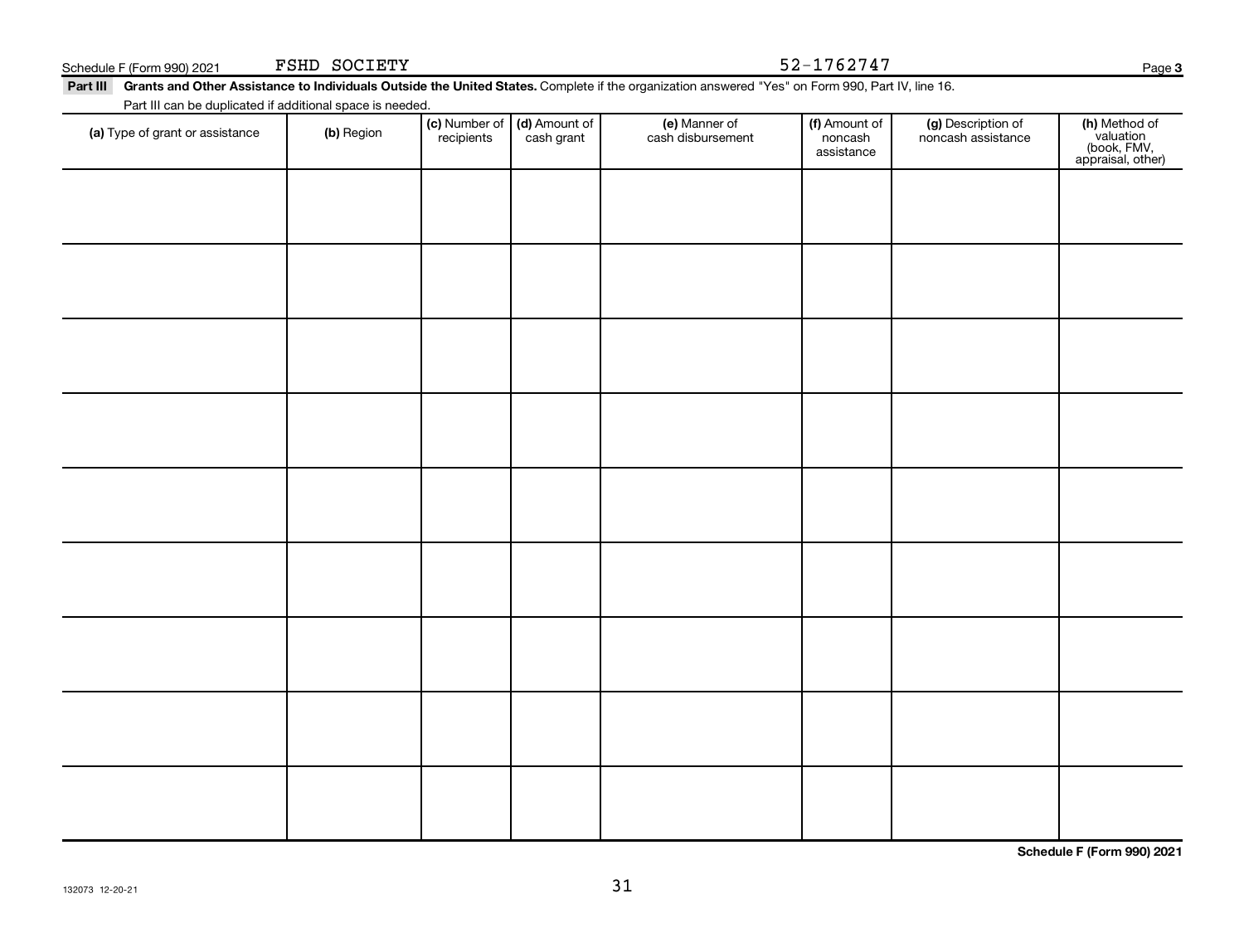| 1              | Was the organization a U.S. transferor of property to a foreign corporation during the tax year? If "Yes,"<br>the organization may be required to file Form 926, Return by a U.S. Transferor of Property to a Foreign<br>Corporation (see Instructions for Form 926) manufactured control and the control of the control of the control of the control of the control of the control of the control of the control of the control of the control of the | Yes | <b>XINo</b>       |
|----------------|---------------------------------------------------------------------------------------------------------------------------------------------------------------------------------------------------------------------------------------------------------------------------------------------------------------------------------------------------------------------------------------------------------------------------------------------------------|-----|-------------------|
| $\overline{2}$ | Did the organization have an interest in a foreign trust during the tax year? If "Yes," the organization may<br>be required to separately file Form 3520, Annual Return To Report Transactions With Foreign Trusts and<br>Receipt of Certain Foreign Gifts, and/or Form 3520-A, Annual Information Return of Foreign Trust With a                                                                                                                       | Yes | $X _{\text{No}}$  |
| 3              | Did the organization have an ownership interest in a foreign corporation during the tax year? If "Yes,"<br>the organization may be required to file Form 5471, Information Return of U.S. Persons With Respect to                                                                                                                                                                                                                                       | Yes | $X _{N_{\Omega}}$ |
| 4              | Was the organization a direct or indirect shareholder of a passive foreign investment company or a<br>qualified electing fund during the tax year? If "Yes," the organization may be required to file Form 8621,<br>Information Return by a Shareholder of a Passive Foreign Investment Company or Qualified Electing                                                                                                                                   | Yes | $X _{\text{No}}$  |
| 5              | Did the organization have an ownership interest in a foreign partnership during the tax year? If "Yes,"<br>the organization may be required to file Form 8865, Return of U.S. Persons With Respect to Certain<br>Foreign Partnerships (see Instructions for Form 8865)                                                                                                                                                                                  | Yes | $X _{N_{\Omega}}$ |
| 6              | Did the organization have any operations in or related to any boycotting countries during the tax year? If<br>"Yes," the organization may be required to separately file Form 5713, International Boycott Report (see                                                                                                                                                                                                                                   | Yes |                   |

**Schedule F (Form 990) 2021**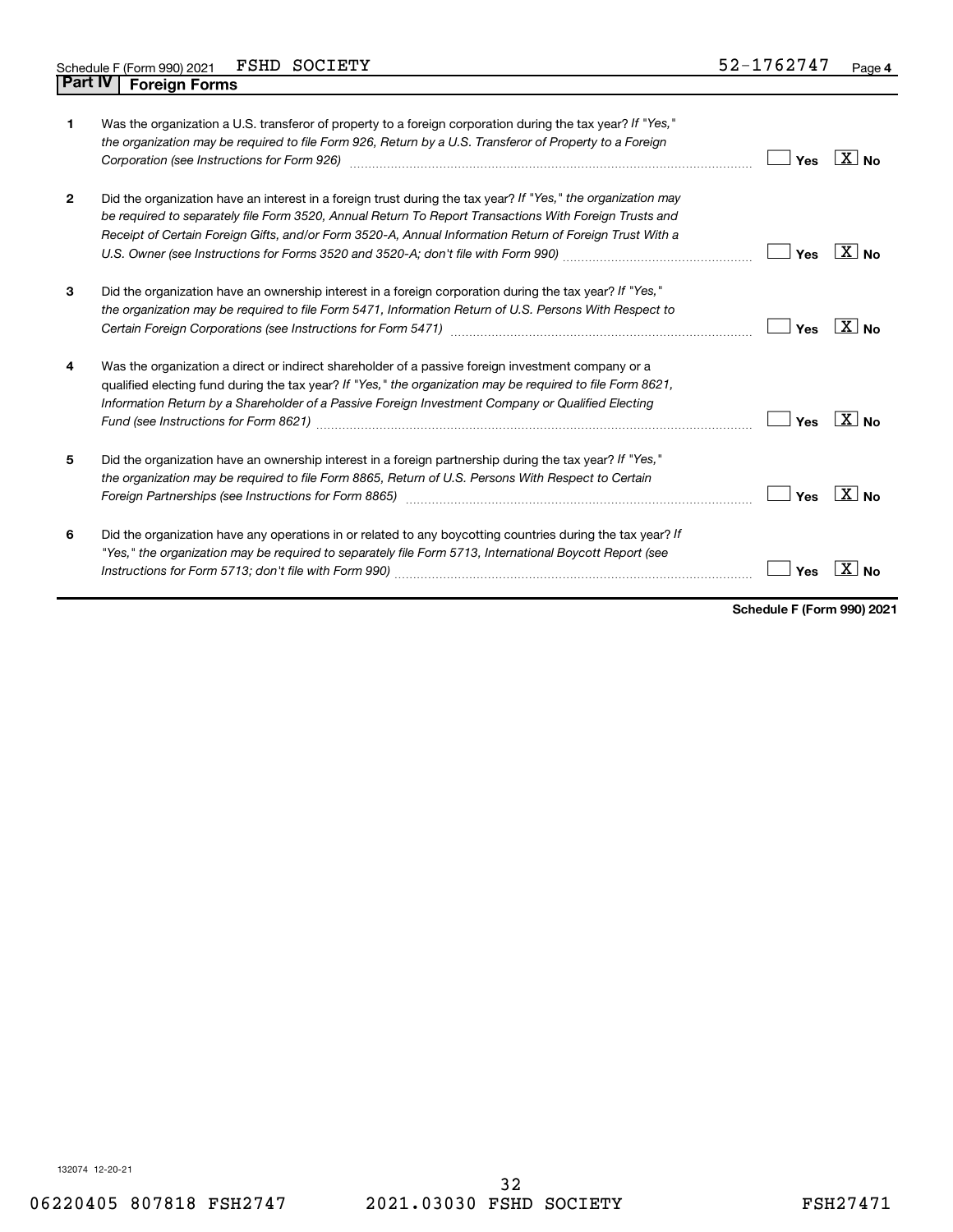Schedule F (Form 990) 2021 FSHD SOCIETY  $52-1762747$ FSHD SOCIETY

Provide the information required by Part I, line 2 (monitoring of funds); Part I, line 3, column (f) (accounting method; amounts of investments vs. expenditures per region); Part II, line 1 (accounting method); Part III (accounting method); and Part III, column (c) (estimated number of recipients), as applicable. Also complete this part to provide any additional information. See instructions. **Part V Supplemental Information**

PART I, LINE 2:

THE SOCIETY MAKES RESEARCH GRANTS TO ELIGIBLE APPLICANTS AFTER REQUESTS

FOR RESEARCH FUNDING HAVE BEEN REVIEWED AND APPROVED BY THE SOCIETY'S

SCIENTIFIC ADVISORY BOARD (SAB) AND, THEREAFTER, APPROVED BY THE

SOCIETY'S BOARD OF DIRECTORS. THE SOCIETY ALSO PROVIDES OTHER ASSISTANCE

TO RESEARCHERS AND TO PATIENTS PARTICIPATING IN RESEARCH, AND PROVIDES

FUNDS FOR RESEARCH BIOMATERIALS. GRANTEES ARE REQUIRED TO SUBMIT

PERIODIC PROGRESS REPORTS, WHICH ARE REVIEWED BY THE SAB AND THE

SOCIETY'S SENIOR EXECUTIVES. WITH REGARD TO ASSISTANCE OTHER THAN

RESEARCH GRANTS, THE RECIPIENT OF THE ASSISTANCE IS REQUIRED TO SUBMIT

PERIODIC PROGRESS REPORTS OR OTHER WRITTEN DETAIL ABOUT THE USE OF THE

FUNDS, AS DETERMINED BY THE SAB, BOARD OF DIRECTORS AND SENIOR

EXECUTIVES.

132075 12-20-21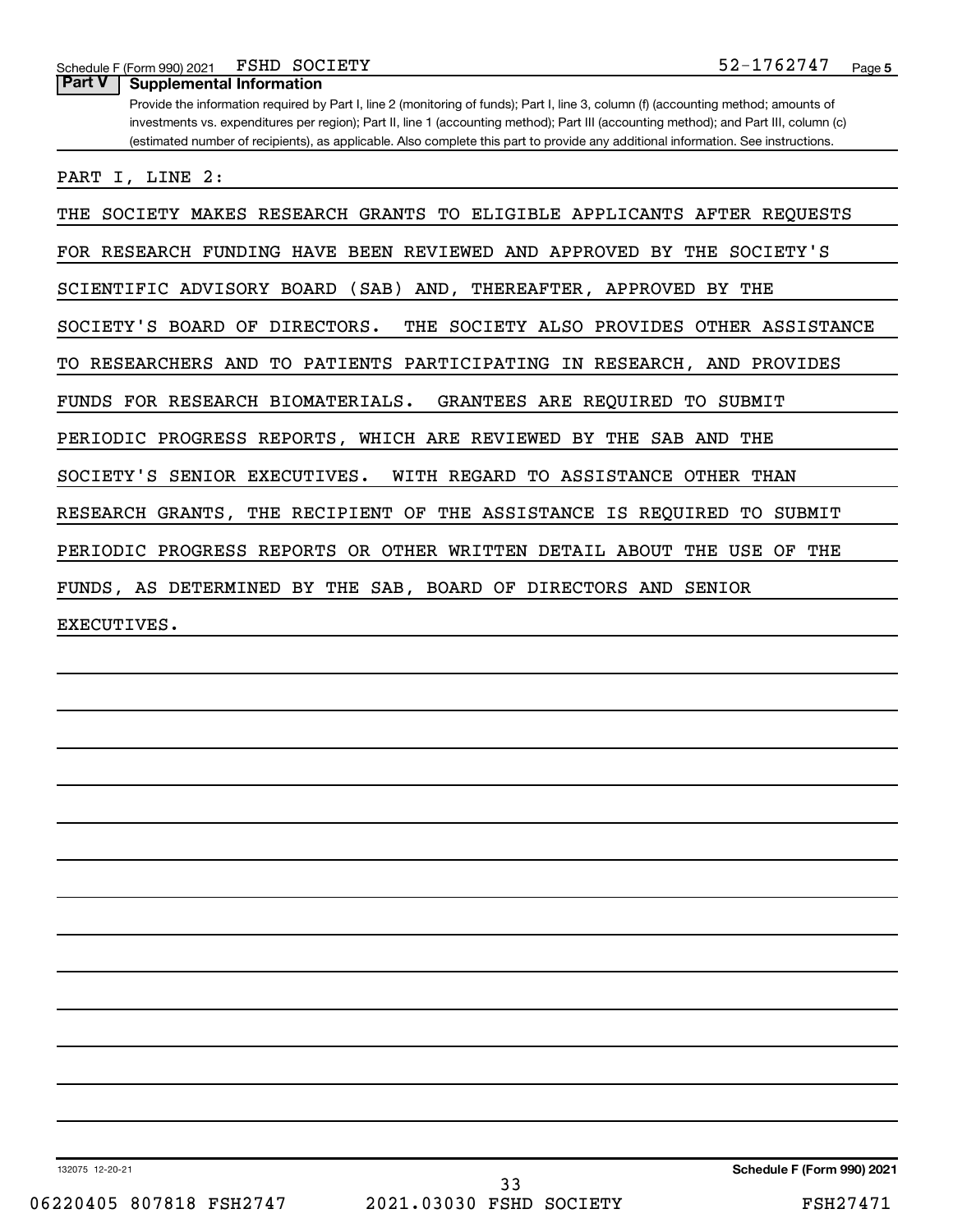| <b>SCHEDULE G</b>                                            |                                                                                                                                                                                                                                                                                                                                                                                                                                                                                                                                                                                                                  | <b>Supplemental Information Regarding Fundraising or Gaming Activities</b>                                                                                          |                                                                            |    |                                      |  |                                                                            | OMB No. 1545-0047                                       |  |  |
|--------------------------------------------------------------|------------------------------------------------------------------------------------------------------------------------------------------------------------------------------------------------------------------------------------------------------------------------------------------------------------------------------------------------------------------------------------------------------------------------------------------------------------------------------------------------------------------------------------------------------------------------------------------------------------------|---------------------------------------------------------------------------------------------------------------------------------------------------------------------|----------------------------------------------------------------------------|----|--------------------------------------|--|----------------------------------------------------------------------------|---------------------------------------------------------|--|--|
| (Form 990)                                                   |                                                                                                                                                                                                                                                                                                                                                                                                                                                                                                                                                                                                                  | Complete if the organization answered "Yes" on Form 990, Part IV, line 17, 18, or 19, or if the<br>organization entered more than \$15,000 on Form 990-EZ, line 6a. |                                                                            |    |                                      |  |                                                                            | 2021                                                    |  |  |
| Department of the Treasury                                   |                                                                                                                                                                                                                                                                                                                                                                                                                                                                                                                                                                                                                  | Attach to Form 990 or Form 990-EZ.                                                                                                                                  |                                                                            |    |                                      |  |                                                                            | <b>Open to Public</b>                                   |  |  |
| Internal Revenue Service<br>Name of the organization         |                                                                                                                                                                                                                                                                                                                                                                                                                                                                                                                                                                                                                  | Go to www.irs.gov/Form990 for instructions and the latest information.                                                                                              |                                                                            |    |                                      |  |                                                                            | Inspection<br><b>Employer identification number</b>     |  |  |
|                                                              | FSHD SOCIETY                                                                                                                                                                                                                                                                                                                                                                                                                                                                                                                                                                                                     |                                                                                                                                                                     |                                                                            |    |                                      |  | 52-1762747                                                                 |                                                         |  |  |
| Part I                                                       | required to complete this part.                                                                                                                                                                                                                                                                                                                                                                                                                                                                                                                                                                                  | Fundraising Activities. Complete if the organization answered "Yes" on Form 990, Part IV, line 17. Form 990-EZ filers are not                                       |                                                                            |    |                                      |  |                                                                            |                                                         |  |  |
| a<br>b<br>с<br>d                                             | 1 Indicate whether the organization raised funds through any of the following activities. Check all that apply.<br>Mail solicitations<br>Solicitation of non-government grants<br>е<br>Internet and email solicitations<br>Solicitation of government grants<br>f<br>Phone solicitations<br>Special fundraising events<br>g<br>In-person solicitations<br>2 a Did the organization have a written or oral agreement with any individual (including officers, directors, trustees, or<br>Yes<br>key employees listed in Form 990, Part VII) or entity in connection with professional fundraising services?<br>No |                                                                                                                                                                     |                                                                            |    |                                      |  |                                                                            |                                                         |  |  |
| compensated at least \$5,000 by the organization.            |                                                                                                                                                                                                                                                                                                                                                                                                                                                                                                                                                                                                                  | b If "Yes," list the 10 highest paid individuals or entities (fundraisers) pursuant to agreements under which the fundraiser is to be                               |                                                                            |    |                                      |  |                                                                            |                                                         |  |  |
| (i) Name and address of individual<br>or entity (fundraiser) |                                                                                                                                                                                                                                                                                                                                                                                                                                                                                                                                                                                                                  | (ii) Activity                                                                                                                                                       | (iii) Did<br>fundraiser<br>have custody<br>or control of<br>contributions? |    | (iv) Gross receipts<br>from activity |  | (v) Amount paid<br>to (or retained by)<br>fundraiser<br>listed in col. (i) | (vi) Amount paid<br>to (or retained by)<br>organization |  |  |
|                                                              |                                                                                                                                                                                                                                                                                                                                                                                                                                                                                                                                                                                                                  |                                                                                                                                                                     | Yes                                                                        | No |                                      |  |                                                                            |                                                         |  |  |
|                                                              |                                                                                                                                                                                                                                                                                                                                                                                                                                                                                                                                                                                                                  |                                                                                                                                                                     |                                                                            |    |                                      |  |                                                                            |                                                         |  |  |
|                                                              |                                                                                                                                                                                                                                                                                                                                                                                                                                                                                                                                                                                                                  |                                                                                                                                                                     |                                                                            |    |                                      |  |                                                                            |                                                         |  |  |
|                                                              |                                                                                                                                                                                                                                                                                                                                                                                                                                                                                                                                                                                                                  |                                                                                                                                                                     |                                                                            |    |                                      |  |                                                                            |                                                         |  |  |
|                                                              |                                                                                                                                                                                                                                                                                                                                                                                                                                                                                                                                                                                                                  |                                                                                                                                                                     |                                                                            |    |                                      |  |                                                                            |                                                         |  |  |
|                                                              |                                                                                                                                                                                                                                                                                                                                                                                                                                                                                                                                                                                                                  |                                                                                                                                                                     |                                                                            |    |                                      |  |                                                                            |                                                         |  |  |
|                                                              |                                                                                                                                                                                                                                                                                                                                                                                                                                                                                                                                                                                                                  |                                                                                                                                                                     |                                                                            |    |                                      |  |                                                                            |                                                         |  |  |
|                                                              |                                                                                                                                                                                                                                                                                                                                                                                                                                                                                                                                                                                                                  |                                                                                                                                                                     |                                                                            |    |                                      |  |                                                                            |                                                         |  |  |
|                                                              |                                                                                                                                                                                                                                                                                                                                                                                                                                                                                                                                                                                                                  |                                                                                                                                                                     |                                                                            |    |                                      |  |                                                                            |                                                         |  |  |
|                                                              |                                                                                                                                                                                                                                                                                                                                                                                                                                                                                                                                                                                                                  |                                                                                                                                                                     |                                                                            |    |                                      |  |                                                                            |                                                         |  |  |
| Total                                                        |                                                                                                                                                                                                                                                                                                                                                                                                                                                                                                                                                                                                                  |                                                                                                                                                                     |                                                                            |    |                                      |  |                                                                            |                                                         |  |  |
| or licensing.                                                |                                                                                                                                                                                                                                                                                                                                                                                                                                                                                                                                                                                                                  | 3 List all states in which the organization is registered or licensed to solicit contributions or has been notified it is exempt from registration                  |                                                                            |    |                                      |  |                                                                            |                                                         |  |  |
|                                                              |                                                                                                                                                                                                                                                                                                                                                                                                                                                                                                                                                                                                                  |                                                                                                                                                                     |                                                                            |    |                                      |  |                                                                            |                                                         |  |  |
|                                                              |                                                                                                                                                                                                                                                                                                                                                                                                                                                                                                                                                                                                                  |                                                                                                                                                                     |                                                                            |    |                                      |  |                                                                            |                                                         |  |  |
|                                                              |                                                                                                                                                                                                                                                                                                                                                                                                                                                                                                                                                                                                                  |                                                                                                                                                                     |                                                                            |    |                                      |  |                                                                            |                                                         |  |  |
|                                                              |                                                                                                                                                                                                                                                                                                                                                                                                                                                                                                                                                                                                                  |                                                                                                                                                                     |                                                                            |    |                                      |  |                                                                            |                                                         |  |  |
|                                                              |                                                                                                                                                                                                                                                                                                                                                                                                                                                                                                                                                                                                                  |                                                                                                                                                                     |                                                                            |    |                                      |  |                                                                            |                                                         |  |  |
|                                                              |                                                                                                                                                                                                                                                                                                                                                                                                                                                                                                                                                                                                                  |                                                                                                                                                                     |                                                                            |    |                                      |  |                                                                            |                                                         |  |  |
|                                                              |                                                                                                                                                                                                                                                                                                                                                                                                                                                                                                                                                                                                                  |                                                                                                                                                                     |                                                                            |    |                                      |  |                                                                            |                                                         |  |  |

LHA For Paperwork Reduction Act Notice, see the Instructions for Form 990 or 990-EZ. Schedule G (Form 990) 2021

132081 10-21-21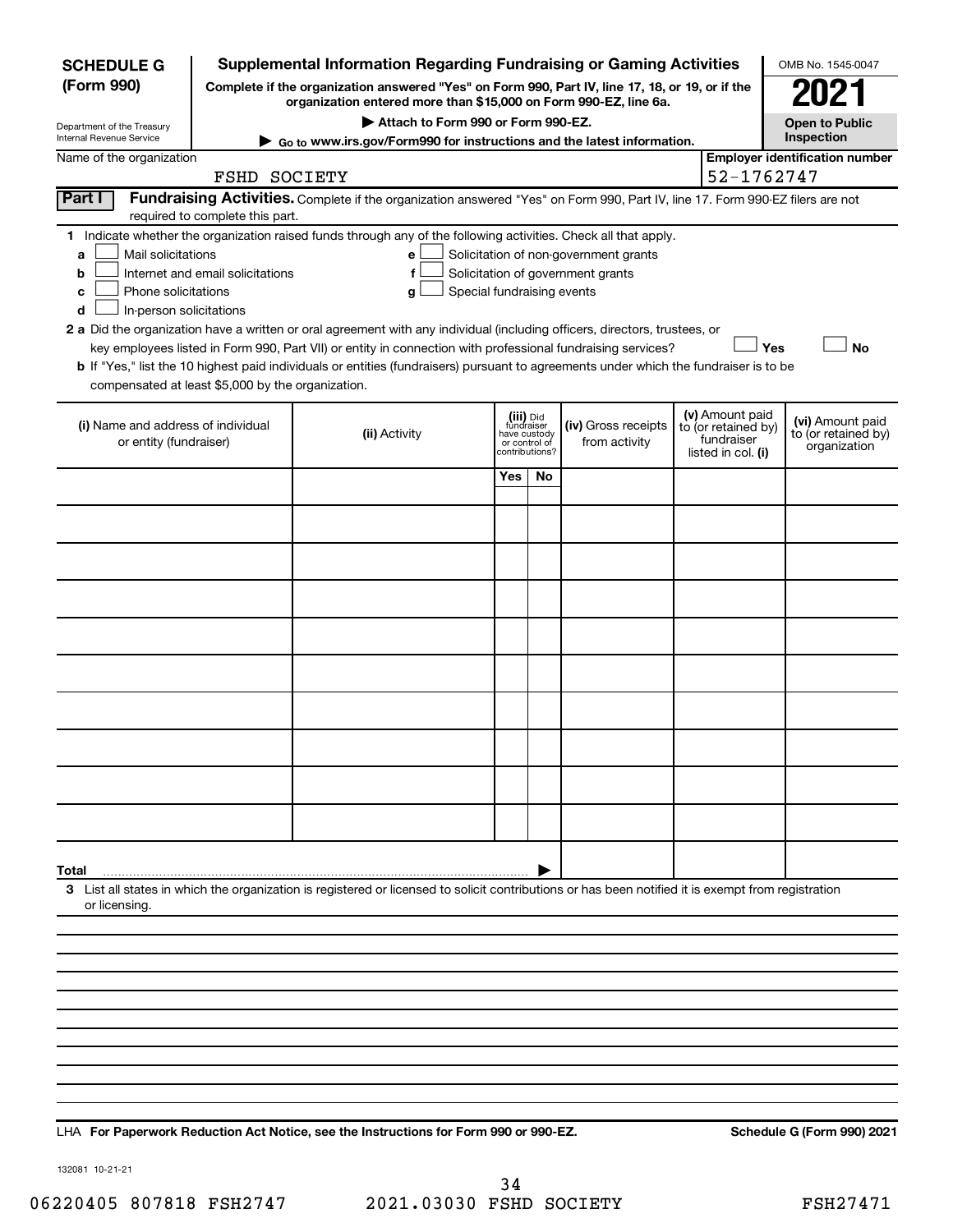FSHD SOCIETY

Part II | Fundraising Events. Complete if the organization answered "Yes" on Form 990, Part IV, line 18, or reported more than \$15,000 of fundraising event contributions and gross income on Form 990-EZ, lines 1 and 6b. List events with gross receipts greater than \$5,000.

|                 |                |                                                                                                                 | (a) Event $#1$<br>PEER TO PEEROTHER | $(b)$ Event #2                                   | (c) Other events | (d) Total events                                    |  |  |
|-----------------|----------------|-----------------------------------------------------------------------------------------------------------------|-------------------------------------|--------------------------------------------------|------------------|-----------------------------------------------------|--|--|
|                 |                |                                                                                                                 | EVENTS                              |                                                  | <b>NONE</b>      | (add col. (a) through                               |  |  |
|                 |                |                                                                                                                 |                                     | SPECIAL EVEN                                     |                  | col. (c)                                            |  |  |
|                 |                |                                                                                                                 | (event type)                        | (event type)                                     | (total number)   |                                                     |  |  |
| Revenue         | 1.             |                                                                                                                 | 784,149.                            | 114,647.                                         |                  | 898,796.                                            |  |  |
|                 | 2              |                                                                                                                 | 738,262.                            | 80,037.                                          |                  | 818,299.                                            |  |  |
|                 |                | 3 Gross income (line 1 minus line 2)                                                                            | 45,887.                             | 34,610.                                          |                  | 80,497.                                             |  |  |
|                 |                |                                                                                                                 |                                     | 1,750.                                           |                  | 1,750.                                              |  |  |
| Direct Expenses | 5.             |                                                                                                                 | 7,678.                              | 0.                                               |                  | 7,678.                                              |  |  |
|                 | 6              |                                                                                                                 | 4,160.                              | 9,295.                                           |                  | 13,455.                                             |  |  |
|                 | $\overline{7}$ |                                                                                                                 | 4,336.                              | 4,991.                                           |                  | 9,327.                                              |  |  |
|                 |                |                                                                                                                 | 512.                                |                                                  |                  |                                                     |  |  |
|                 | 8              |                                                                                                                 |                                     | 4,149.                                           |                  | 4,661.                                              |  |  |
|                 | 9              |                                                                                                                 | 29,201.                             | 14,425.                                          |                  | 43,626.                                             |  |  |
|                 | 10             | Direct expense summary. Add lines 4 through 9 in column (d)                                                     |                                     |                                                  |                  | 80,497.                                             |  |  |
|                 |                | 11 Net income summary. Subtract line 10 from line 3, column (d)                                                 |                                     |                                                  |                  | $\overline{0}$ .                                    |  |  |
| <b>Part III</b> |                | <b>Gaming.</b> Complete if the organization answered "Yes" on Form 990, Part IV, line 19, or reported more than |                                     |                                                  |                  |                                                     |  |  |
|                 |                | \$15,000 on Form 990-EZ, line 6a.                                                                               |                                     |                                                  |                  |                                                     |  |  |
|                 |                |                                                                                                                 | (a) Bingo                           | (b) Pull tabs/instant<br>bingo/progressive bingo | (c) Other gaming | (d) Total gaming (add<br>col. (a) through col. (c)) |  |  |
| Revenue         |                | $1$ Cross revenue                                                                                               |                                     |                                                  |                  |                                                     |  |  |

| ድ               |                                                                  |                                                                                                                                                                                                |  |                          |  |                  |      |                  |   |  |
|-----------------|------------------------------------------------------------------|------------------------------------------------------------------------------------------------------------------------------------------------------------------------------------------------|--|--------------------------|--|------------------|------|------------------|---|--|
|                 | 2                                                                |                                                                                                                                                                                                |  |                          |  |                  |      |                  |   |  |
|                 | 3                                                                |                                                                                                                                                                                                |  |                          |  |                  |      |                  |   |  |
| Direct Expenses | 4                                                                |                                                                                                                                                                                                |  |                          |  |                  |      |                  |   |  |
|                 | 5                                                                |                                                                                                                                                                                                |  |                          |  |                  |      |                  |   |  |
|                 | 6                                                                | Volunteer labor                                                                                                                                                                                |  | <b>Yes</b><br>$\%$<br>No |  | <b>Yes</b><br>No | $\%$ | <b>Yes</b><br>No | % |  |
|                 | Direct expense summary. Add lines 2 through 5 in column (d)<br>7 |                                                                                                                                                                                                |  |                          |  |                  |      |                  |   |  |
|                 | 8                                                                |                                                                                                                                                                                                |  |                          |  |                  |      |                  |   |  |
| 9               |                                                                  | Enter the state(s) in which the organization conducts gaming activities:<br>المعادل والمنافسة والمنافس والمتنادين والمتنادين والمتنادين والمتنادين والمتنادين والمتنادين والمتنادين والمتنادين |  |                          |  |                  |      |                  |   |  |

**a Yes No** Is the organization licensed to conduct gaming activities in each of these states? ~~~~~~~~~~~~~~~~~~~~ † † **b** If "No," explain:

**10 a Yes No** Were any of the organization's gaming licenses revoked, suspended, or terminated during the tax year? ~~~~~~~~~ † † **b** If "Yes," explain:

132082 10-21-21

**Schedule G (Form 990) 2021**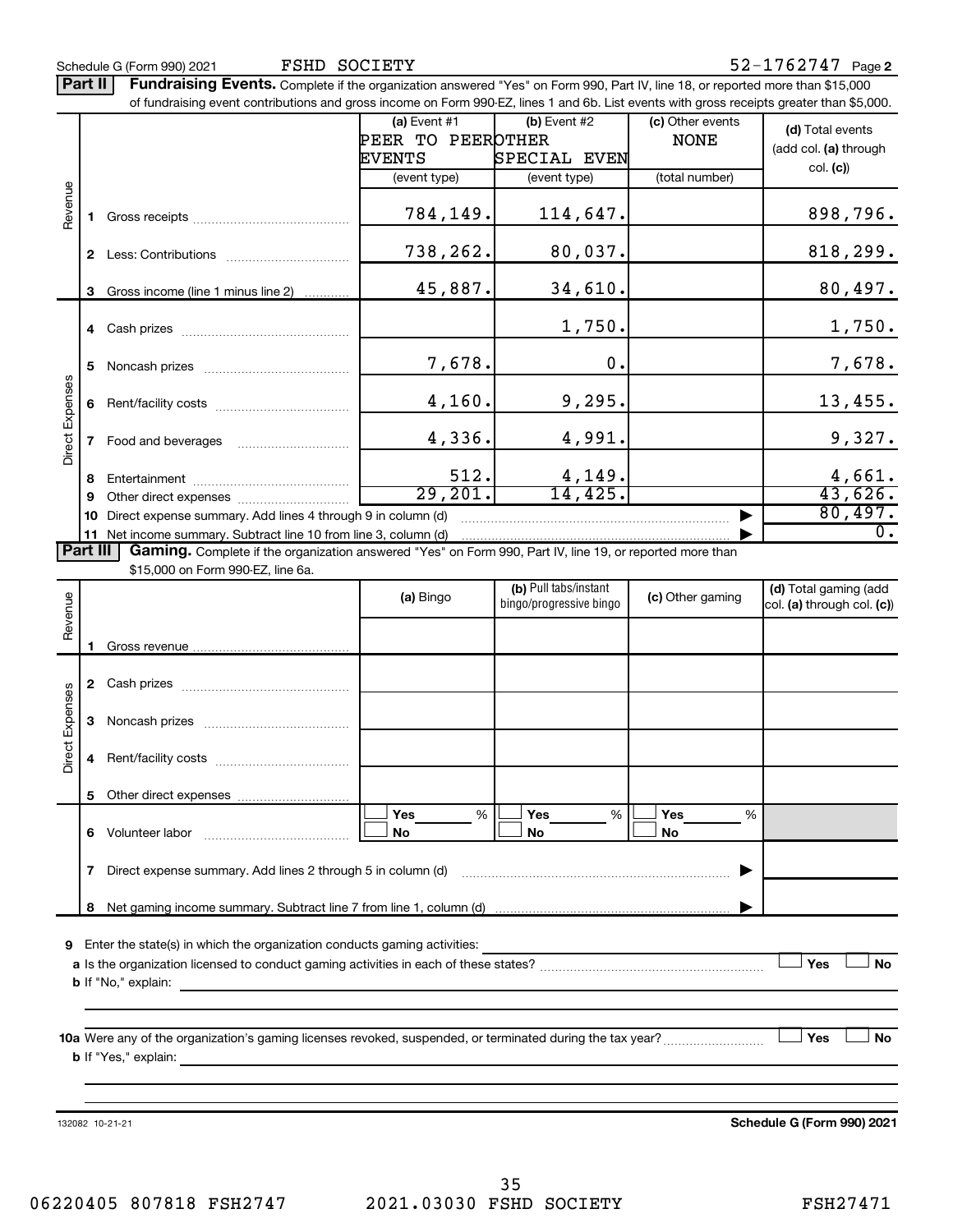|    | Schedule G (Form 990) 2021                                                   | <b>FSHD SOCIETY</b>                                                                                                                                                                                                            | 52-1762747<br>Page 3              |
|----|------------------------------------------------------------------------------|--------------------------------------------------------------------------------------------------------------------------------------------------------------------------------------------------------------------------------|-----------------------------------|
|    |                                                                              |                                                                                                                                                                                                                                | Yes<br>No                         |
|    |                                                                              | 12 Is the organization a grantor, beneficiary or trustee of a trust, or a member of a partnership or other entity formed                                                                                                       |                                   |
|    |                                                                              |                                                                                                                                                                                                                                | Yes<br><b>No</b>                  |
|    | 13 Indicate the percentage of gaming activity conducted in:                  |                                                                                                                                                                                                                                |                                   |
|    |                                                                              | a The organization's facility www.communication.communications are produced as the organization's facility www.communications and a series of the original state of the state of the state of the state of the state of the st | 13a<br>%                          |
|    |                                                                              |                                                                                                                                                                                                                                | 13 <sub>b</sub><br>%              |
|    |                                                                              | 14 Enter the name and address of the person who prepares the organization's gaming/special events books and records:                                                                                                           |                                   |
|    |                                                                              |                                                                                                                                                                                                                                |                                   |
|    |                                                                              |                                                                                                                                                                                                                                |                                   |
|    |                                                                              |                                                                                                                                                                                                                                |                                   |
|    |                                                                              |                                                                                                                                                                                                                                |                                   |
|    |                                                                              |                                                                                                                                                                                                                                |                                   |
|    |                                                                              |                                                                                                                                                                                                                                | Yes<br>No                         |
|    |                                                                              | 15a Does the organization have a contract with a third party from whom the organization receives gaming revenue?                                                                                                               |                                   |
|    |                                                                              |                                                                                                                                                                                                                                |                                   |
|    |                                                                              |                                                                                                                                                                                                                                |                                   |
|    |                                                                              |                                                                                                                                                                                                                                |                                   |
|    | c If "Yes," enter name and address of the third party:                       |                                                                                                                                                                                                                                |                                   |
|    |                                                                              |                                                                                                                                                                                                                                |                                   |
|    |                                                                              | Name $\blacktriangleright$ $\_\_\_\_\_\_\_\_\$                                                                                                                                                                                 |                                   |
|    |                                                                              |                                                                                                                                                                                                                                |                                   |
|    |                                                                              |                                                                                                                                                                                                                                |                                   |
|    |                                                                              |                                                                                                                                                                                                                                |                                   |
| 16 | Gaming manager information:                                                  |                                                                                                                                                                                                                                |                                   |
|    |                                                                              |                                                                                                                                                                                                                                |                                   |
|    |                                                                              |                                                                                                                                                                                                                                |                                   |
|    |                                                                              |                                                                                                                                                                                                                                |                                   |
|    | Gaming manager compensation > \$                                             |                                                                                                                                                                                                                                |                                   |
|    |                                                                              |                                                                                                                                                                                                                                |                                   |
|    |                                                                              |                                                                                                                                                                                                                                |                                   |
|    |                                                                              |                                                                                                                                                                                                                                |                                   |
|    |                                                                              |                                                                                                                                                                                                                                |                                   |
|    |                                                                              |                                                                                                                                                                                                                                |                                   |
|    | Director/officer                                                             | Employee<br>Independent contractor                                                                                                                                                                                             |                                   |
|    |                                                                              |                                                                                                                                                                                                                                |                                   |
|    | <b>17</b> Mandatory distributions:                                           |                                                                                                                                                                                                                                |                                   |
|    |                                                                              | a Is the organization required under state law to make charitable distributions from the gaming proceeds to                                                                                                                    |                                   |
|    | retain the state gaming license?                                             |                                                                                                                                                                                                                                | $\Box$ Yes $\Box$ No              |
|    |                                                                              | <b>b</b> Enter the amount of distributions required under state law to be distributed to other exempt organizations or spent in the                                                                                            |                                   |
|    | organization's own exempt activities during the tax year $\triangleright$ \$ |                                                                                                                                                                                                                                |                                   |
|    | <b>Part IV</b>                                                               | Supplemental Information. Provide the explanations required by Part I, line 2b, columns (iii) and (v); and Part III, lines 9, 9b, 10b,                                                                                         |                                   |
|    |                                                                              | 15b, 15c, 16, and 17b, as applicable. Also provide any additional information. See instructions.                                                                                                                               |                                   |
|    |                                                                              |                                                                                                                                                                                                                                |                                   |
|    |                                                                              |                                                                                                                                                                                                                                |                                   |
|    |                                                                              |                                                                                                                                                                                                                                |                                   |
|    |                                                                              |                                                                                                                                                                                                                                |                                   |
|    |                                                                              |                                                                                                                                                                                                                                |                                   |
|    |                                                                              |                                                                                                                                                                                                                                |                                   |
|    |                                                                              |                                                                                                                                                                                                                                |                                   |
|    |                                                                              |                                                                                                                                                                                                                                |                                   |
|    |                                                                              |                                                                                                                                                                                                                                |                                   |
|    |                                                                              |                                                                                                                                                                                                                                |                                   |
|    |                                                                              |                                                                                                                                                                                                                                |                                   |
|    |                                                                              |                                                                                                                                                                                                                                |                                   |
|    |                                                                              |                                                                                                                                                                                                                                |                                   |
|    |                                                                              |                                                                                                                                                                                                                                |                                   |
|    |                                                                              |                                                                                                                                                                                                                                |                                   |
|    |                                                                              |                                                                                                                                                                                                                                |                                   |
|    |                                                                              |                                                                                                                                                                                                                                |                                   |
|    |                                                                              |                                                                                                                                                                                                                                |                                   |
|    | 132083 10-21-21                                                              | つよ                                                                                                                                                                                                                             | <b>Schedule G (Form 990) 2021</b> |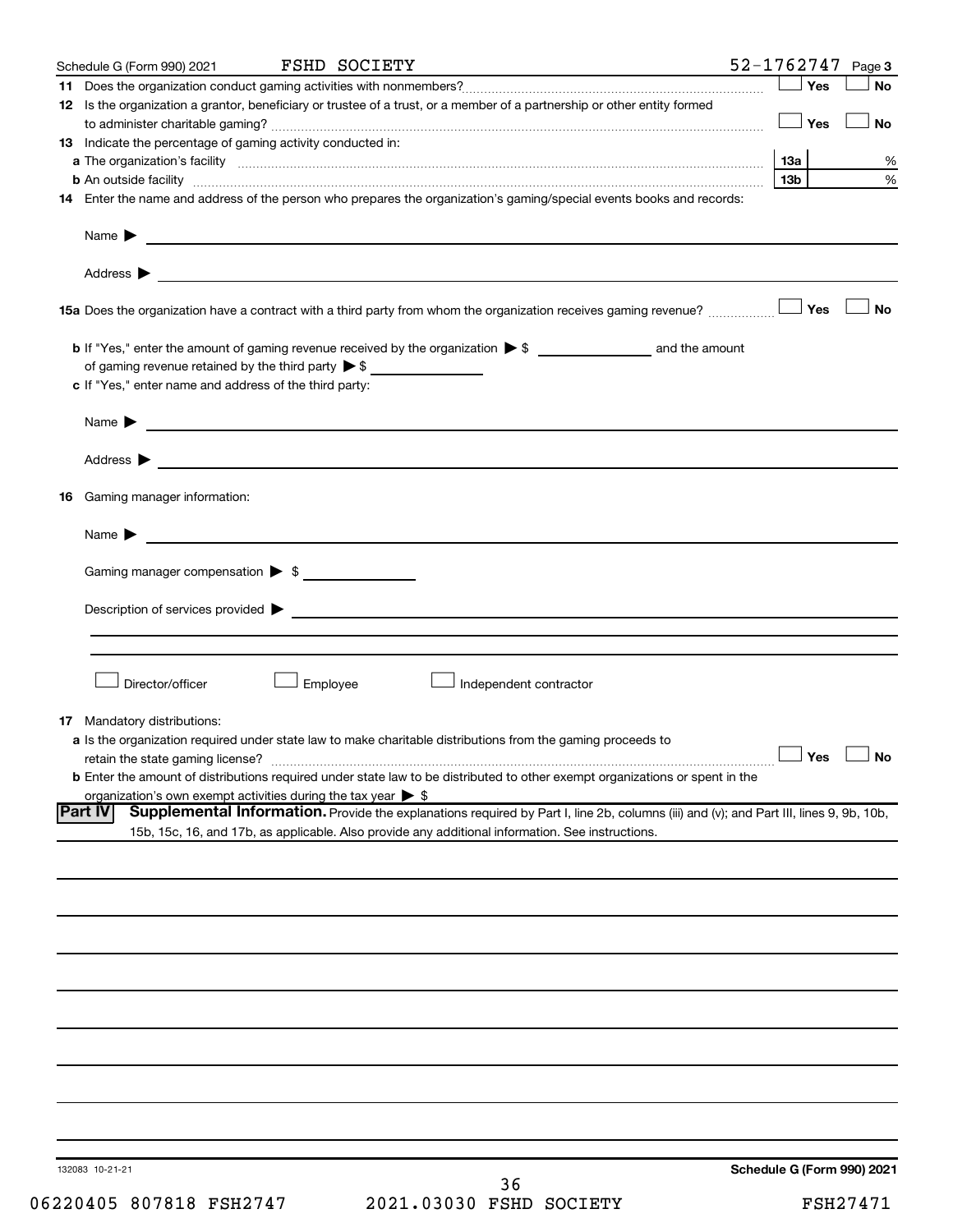FSHD SOCIETY

**Part IV** | Supplemental Information (continued)

**Schedule G (Form 990)**

132084 11-18-21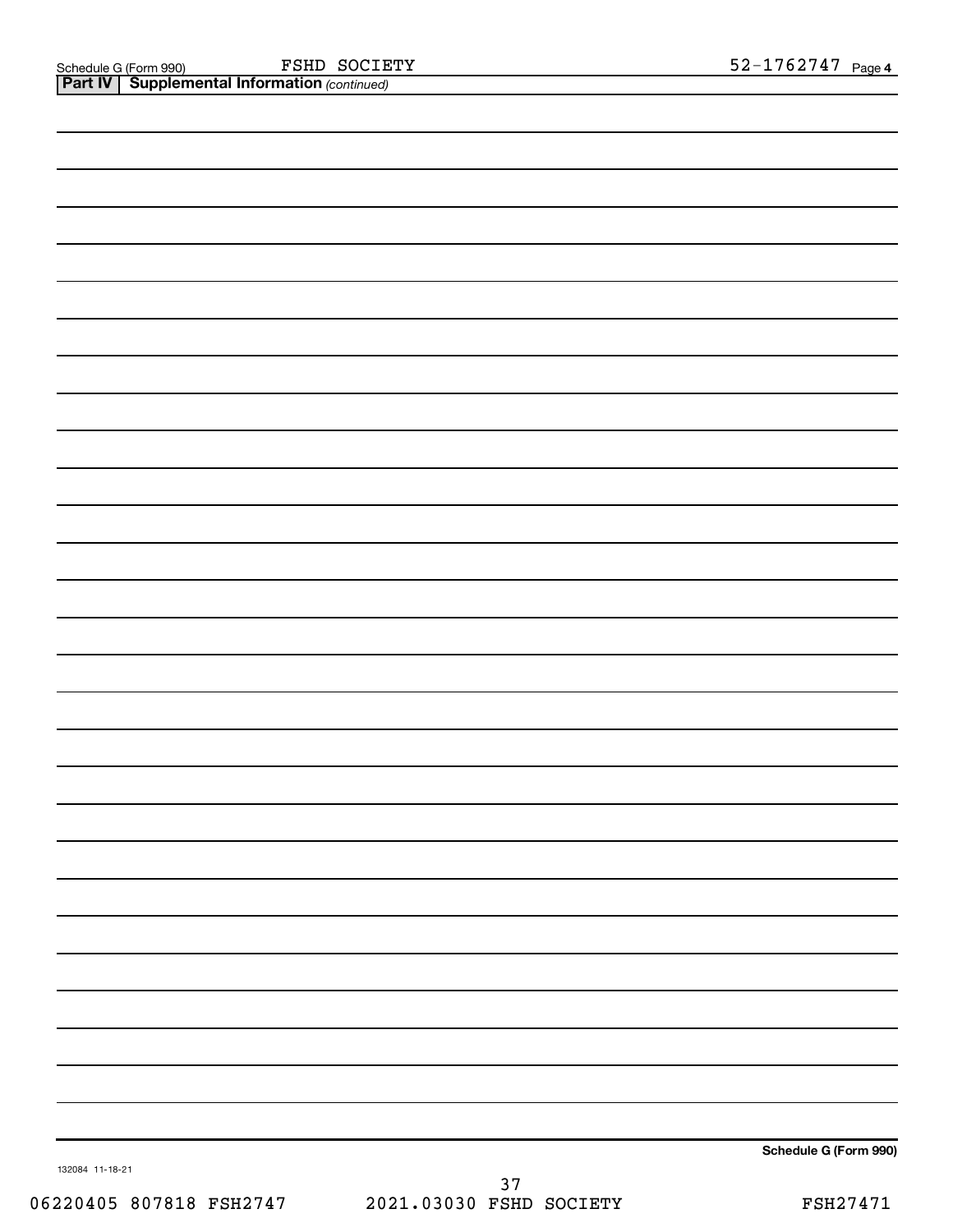| <b>SCHEDULE I</b><br>(Form 990)                                                                                                                                                                                                                                                      |                | <b>Grants and Other Assistance to Organizations,</b><br>Governments, and Individuals in the United States<br>Complete if the organization answered "Yes" on Form 990, Part IV, line 21 or 22. |                                                                              |                                        |                                                                |                                          | OMB No. 1545-0047<br>2021                                                        |
|--------------------------------------------------------------------------------------------------------------------------------------------------------------------------------------------------------------------------------------------------------------------------------------|----------------|-----------------------------------------------------------------------------------------------------------------------------------------------------------------------------------------------|------------------------------------------------------------------------------|----------------------------------------|----------------------------------------------------------------|------------------------------------------|----------------------------------------------------------------------------------|
| Department of the Treasury<br>Internal Revenue Service                                                                                                                                                                                                                               |                |                                                                                                                                                                                               | Attach to Form 990.<br>Go to www.irs.gov/Form990 for the latest information. |                                        |                                                                |                                          | <b>Open to Public</b><br><b>Inspection</b>                                       |
| Name of the organization<br>FSHD SOCIETY                                                                                                                                                                                                                                             |                |                                                                                                                                                                                               |                                                                              |                                        |                                                                |                                          | <b>Employer identification number</b><br>52-1762747                              |
| Part I<br><b>General Information on Grants and Assistance</b>                                                                                                                                                                                                                        |                |                                                                                                                                                                                               |                                                                              |                                        |                                                                |                                          |                                                                                  |
| Does the organization maintain records to substantiate the amount of the grants or assistance, the grantees' eligibility for the grants or assistance, and the selection<br>1.                                                                                                       |                |                                                                                                                                                                                               |                                                                              |                                        |                                                                |                                          | $\boxed{\text{X}}$ Yes<br>No.                                                    |
| 2 Describe in Part IV the organization's procedures for monitoring the use of grant funds in the United States.                                                                                                                                                                      |                |                                                                                                                                                                                               |                                                                              |                                        |                                                                |                                          |                                                                                  |
| Part II<br>Grants and Other Assistance to Domestic Organizations and Domestic Governments. Complete if the organization answered "Yes" on Form 990, Part IV, line 21, for any<br>recipient that received more than \$5,000. Part II can be duplicated if additional space is needed. |                |                                                                                                                                                                                               |                                                                              |                                        |                                                                |                                          |                                                                                  |
| 1 (a) Name and address of organization<br>or government                                                                                                                                                                                                                              | $(b)$ EIN      | (c) IRC section<br>(if applicable)                                                                                                                                                            | (d) Amount of<br>cash grant                                                  | (e) Amount of<br>noncash<br>assistance | (f) Method of<br>valuation (book,<br>FMV, appraisal,<br>other) | (g) Description of<br>noncash assistance | (h) Purpose of grant<br>or assistance                                            |
| THE RESEARCH INSTITUTE AT                                                                                                                                                                                                                                                            |                |                                                                                                                                                                                               |                                                                              |                                        |                                                                |                                          |                                                                                  |
| NATIONWIDE CHILDREN'S HOSPITAL -                                                                                                                                                                                                                                                     |                |                                                                                                                                                                                               |                                                                              |                                        |                                                                |                                          | <b>DEVELOPING</b>                                                                |
| 700 CHILDREN'S DRIVE - COLUMBUS.                                                                                                                                                                                                                                                     |                |                                                                                                                                                                                               |                                                                              | AAV-CRISPR-CAS13 BASED                 |                                                                |                                          |                                                                                  |
| OH 43205                                                                                                                                                                                                                                                                             | $31 - 6056230$ | 501(C)(3)                                                                                                                                                                                     | 193,310.                                                                     |                                        | $0.$ $FMV$                                                     | N/A                                      | GENE THERAPY FOR FSHD                                                            |
| CHILDREN'S RESEARCH INSTITUTE:                                                                                                                                                                                                                                                       |                |                                                                                                                                                                                               |                                                                              |                                        |                                                                |                                          |                                                                                  |
| CHILDRENS NATIONAL HEALTH SYSTEMS                                                                                                                                                                                                                                                    |                |                                                                                                                                                                                               |                                                                              |                                        |                                                                |                                          |                                                                                  |
| $-$ 801 ROEDER ROAD SUITE 500 $-$                                                                                                                                                                                                                                                    |                |                                                                                                                                                                                               |                                                                              |                                        |                                                                |                                          | MEMBRANE REPAIR DEFICIT                                                          |
| SILVER SPRING, MD 20910                                                                                                                                                                                                                                                              | 52-1654453     | 501(C)(3)                                                                                                                                                                                     | 63,735.                                                                      |                                        | $0.$ $FMV$                                                     | N/A                                      | IN FSHD PATHOPHYSIOLOGY                                                          |
| UNIVERSITY OF ROCHESTER<br>601 ELMWOOD AVENUE, BOX 673<br>ROCHESTER, NY 14642                                                                                                                                                                                                        | 16-0743209     | 501(C)(3)                                                                                                                                                                                     | 24,310                                                                       |                                        | $0.$ $FMV$                                                     | N/A                                      | FSHD BIOLOGICAL RESOURCES<br><b>AVAILABLE THROUGH THE</b><br>CTRN (BIOAVAILABLE) |
| UNIVERSITY OF KANSAS MEDICAL                                                                                                                                                                                                                                                         |                |                                                                                                                                                                                               |                                                                              |                                        |                                                                |                                          | CLINICAL TRIALS RESEARCH                                                         |
| CENTER - 4330 SHAWNEE MISSION                                                                                                                                                                                                                                                        |                |                                                                                                                                                                                               |                                                                              |                                        |                                                                |                                          | NETWORK (CTRN) FOR                                                               |
| PARKWAY, SUITE 323 - FAIRWAY, KS                                                                                                                                                                                                                                                     |                |                                                                                                                                                                                               |                                                                              |                                        |                                                                |                                          | FACIOSCAPULOHUMERAL                                                              |
| 66205                                                                                                                                                                                                                                                                                | 48-1108830     | 501(C)(3)                                                                                                                                                                                     | 300,000,                                                                     |                                        | $0.$ $FMV$                                                     | N/A                                      | MUSCULAR DYSTROPHY (FSHD)                                                        |
| UNIVERSITY OF MARYLAND<br>220 ARCH STREET                                                                                                                                                                                                                                            | 52-6002033     | 501(C)(3)                                                                                                                                                                                     |                                                                              |                                        | $0.$ $FMV$                                                     | N/A                                      | SLC34A2 AS A BIOMARKER<br>FOR FSHD                                               |
| BALTIMORE, MD 21201                                                                                                                                                                                                                                                                  |                |                                                                                                                                                                                               | 152,600                                                                      |                                        |                                                                |                                          |                                                                                  |
| UNIVERSITY OF UTAH<br>201 S. PRESIDENTS CIRCLE ROOM 406<br>SALT LAKE CITY, UT 84112-9023                                                                                                                                                                                             | 87-6000525     | 501(C)(3)                                                                                                                                                                                     | 49,621,                                                                      |                                        | $0.$ $FMV$                                                     | N/A                                      | NANOPORE CAS9-TARGETED<br>SEQUENCING (NCATS<br>DIAGNOSTICS FOR FSHD)             |
| Enter total number of section $501(c)(3)$ and government organizations listed in the line 1 table<br>$\mathbf{2}$                                                                                                                                                                    |                |                                                                                                                                                                                               |                                                                              |                                        |                                                                |                                          | 10.                                                                              |
| 3                                                                                                                                                                                                                                                                                    |                |                                                                                                                                                                                               |                                                                              |                                        |                                                                |                                          | 0.                                                                               |
| LHA For Paperwork Reduction Act Notice, see the Instructions for Form 990.                                                                                                                                                                                                           |                |                                                                                                                                                                                               |                                                                              |                                        |                                                                |                                          | Schedule I (Form 990) 2021                                                       |

SEE PART IV FOR COLUMN (H) DESCRIPTIONS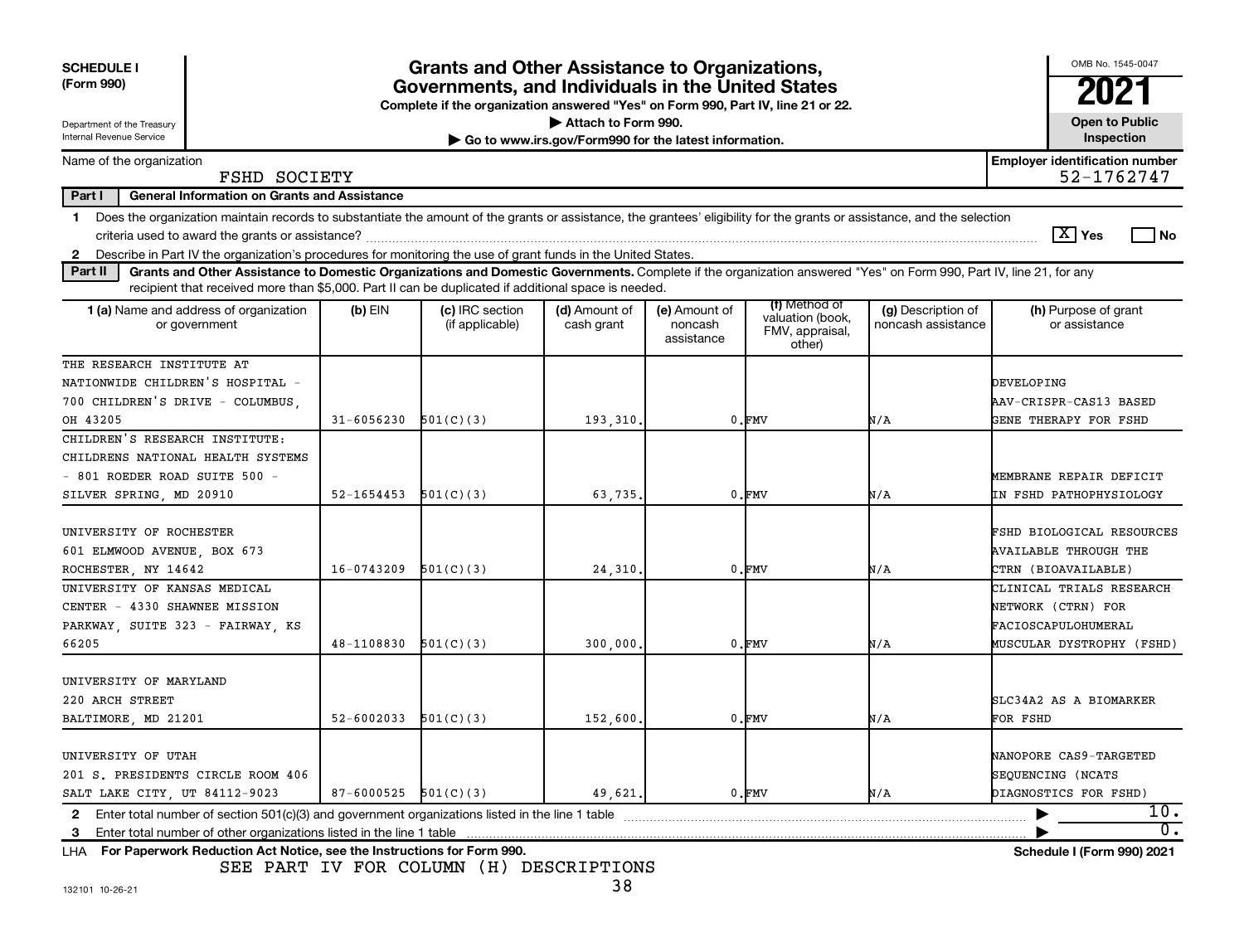#### Schedule I (Form 990) Page 1 FSHD SOCIETY 52-1762747

| (a) Name and address of<br>organization or government                              | $(b)$ EIN                | (c) IRC section<br>if applicable | (d) Amount of<br>cash grant | (e) Amount of<br>noncash<br>assistance | (f) Method of<br>valuation<br>(book, FMV,<br>appraisal, other) | (g) Description of<br>non-cash assistance | (h) Purpose of grant<br>or assistance                                                              |
|------------------------------------------------------------------------------------|--------------------------|----------------------------------|-----------------------------|----------------------------------------|----------------------------------------------------------------|-------------------------------------------|----------------------------------------------------------------------------------------------------|
| YALE UNIVERSITY<br>2 WHITNEY AVENUE, 6TH FLOOR<br>NEW HAVEN, CT 06510              | 06-0646973               | 501(C)(3)                        | 360,280.                    |                                        | $0.$ FMV                                                       | N/A                                       | CHARACTERIZATION OF<br>DUX4-INDUCED METABOLIC<br>AND HYPOXIC CHANGES IN<br>FSHD AND IDENTIFICATION |
| UNIVERSITY OF COLORADO<br>1800 GRANT STREET<br>DENVER, CO 80203                    | $84-6000555$ $501(C)(3)$ |                                  | 152,600.                    |                                        | $0.$ $FMV$                                                     | N/A                                       | MECHANISM OF<br>CONTEXT-SPECIFIC NMD<br>INHIBITION BY DUX4                                         |
| ST. LOUIS UNIVERSITY<br>3700 WEST PINE MALL, 3RD FLOOR FUSZ<br>ST. LOUIS, MO 63108 | $43-0654872$ $501(C)(3)$ |                                  | 121,900.                    |                                        | $0.$ $FMV$                                                     | N/A                                       | MOLECULAR MECHANISMS OF<br>P38-DEPENDENT AND<br>INDEPENDENT DUX4<br><b>ACTIVATION DURING</b>       |
|                                                                                    |                          |                                  |                             |                                        |                                                                |                                           |                                                                                                    |
|                                                                                    |                          |                                  |                             |                                        |                                                                |                                           |                                                                                                    |
|                                                                                    |                          |                                  |                             |                                        |                                                                |                                           |                                                                                                    |
|                                                                                    |                          |                                  |                             |                                        |                                                                |                                           |                                                                                                    |
|                                                                                    |                          |                                  |                             |                                        |                                                                |                                           |                                                                                                    |
|                                                                                    |                          |                                  |                             |                                        |                                                                |                                           |                                                                                                    |

**Schedule I (Form 990)**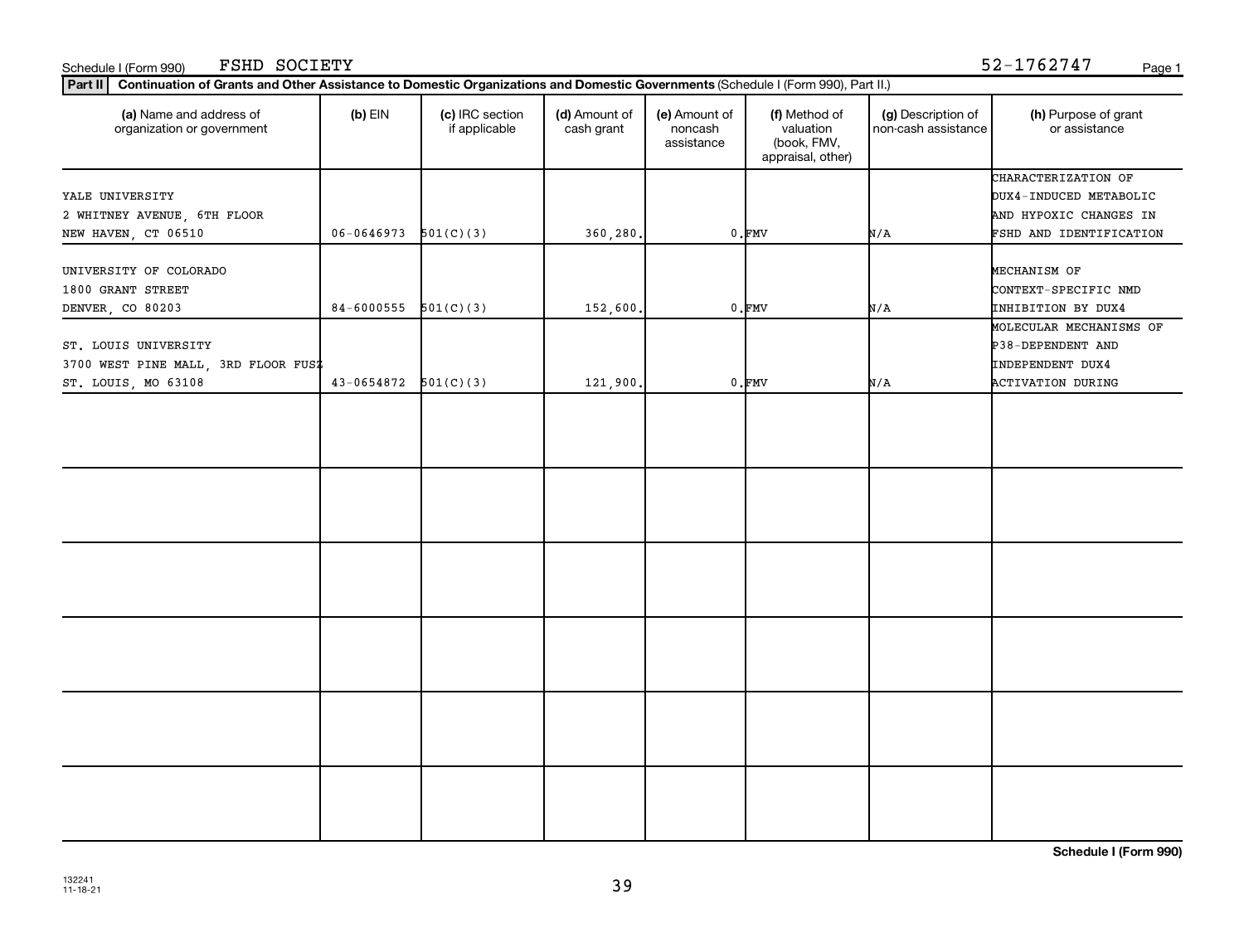$S$ chedule I (Form 990) 2021 PSHD  $S$ OCIETY  $52-1762747$ FSHD SOCIETY

**2**

**Part III | Grants and Other Assistance to Domestic Individuals.** Complete if the organization answered "Yes" on Form 990, Part IV, line 22. Part III can be duplicated if additional space is needed.

| (a) Type of grant or assistance                                                                                                                      | (b) Number of<br>recipients | (c) Amount of<br>cash grant | (d) Amount of non-<br>cash assistance | (e) Method of valuation<br>(book, FMV, appraisal, other) | (f) Description of noncash assistance |
|------------------------------------------------------------------------------------------------------------------------------------------------------|-----------------------------|-----------------------------|---------------------------------------|----------------------------------------------------------|---------------------------------------|
|                                                                                                                                                      |                             |                             |                                       |                                                          |                                       |
|                                                                                                                                                      |                             |                             |                                       |                                                          |                                       |
|                                                                                                                                                      |                             |                             |                                       |                                                          |                                       |
|                                                                                                                                                      |                             |                             |                                       |                                                          |                                       |
|                                                                                                                                                      |                             |                             |                                       |                                                          |                                       |
|                                                                                                                                                      |                             |                             |                                       |                                                          |                                       |
|                                                                                                                                                      |                             |                             |                                       |                                                          |                                       |
|                                                                                                                                                      |                             |                             |                                       |                                                          |                                       |
|                                                                                                                                                      |                             |                             |                                       |                                                          |                                       |
|                                                                                                                                                      |                             |                             |                                       |                                                          |                                       |
| Part IV<br>Supplemental Information. Provide the information required in Part I, line 2; Part III, column (b); and any other additional information. |                             |                             |                                       |                                                          |                                       |

PART I, LINE 2:

THE SOCIETY MAKES RESEARCH GRANTS TO ELIGIBLE APPLICANTS AFTER REQUESTS FOR

RESEARCH FUNDING HAVE BEEN REVIEWED AND APPROVED BY THE SOCIETY'S

SCIENTIFIC ADVISORY BOARD (SAB) AND, THEREAFTER, APPROVED BY THE SOCIETY'S

BOARD OF DIRECTORS. THE SOCIETY ALSO PROVIDES OTHER ASSISTANCE TO

RESEARCHERS AND TO PATIENTS PARTICIPATING IN RESEARCH, AND PROVIDES FUNDS

FOR RESEARCH BIOMATERIALS. GRANTEES ARE REQUIRED TO SUBMIT PERIODIC

PROGRESS REPORTS, WHICH ARE REVIEWED BY THE SAB AND THE SOCIETY'S SENIOR

EXECUTIVES. WITH REGARD TO ASSISTANCE OTHER THAN RESEARCH GRANTS, THE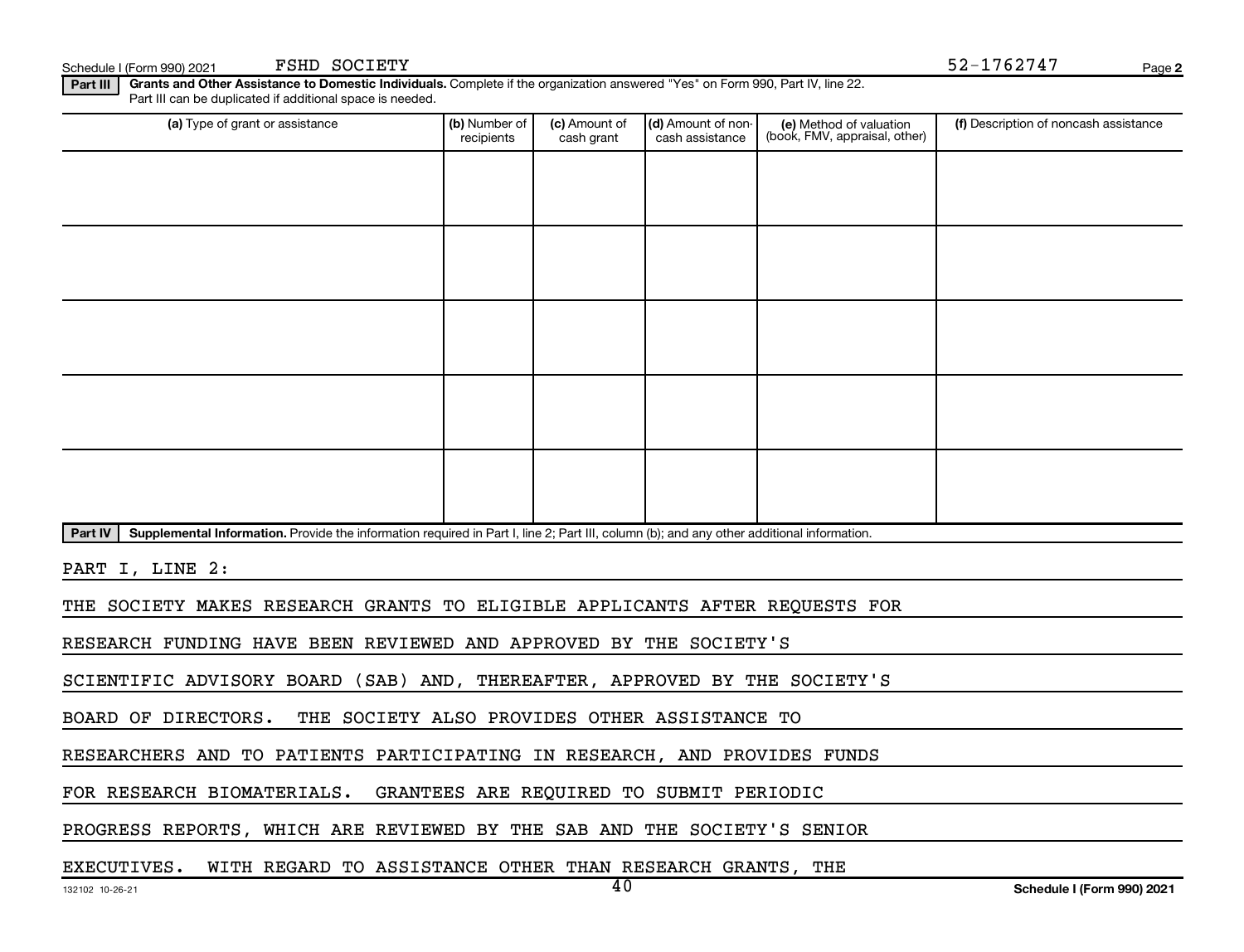**2** Schedule I (Form 990) Page **Part IV Supplemental Information** FSHD SOCIETY

RECIPIENT OF THE ASSISTANCE IS REQUIRED TO SUBMIT PERIODIC PROGRESS REPORTS OR OTHER WRITTEN DETAIL ABOUT THE USE OF THE FUNDS, AS DETERMINED BY THE SAB, BOARD OF DIRECTORS AND SENIOR EXECUTIVES.

PART II, LINE 1, COLUMN (H):

NAME OF ORGANIZATION OR GOVERNMENT: YALE UNIVERSITY

(H) PURPOSE OF GRANT OR ASSISTANCE: CHARACTERIZATION OF DUX4-INDUCED

METABOLIC AND HYPOXIC CHANGES IN FSHD AND IDENTIFICATION OF TOXIC

DUX4-INDUCED TRANSCRIPTS.

NAME OF ORGANIZATION OR GOVERNMENT: ST. LOUIS UNIVERSITY

(H) PURPOSE OF GRANT OR ASSISTANCE: MOLECULAR MECHANISMS OF

P38-DEPENDENT AND INDEPENDENT DUX4 ACTIVATION DURING MYOGENESIS

**Schedule I (Form 990)**

132291 04-01-21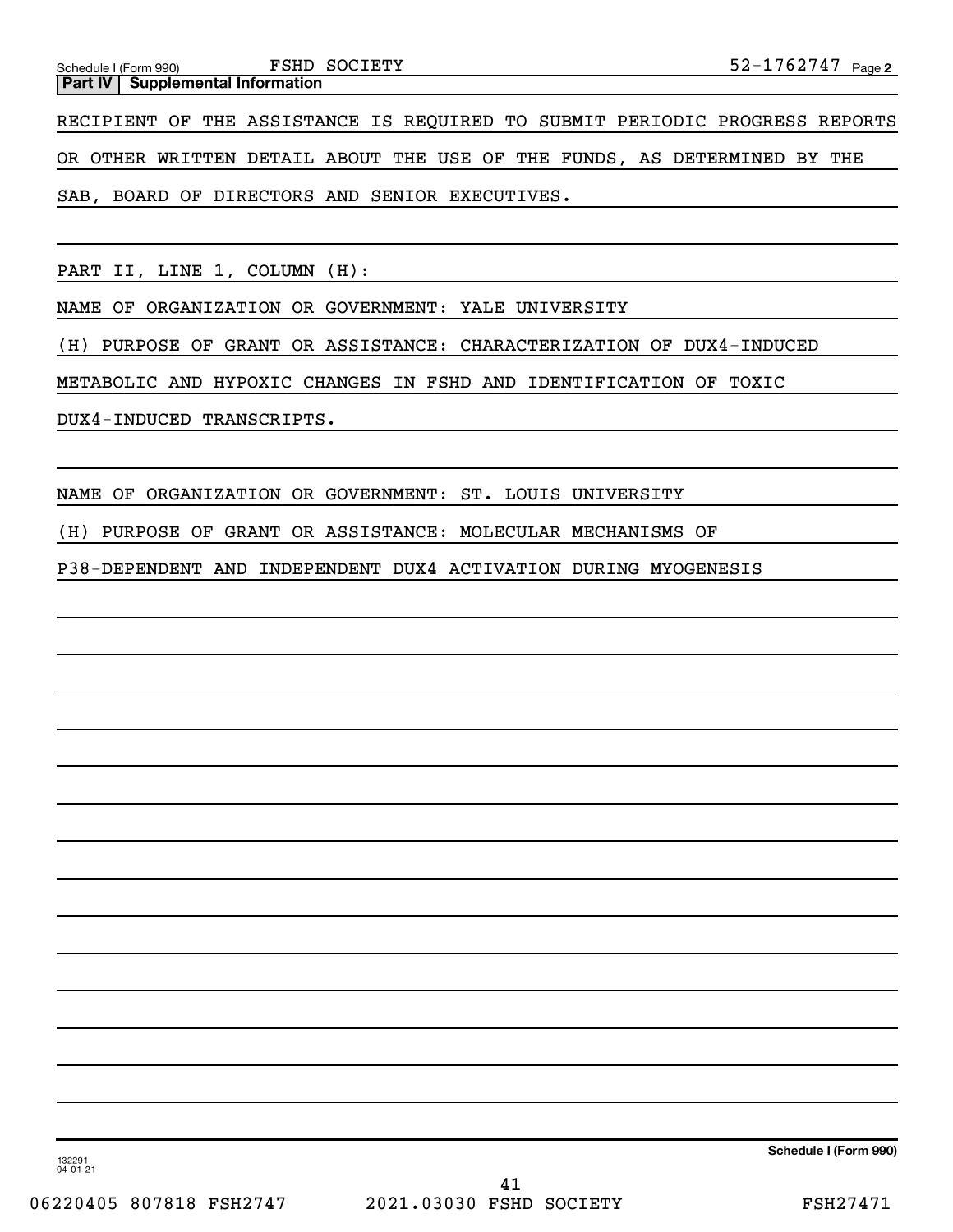|    | <b>SCHEDULE J</b>                                      | <b>Compensation Information</b>                                                                                                                                                                               |                                       | OMB No. 1545-0047          |            |                         |  |
|----|--------------------------------------------------------|---------------------------------------------------------------------------------------------------------------------------------------------------------------------------------------------------------------|---------------------------------------|----------------------------|------------|-------------------------|--|
|    | (Form 990)                                             | For certain Officers, Directors, Trustees, Key Employees, and Highest                                                                                                                                         |                                       | 2021                       |            |                         |  |
|    |                                                        | <b>Compensated Employees</b>                                                                                                                                                                                  |                                       |                            |            |                         |  |
|    |                                                        | Complete if the organization answered "Yes" on Form 990, Part IV, line 23.<br>Attach to Form 990.                                                                                                             |                                       | <b>Open to Public</b>      |            |                         |  |
|    | Department of the Treasury<br>Internal Revenue Service | Go to www.irs.gov/Form990 for instructions and the latest information.                                                                                                                                        |                                       | Inspection                 |            |                         |  |
|    | Name of the organization                               |                                                                                                                                                                                                               | <b>Employer identification number</b> |                            |            |                         |  |
|    |                                                        | <b>FSHD SOCIETY</b>                                                                                                                                                                                           |                                       | 52-1762747                 |            |                         |  |
|    | Part I                                                 | <b>Questions Regarding Compensation</b>                                                                                                                                                                       |                                       |                            |            |                         |  |
|    |                                                        |                                                                                                                                                                                                               |                                       |                            | <b>Yes</b> | No                      |  |
|    |                                                        | 1a Check the appropriate box(es) if the organization provided any of the following to or for a person listed on Form 990,                                                                                     |                                       |                            |            |                         |  |
|    |                                                        | Part VII, Section A, line 1a. Complete Part III to provide any relevant information regarding these items.                                                                                                    |                                       |                            |            |                         |  |
|    | First-class or charter travel                          | Housing allowance or residence for personal use                                                                                                                                                               |                                       |                            |            |                         |  |
|    | Travel for companions                                  | Payments for business use of personal residence                                                                                                                                                               |                                       |                            |            |                         |  |
|    |                                                        | Health or social club dues or initiation fees<br>Tax indemnification and gross-up payments                                                                                                                    |                                       |                            |            |                         |  |
|    |                                                        | Discretionary spending account<br>Personal services (such as maid, chauffeur, chef)                                                                                                                           |                                       |                            |            |                         |  |
|    |                                                        |                                                                                                                                                                                                               |                                       |                            |            |                         |  |
|    |                                                        | <b>b</b> If any of the boxes on line 1a are checked, did the organization follow a written policy regarding payment or                                                                                        |                                       |                            |            |                         |  |
|    |                                                        |                                                                                                                                                                                                               |                                       | 1b                         |            |                         |  |
| 2  |                                                        | Did the organization require substantiation prior to reimbursing or allowing expenses incurred by all directors,                                                                                              |                                       |                            |            |                         |  |
|    |                                                        |                                                                                                                                                                                                               |                                       | $\mathbf{2}$               |            |                         |  |
|    |                                                        |                                                                                                                                                                                                               |                                       |                            |            |                         |  |
| 3  |                                                        | Indicate which, if any, of the following the organization used to establish the compensation of the organization's                                                                                            |                                       |                            |            |                         |  |
|    |                                                        | CEO/Executive Director. Check all that apply. Do not check any boxes for methods used by a related organization to                                                                                            |                                       |                            |            |                         |  |
|    |                                                        | establish compensation of the CEO/Executive Director, but explain in Part III.                                                                                                                                |                                       |                            |            |                         |  |
|    | Compensation committee                                 | Written employment contract                                                                                                                                                                                   |                                       |                            |            |                         |  |
|    |                                                        | <u>x</u><br>Compensation survey or study<br>Independent compensation consultant                                                                                                                               |                                       |                            |            |                         |  |
|    | $X$ Form 990 of other organizations                    | $\mathbf{X}$ Approval by the board or compensation committee                                                                                                                                                  |                                       |                            |            |                         |  |
|    |                                                        |                                                                                                                                                                                                               |                                       |                            |            |                         |  |
| 4  |                                                        | During the year, did any person listed on Form 990, Part VII, Section A, line 1a, with respect to the filing                                                                                                  |                                       |                            |            |                         |  |
|    | organization or a related organization:                |                                                                                                                                                                                                               |                                       |                            |            | х                       |  |
| а  |                                                        | Receive a severance payment or change-of-control payment?                                                                                                                                                     |                                       | 4a                         |            | $\overline{\textbf{x}}$ |  |
| b  |                                                        |                                                                                                                                                                                                               |                                       | 4b                         |            | X                       |  |
| c  |                                                        |                                                                                                                                                                                                               |                                       | 4c                         |            |                         |  |
|    |                                                        | If "Yes" to any of lines 4a-c, list the persons and provide the applicable amounts for each item in Part III.                                                                                                 |                                       |                            |            |                         |  |
|    |                                                        |                                                                                                                                                                                                               |                                       |                            |            |                         |  |
|    |                                                        | Only section 501(c)(3), 501(c)(4), and 501(c)(29) organizations must complete lines 5-9.<br>For persons listed on Form 990, Part VII, Section A, line 1a, did the organization pay or accrue any compensation |                                       |                            |            |                         |  |
|    | contingent on the revenues of:                         |                                                                                                                                                                                                               |                                       |                            |            |                         |  |
|    |                                                        |                                                                                                                                                                                                               |                                       | 5а                         |            | x                       |  |
|    |                                                        |                                                                                                                                                                                                               |                                       | 5b                         |            | X                       |  |
|    |                                                        | If "Yes" on line 5a or 5b, describe in Part III.                                                                                                                                                              |                                       |                            |            |                         |  |
| 6. |                                                        | For persons listed on Form 990, Part VII, Section A, line 1a, did the organization pay or accrue any compensation                                                                                             |                                       |                            |            |                         |  |
|    | contingent on the net earnings of:                     |                                                                                                                                                                                                               |                                       |                            |            |                         |  |
|    |                                                        |                                                                                                                                                                                                               |                                       | 6a                         |            | х                       |  |
|    |                                                        |                                                                                                                                                                                                               |                                       | 6b                         |            | X                       |  |
|    |                                                        | If "Yes" on line 6a or 6b, describe in Part III.                                                                                                                                                              |                                       |                            |            |                         |  |
|    |                                                        | 7 For persons listed on Form 990, Part VII, Section A, line 1a, did the organization provide any nonfixed payments                                                                                            |                                       |                            |            |                         |  |
|    |                                                        |                                                                                                                                                                                                               |                                       | 7                          |            | x                       |  |
|    |                                                        | 8 Were any amounts reported on Form 990, Part VII, paid or accrued pursuant to a contract that was subject to the                                                                                             |                                       |                            |            |                         |  |
|    |                                                        |                                                                                                                                                                                                               |                                       | 8                          |            | x                       |  |
| 9  |                                                        | If "Yes" on line 8, did the organization also follow the rebuttable presumption procedure described in                                                                                                        |                                       |                            |            |                         |  |
|    |                                                        |                                                                                                                                                                                                               |                                       | 9                          |            |                         |  |
|    |                                                        | LHA For Paperwork Reduction Act Notice, see the Instructions for Form 990.                                                                                                                                    |                                       | Schedule J (Form 990) 2021 |            |                         |  |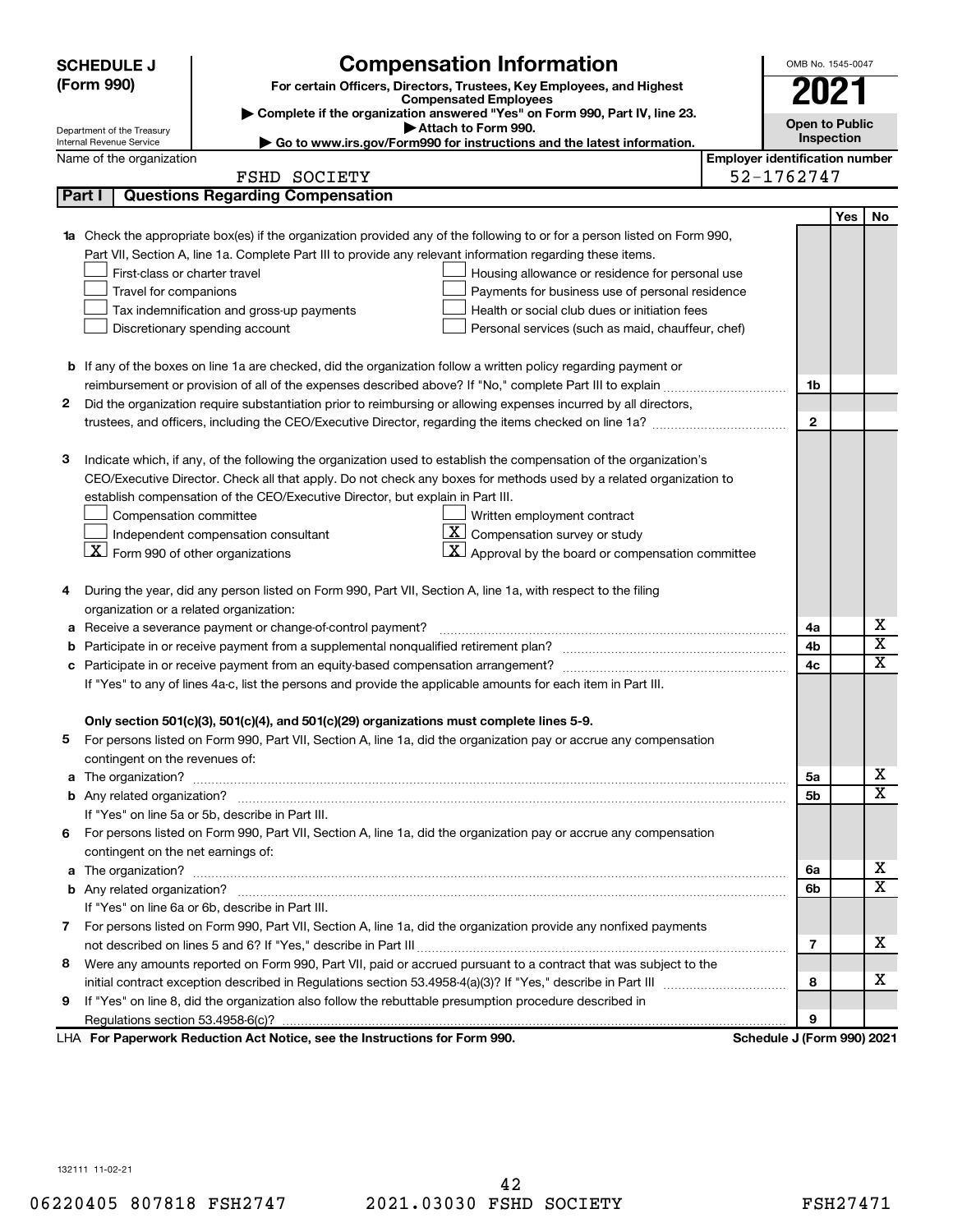### Schedule J (Form 990) 2021 FSHD SOCIETY  $52-1762747$

**2**

#### Part II | Officers, Directors, Trustees, Key Employees, and Highest Compensated Employees. Use duplicate copies if additional space is needed.

For each individual whose compensation must be reported on Schedule J, report compensation from the organization on row (i) and from related organizations, described in the instructions, on row (ii). Do not list any individuals that aren't listed on Form 990, Part VII.

Note: The sum of columns (B)(i)-(iii) for each listed individual must equal the total amount of Form 990, Part VII, Section A, line 1a, applicable column (D) and (E) amounts for that individual.

| (A) Name and Title      |      |                          | compensation                              |                                           | (B) Breakdown of W-2 and/or 1099-MISC and/or 1099-NEC   (C) Retirement and<br>other deferred | (D) Nontaxable<br>benefits | (E) Total of columns<br>$(B)(i)-(D)$ | (F) Compensation<br>in column (B)         |
|-------------------------|------|--------------------------|-------------------------------------------|-------------------------------------------|----------------------------------------------------------------------------------------------|----------------------------|--------------------------------------|-------------------------------------------|
|                         |      | (i) Base<br>compensation | (ii) Bonus &<br>incentive<br>compensation | (iii) Other<br>reportable<br>compensation | compensation                                                                                 |                            |                                      | reported as deferred<br>on prior Form 990 |
| MARK STONE<br>(1)       | (i)  | 199,683.                 | $\overline{0}$ .                          | $\overline{\mathfrak{o}}$ .               | 27,640.                                                                                      | 18, 219.                   | 245,542.                             | $\overline{0}$ .                          |
| CEO & PRESIDENT         | (ii) | $\overline{0}$ .         | $\overline{\mathfrak{o}}$ .               | $\overline{0}$ .                          | $\overline{0}$ .                                                                             | $\overline{0}$ .           | $\overline{\mathfrak{o}}$ .          | $\overline{0}$ .                          |
| JAMSHID ARJOMAND<br>(2) | (i)  | 189,401.                 | 1,000.                                    | $\overline{0}$ .                          | 7,640.                                                                                       | 11,378.                    | 209,419.                             | $\overline{0}$ .                          |
| CHIEF SCIENCE OFFICER   | (ii) | $\overline{0}$ .         | $\overline{\mathfrak{o}}$ .               | $\overline{0}$ .                          | $\overline{0}$ .                                                                             | $\overline{0}$ .           | $\overline{\mathfrak{o}}$ .          | $\overline{0}$ .                          |
|                         | (i)  |                          |                                           |                                           |                                                                                              |                            |                                      |                                           |
|                         | (ii) |                          |                                           |                                           |                                                                                              |                            |                                      |                                           |
|                         | (i)  |                          |                                           |                                           |                                                                                              |                            |                                      |                                           |
|                         | (ii) |                          |                                           |                                           |                                                                                              |                            |                                      |                                           |
|                         | (i)  |                          |                                           |                                           |                                                                                              |                            |                                      |                                           |
|                         | (ii) |                          |                                           |                                           |                                                                                              |                            |                                      |                                           |
|                         | (i)  |                          |                                           |                                           |                                                                                              |                            |                                      |                                           |
|                         | (ii) |                          |                                           |                                           |                                                                                              |                            |                                      |                                           |
|                         | (i)  |                          |                                           |                                           |                                                                                              |                            |                                      |                                           |
|                         | (ii) |                          |                                           |                                           |                                                                                              |                            |                                      |                                           |
|                         | (i)  |                          |                                           |                                           |                                                                                              |                            |                                      |                                           |
|                         | (ii) |                          |                                           |                                           |                                                                                              |                            |                                      |                                           |
|                         | (i)  |                          |                                           |                                           |                                                                                              |                            |                                      |                                           |
|                         | (ii) |                          |                                           |                                           |                                                                                              |                            |                                      |                                           |
|                         | (i)  |                          |                                           |                                           |                                                                                              |                            |                                      |                                           |
|                         | (ii) |                          |                                           |                                           |                                                                                              |                            |                                      |                                           |
|                         | (i)  |                          |                                           |                                           |                                                                                              |                            |                                      |                                           |
|                         | (ii) |                          |                                           |                                           |                                                                                              |                            |                                      |                                           |
|                         | (i)  |                          |                                           |                                           |                                                                                              |                            |                                      |                                           |
|                         | (ii) |                          |                                           |                                           |                                                                                              |                            |                                      |                                           |
|                         | (i)  |                          |                                           |                                           |                                                                                              |                            |                                      |                                           |
|                         | (ii) |                          |                                           |                                           |                                                                                              |                            |                                      |                                           |
|                         | (i)  |                          |                                           |                                           |                                                                                              |                            |                                      |                                           |
|                         | (ii) |                          |                                           |                                           |                                                                                              |                            |                                      |                                           |
|                         | (i)  |                          |                                           |                                           |                                                                                              |                            |                                      |                                           |
|                         | (ii) |                          |                                           |                                           |                                                                                              |                            |                                      |                                           |
|                         | (i)  |                          |                                           |                                           |                                                                                              |                            |                                      |                                           |
|                         | (ii) |                          |                                           |                                           |                                                                                              |                            |                                      |                                           |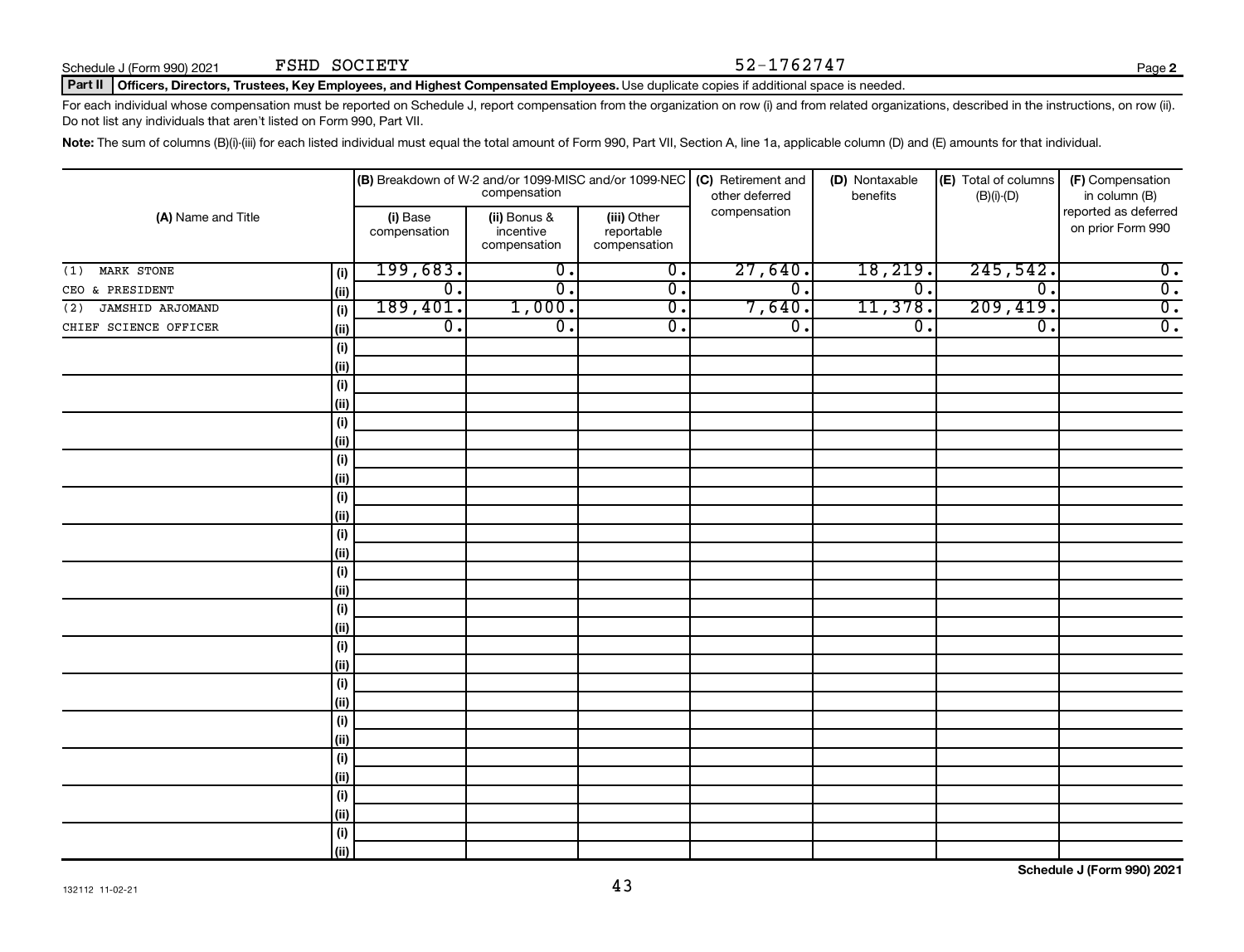**Part III Supplemental Information**

Provide the information, explanation, or descriptions required for Part I, lines 1a, 1b, 3, 4a, 4b, 4c, 5a, 5b, 6a, 6b, 7, and 8, and for Part II. Also complete this part for any additional information.

**Schedule J (Form 990) 2021**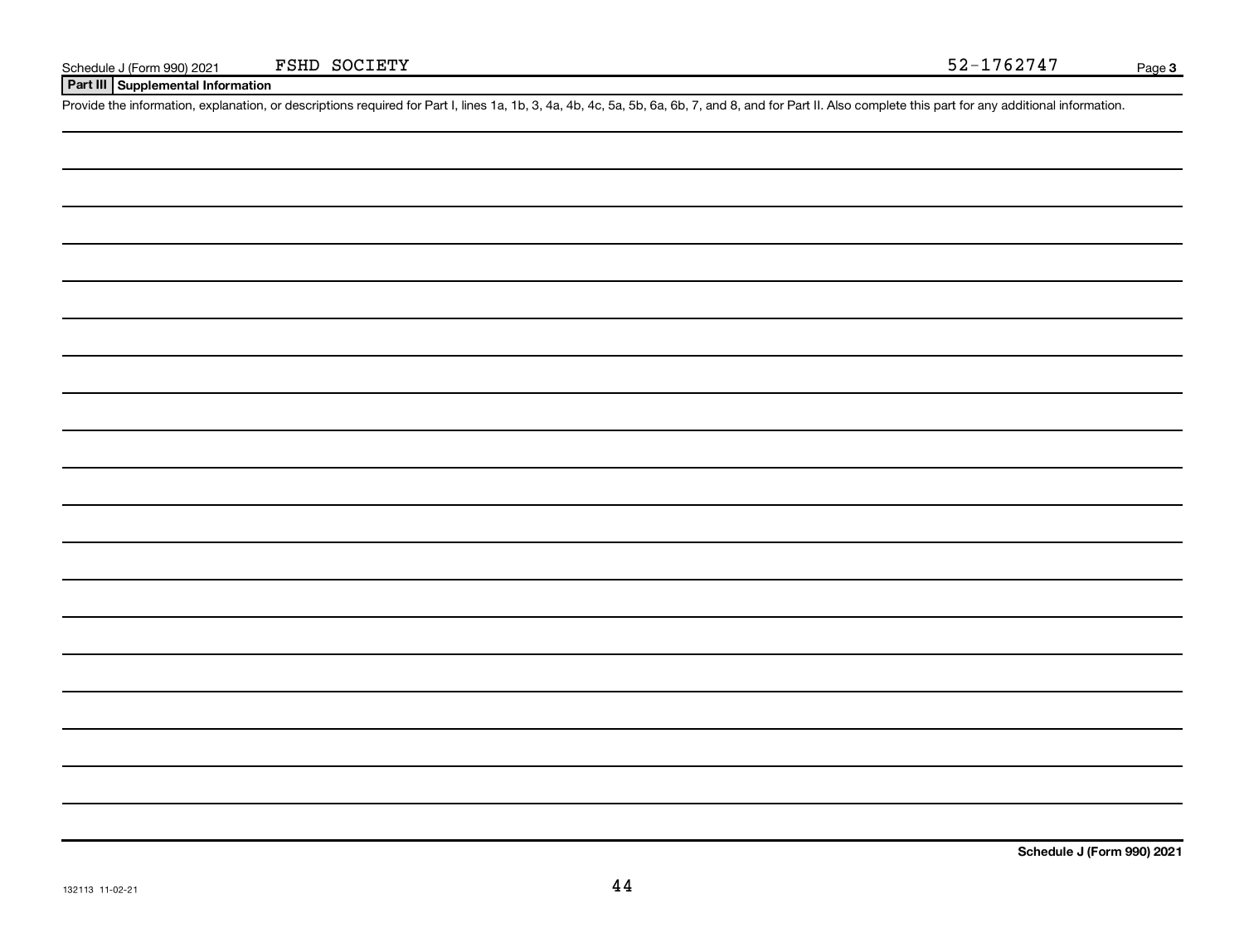### **SCHEDULE M (Form 990)**

## **Noncash Contributions**

OMB No. 1545-0047

Department of the Treasury Internal Revenue Service

◆ Complete if the organizations answered "Yes" on Form 990, Part IV, lines 29 or 30.<br>▶ Complete if the organizations answered "Yes" on Form 990, Part IV, lines 29 or 30. **Attach to Form 990.**  $\blacktriangleright$ 

 **Go to www.irs.gov/Form990 for instructions and the latest information.** J

**Open to Public Inspection**

**Employer identification number**

| Name of the organization |  |
|--------------------------|--|
|                          |  |

| Employer identification numl |
|------------------------------|
| 52-1762747                   |

**Part I Types of Property** FSHD SOCIETY

|     |                                                                                                                                | (a)                   | (b)              | (c)                                             |  | (d)                          |    |     |    |
|-----|--------------------------------------------------------------------------------------------------------------------------------|-----------------------|------------------|-------------------------------------------------|--|------------------------------|----|-----|----|
|     |                                                                                                                                | Check if              | Number of        | Noncash contribution                            |  | Method of determining        |    |     |    |
|     |                                                                                                                                | applicable            | contributions or | amounts reported on                             |  | noncash contribution amounts |    |     |    |
|     |                                                                                                                                |                       |                  | litems contributed Form 990, Part VIII, line 1q |  |                              |    |     |    |
| 1.  |                                                                                                                                |                       |                  |                                                 |  |                              |    |     |    |
| 2   |                                                                                                                                |                       |                  |                                                 |  |                              |    |     |    |
| 3   | Art - Fractional interests                                                                                                     |                       |                  |                                                 |  |                              |    |     |    |
| 4   | Books and publications                                                                                                         |                       |                  |                                                 |  |                              |    |     |    |
| 5   | Clothing and household goods                                                                                                   |                       |                  |                                                 |  |                              |    |     |    |
| 6   | Cars and other vehicles                                                                                                        |                       |                  |                                                 |  |                              |    |     |    |
| 7   |                                                                                                                                |                       |                  |                                                 |  |                              |    |     |    |
| 8   |                                                                                                                                |                       |                  |                                                 |  |                              |    |     |    |
| 9   | Securities - Publicly traded                                                                                                   | $\overline{\text{x}}$ | 9                | 1,071,212.FMV                                   |  |                              |    |     |    |
| 10  | Securities - Closely held stock                                                                                                |                       |                  |                                                 |  |                              |    |     |    |
| 11  | Securities - Partnership, LLC, or                                                                                              |                       |                  |                                                 |  |                              |    |     |    |
|     |                                                                                                                                |                       |                  |                                                 |  |                              |    |     |    |
| 12  | Securities - Miscellaneous                                                                                                     |                       |                  |                                                 |  |                              |    |     |    |
| 13  | Qualified conservation contribution -                                                                                          |                       |                  |                                                 |  |                              |    |     |    |
|     |                                                                                                                                |                       |                  |                                                 |  |                              |    |     |    |
| 14  | Qualified conservation contribution - Other                                                                                    |                       |                  |                                                 |  |                              |    |     |    |
|     |                                                                                                                                |                       |                  |                                                 |  |                              |    |     |    |
| 15  |                                                                                                                                |                       |                  |                                                 |  |                              |    |     |    |
| 16  | Real estate - Commercial                                                                                                       |                       |                  |                                                 |  |                              |    |     |    |
|     | 17                                                                                                                             |                       |                  |                                                 |  |                              |    |     |    |
| 18  |                                                                                                                                |                       |                  |                                                 |  |                              |    |     |    |
| 19  |                                                                                                                                |                       |                  |                                                 |  |                              |    |     |    |
| 20  | Drugs and medical supplies                                                                                                     |                       |                  |                                                 |  |                              |    |     |    |
| 21  |                                                                                                                                |                       |                  |                                                 |  |                              |    |     |    |
| 22  |                                                                                                                                |                       |                  |                                                 |  |                              |    |     |    |
| 23  |                                                                                                                                |                       |                  |                                                 |  |                              |    |     |    |
| 24  |                                                                                                                                |                       |                  |                                                 |  |                              |    |     |    |
| 25  | Other $\blacktriangleright$<br>$\left(\begin{array}{ccc}\n&\n&\n\end{array}\right)$                                            |                       |                  |                                                 |  |                              |    |     |    |
| 26  | Other $\blacktriangleright$<br>$\overline{\phantom{a}}$ )                                                                      |                       |                  |                                                 |  |                              |    |     |    |
| 27  | Other $\blacktriangleright$                                                                                                    |                       |                  |                                                 |  |                              |    |     |    |
| 28  | Other                                                                                                                          |                       |                  |                                                 |  |                              |    |     |    |
| 29  | Number of Forms 8283 received by the organization during the tax year for contributions                                        |                       |                  |                                                 |  |                              |    |     |    |
|     | for which the organization completed Form 8283, Part V, Donee Acknowledgement                                                  |                       |                  | 29                                              |  |                              |    |     |    |
|     |                                                                                                                                |                       |                  |                                                 |  |                              |    | Yes | No |
|     | 30a During the year, did the organization receive by contribution any property reported in Part I, lines 1 through 28, that it |                       |                  |                                                 |  |                              |    |     |    |
|     | must hold for at least three years from the date of the initial contribution, and which isn't required to be used for          |                       |                  |                                                 |  |                              |    |     |    |
|     |                                                                                                                                |                       |                  |                                                 |  | <b>30a</b>                   |    | x   |    |
|     | <b>b</b> If "Yes," describe the arrangement in Part II.                                                                        |                       |                  |                                                 |  |                              |    |     |    |
| 31  | Does the organization have a gift acceptance policy that requires the review of any nonstandard contributions?                 |                       |                  |                                                 |  |                              |    |     | х  |
|     | 32a Does the organization hire or use third parties or related organizations to solicit, process, or sell noncash              |                       |                  |                                                 |  |                              | 31 |     |    |
|     | 32a                                                                                                                            |                       |                  |                                                 |  |                              |    |     | х  |
|     | <b>b</b> If "Yes," describe in Part II.                                                                                        |                       |                  |                                                 |  |                              |    |     |    |
| 33  | If the organization didn't report an amount in column (c) for a type of property for which column (a) is checked,              |                       |                  |                                                 |  |                              |    |     |    |
|     | describe in Part II.                                                                                                           |                       |                  |                                                 |  |                              |    |     |    |
| LHA | For Paperwork Reduction Act Notice, see the Instructions for Form 990.                                                         |                       |                  |                                                 |  | Schedule M (Form 990) 2021   |    |     |    |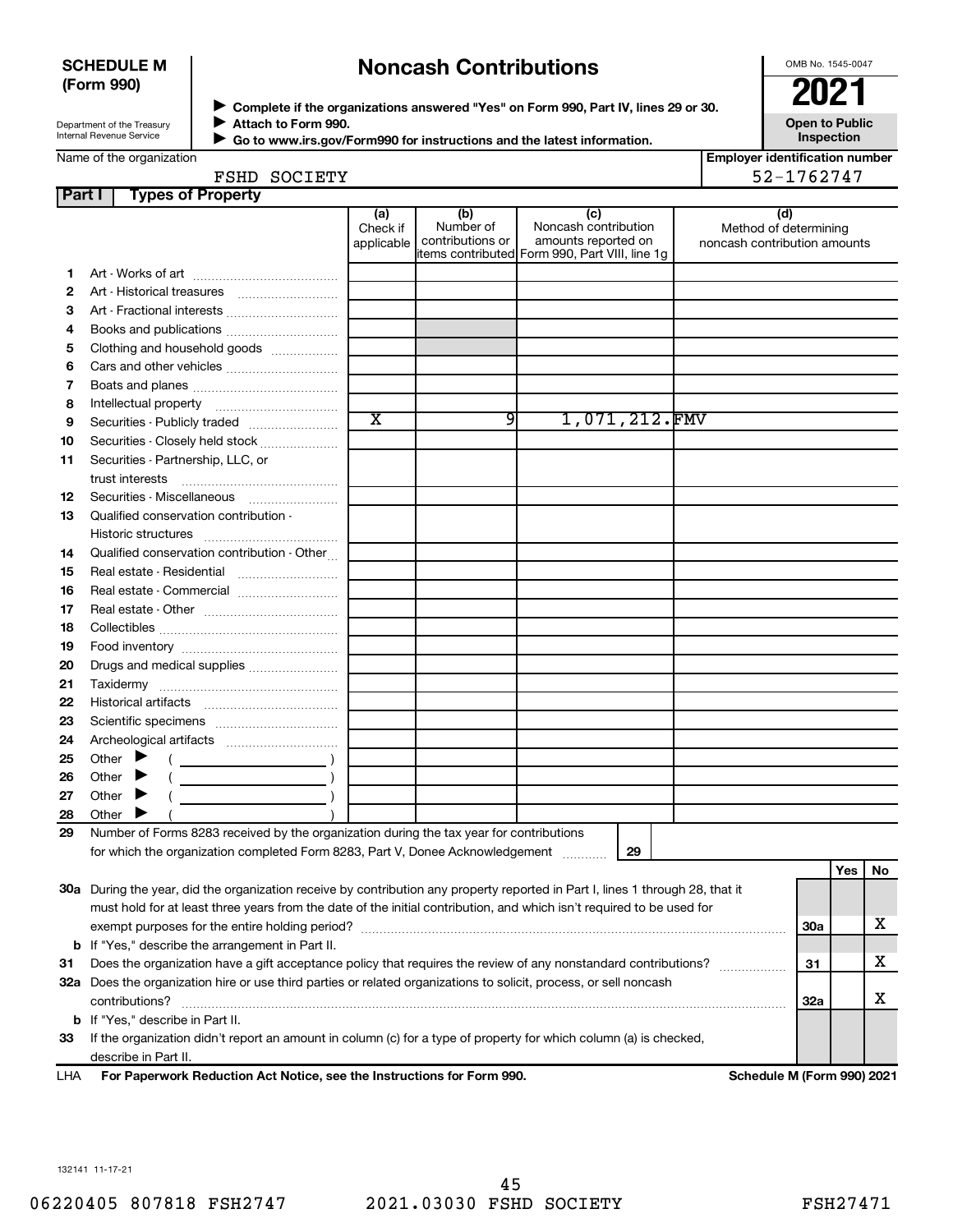Schedule M (Form 990) 2021 FSHD SOCIETY<br>**Part II** Supplemental Information. Provide the information required by Part I. lines 30b. 32b. and 33, and whether the orga Provide the information required by Part I, lines 30b, 32b, and 33, and whether the organization is reporting in Part I, column (b), the number of contributions, the number of items received, or a combination of both. Also complete this part for any additional information. **Part II Supplemental Information.** 

| 132142 11-17-21 | Schedule M (Form 990) 2021 |
|-----------------|----------------------------|
|                 | AC                         |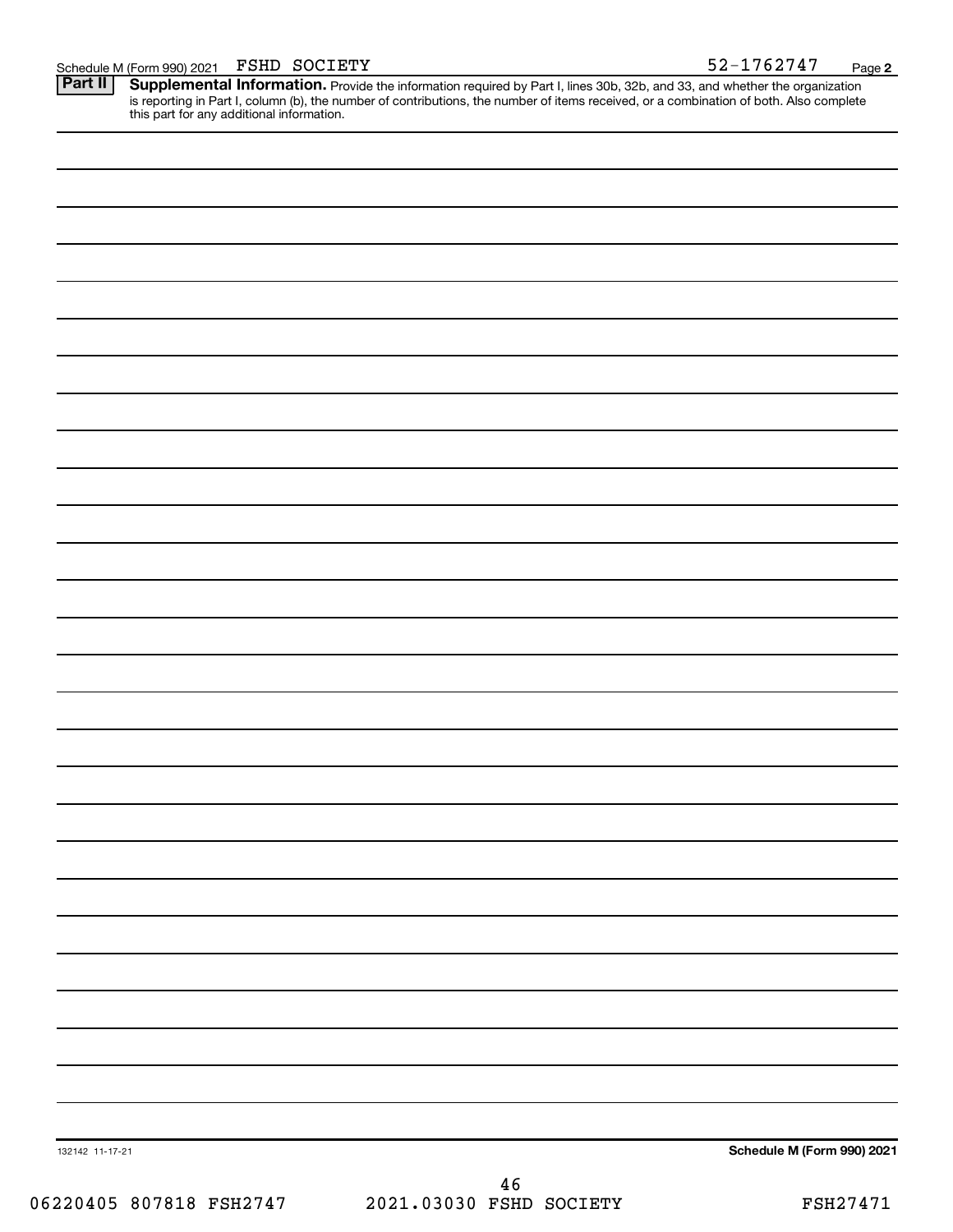**(Form 990)**

Department of the Treasury Internal Revenue Service

Name of the organization

**Complete to provide information for responses to specific questions on Form 990 or 990-EZ or to provide any additional information. | Attach to Form 990 or Form 990-EZ. | Go to www.irs.gov/Form990 for the latest information. SCHEDULE O Supplemental Information to Form 990 or 990-EZ**  $\frac{10008000}{202}$ 

OMB No. 1545-0047 **Open to Public Inspection Employer identification number**

FSHD SOCIETY **12000** 12000 12000 12000 12000 12000 12000 12000 12000 12000 12000 12000 12000 12000 12000 12000 12000 12000 12000 12000 12000 12000 12000 12000 12000 12000 12000 12000 12000 12000 12000 12000 12000 12000 120

### FORM 990, PART I, LINE 1, DESCRIPTION OF ORGANIZATION MISSION:

MUSCULAR DYSTROPHY.

FORM 990, PART VI, SECTION A, LINE 2:

BOARD MEMBERS JAMES CHIN AND CHRISTINE FORD ARE BROTHER-IN-LAW AND

SISTER-IN-LAW.

FORM 990, PART VI, SECTION B, LINE 11B:

THE BOARD OF DIRECTORS REVIEWS THE FORM 990 PRIOR TO ITS FILING. THE FORM

990 WAS THEN AUTHORIZED AND SIGNED BY THE ORGANIZATION'S PRESIDENT & CEO.

FORM 990, PART VI, SECTION B, LINE 12C:

THE BOARD OF DIRECTORS REQUIRES AN ANNUAL DECLARATION FROM ALL BOARD

MEMBERS AND SENIOR MANAGEMENT AS TO THE EXISTENCE AND DISCLOSURE OF ANY

POTENTIAL CONFLICTS OF INTEREST. THE BOARD MEMBERS SIGN A DISCLOSURE

STATEMENT. ANY POTENTIAL CONFLICTS ARE DISCUSSED BY THE DIS-INTERESTED

BOARD MEMBERS, WHILE THE PARTY IN POTENTIAL CONFLICT IS REQUIRED TO LEAVE

THE MEETING. BOARD MEETING MINUTES WILL DOCUMENT THE DISCUSSION AND

DECISION-MAKING PROCESS. IN THE EVENT OF A POTENTIAL CONFLICT, PROCEDURES

TO OBTAIN COMPETITIVE BIDS AND DILIGENCE ON FAIR MARKET VALUE WILL BE

ESTABLISHED.

FORM 990, PART VI, SECTION B, LINE 15:

FSHD SOCIETY'S EXECUTIVE COMPENSATION PROGRAM IS ADMINISTERED BY THE BOARD

OF DIRECTORS. THE BOARD IS RESPONSIBLE FOR ESTABLISHING AND MAINTAINING A

COMPETITIVE COMPENSATION PROGRAM FOR THE KEY EXECUTIVES OF THE

132211 11-11-21 LHA For Paperwork Reduction Act Notice, see the Instructions for Form 990 or 990-EZ. Schedule O (Form 990) 2021